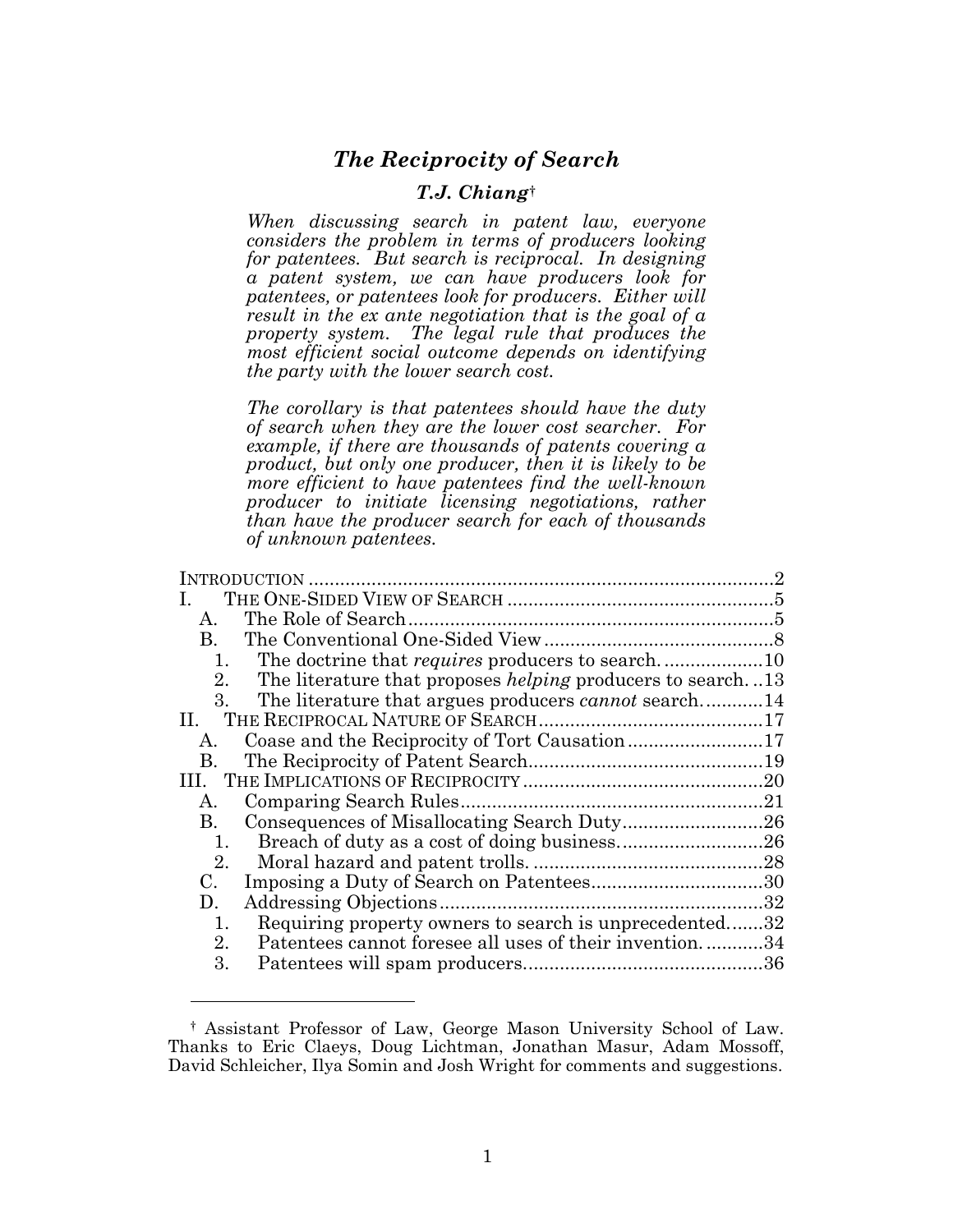<span id="page-1-0"></span>

| 5. The harshness of enforcing contributory search. 39    |  |
|----------------------------------------------------------|--|
| IV. REVERSING SEARCH: SECTION 287'S NOTICE REQUIREMENT41 |  |
|                                                          |  |
|                                                          |  |
|                                                          |  |
| V. RECIPROCITY OF SEARCH IN OTHER PROPERTY CONTEXTS  49  |  |
|                                                          |  |
|                                                          |  |
|                                                          |  |

#### **INTRODUCTION**

When discussing search in patent law, the discussion always focuses on one particular model of search: producers of commercial products looking for patentees. This is most evident in doctrine. As a doctrinal matter, patent law imposes an absolute duty on the producer of a commercial product to find all relevant patents and obtain licenses from each of the owners before commencing manufacture.<sup>[1](#page-1-1)</sup>

This one-sided view of search, however, is treated as far more than simply a matter of doctrine (which legislatures or courts might change). Numerous prominent commentators have sharply criticized the current doctrine.[2](#page-1-2) But even these critics still adopt a one-sided view of search, in that these critics only ever examine the costs and difficulties of producers finding patentees. Once they conclude that producer search costs are too high (as they invariably do), they immediately conclude that the only solution is to require *no* searching at all.[3](#page-1-3)

<span id="page-1-1"></span><sup>&</sup>lt;sup>1</sup> Failure to meet this duty is punished by liability for infringement, where ignorance of the patent is no excuse. *In re* Seagate Tech., LLC, 497 F.3d 1360, 1368 (Fed. Cir. 2007) (en banc) (infringement is strict liability offense).

<span id="page-1-2"></span><sup>2</sup> *See, e.g.*, JAMES BESSEN & MICHAEL J. MEURER, PATENT FAILURE: HOW JUDGES, BUREAUCRATS, AND LAWYERS PUT INNOVATORS AT RISK (2008); MICHAEL A. HELLER, THE GRIDLOCK ECONOMY 53 (2008); Mark A. Lemley & Philip J. Weiser, *Should Property or Liability Rules Govern Information?*, 85 Tex. L. Rev 783, 797 (2007); Carl Shapiro, *Navigating the Patent Thicket: Cross Licenses, Patent Pools, and Standard Setting*, in 1 INNOVATION POLICY AND THE ECONOMY 119 (Adam B. Jaffe, Josh Lerner & Scott Stern eds., 2001) *see also* FEDERAL TRADE COMMISSION, TO PROMOTE INNOVATION: THE PROPER BALANCE OF COMPETITION AND PATENT LAW POLICY 6 (2003).

<span id="page-1-3"></span><sup>3</sup> *See, e.g.*, Peter Lee, *The Accession Insight and Patent Infringement Remedies*, 110 Mich. L. Rev. (forthcoming 2011) (arguing for judicially imposed compulsory licenses in cases where a producer could not have reasonably found the patentee); Lemley & Weiser, *supra* note 2, at 799–800.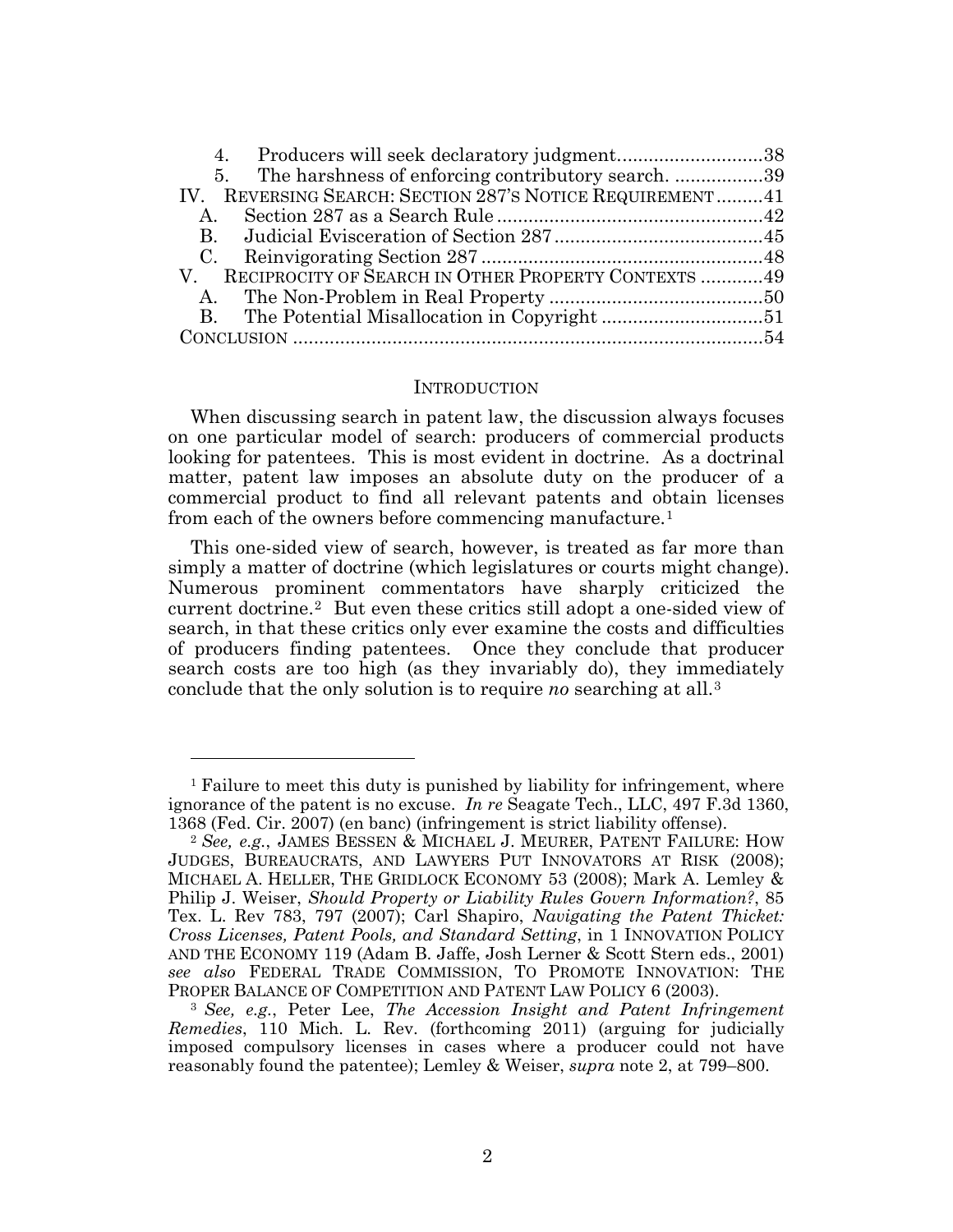The point of this Article is that search is *reciprocal*. In designing a patent system, we can require producers to look for patentees, or patentees to look for producers. Either will achieve the goal of an ex ante licensing negotiation that patent search is designed to facilitate. There is no intrinsic reason that patent law must prefer to place the search obligation on one side or the other. The choice is a matter of system design.

Once we appreciate this reciprocity point, it becomes clear that the existing patent search literature has missed half of the equation. There is an extensive literature on whether it is feasible, sensible, and efficient to require producers to look for patentees. There is almost no literature on whether it is feasible, sensible, or efficient to make patentees look for producers. [4](#page-2-0) But unless one considers patentee search costs as well as producer search costs, it is altogether premature to conclude that *all* search is hopeless, as the current literature is wont to do.[5](#page-2-1) The first contribution of this Article is the point that, at a minimum, a discussion of patent search must consider both sides of the equation.

A close analogy to this point is Ronald Coase's famous insight in tort law.<sup>[6](#page-2-2)</sup> Prior to Coase, the intuitive belief was that causation was one-sided.<sup>[7](#page-2-3)</sup> That is, when a driver crashes into a pedestrian, people intuitively blame the driver for causing the accident, and therefore focuses on measures to adjust the driver's behavior (*e.g.* by imposing penalties for bad driving). In *The Problem of Social Cost*, Coase made the point that causation is reciprocal: both drivers and pedestrians can take measures to avoid accidents.[8](#page-2-4) Drivers can drive more slowly, and

<span id="page-2-0"></span><sup>4</sup> The one exception is Jonathan Masur, *Patent Liability Rules as Search Rules*, 78 U. Chi. L. Rev. 187 (2011), who considers patentee search *after* infringement, and primarily in the context of searching for contributory infringers. *Id.* at 189–92. As will be seen, this timing difference is crucial. Search *before* infringement is necessary to deal with many of the problems to be addressed in this Article, and thus I discuss primarily ex ante search. *See infra* text accompanying note 18.

<sup>5</sup> *See supra* text accompanying note 3.

<sup>6</sup> R.H. Coase, *The Problem of Social Cost*, 3 J.L. Econ. 1 (1960).

<span id="page-2-3"></span><span id="page-2-2"></span><span id="page-2-1"></span><sup>7</sup> *See* Guido Calabresi, *Neologisms Revisited*, 64 Md. L. Rev. 736, 738 (2006) (recounting how the reciprocity point was so counter-intuitive at the time that a professor told him it was wrong and made him remove the argument from an article); *see also* Todd S. Aagaard, *Environmental Harms, Use Conflicts, and Neutral Baselines in Environmental Law*, 60 Duke L.J. 1505, 1558 (2011) ("Coase's observation of the reciprocity of causation in land-use conflicts is simple, but it differs dramatically from the traditional and intuitive conceptualization of such conflicts.").

<span id="page-2-4"></span><sup>8</sup> Coase, *supra* note 6, at 13 (making the point in the context of a rancher's cattle trampling a farmer's crops).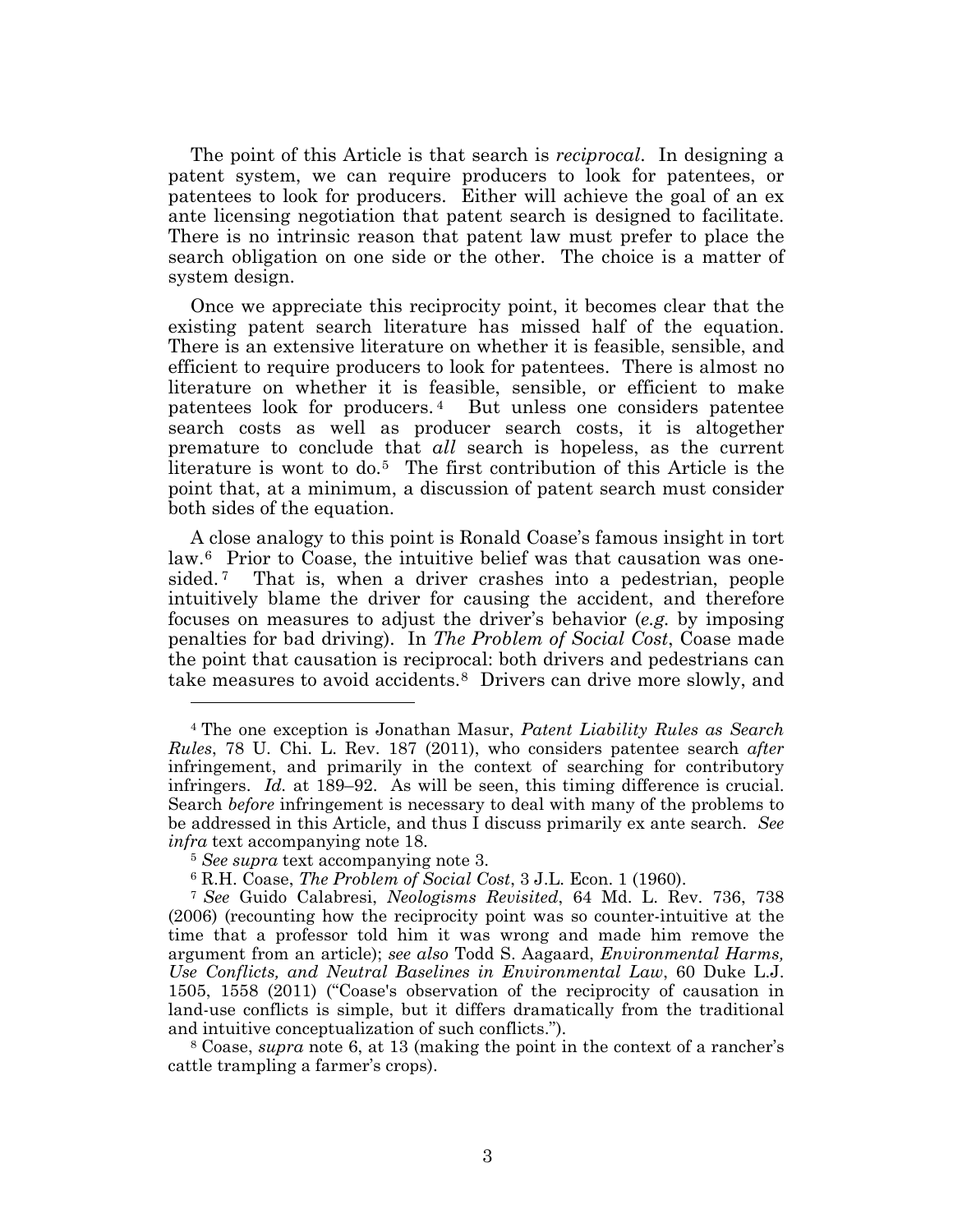pedestrians can walk more carefully. There was no intrinsic reason for the law to consider *only* measures that would affect driver behavior.

The corollary to the reciprocity insight is that law should place the duty on the party with the lower cost. In tort law, this was Guido Calabresi's famous follow-up to Coase.[9](#page-3-0) Once we appreciate that both drivers and pedestrians can take measures to avoid accidents, Calabresi argued that the duty to take precautions should be allocated on the *least cost avoider*.[10](#page-3-1) At a doctrinal level, tort law had already implemented this insight through the doctrine of contributory negligence, which imposes a duty on victims to take precautions when they can do so at the lower cost.[11](#page-3-2) Calabresi provided the theoretical foundation for explaining the economic function of this doctrine.

In similar vein, the second argument of this Article is we should allocate the duty of search to the lower cost searcher, and patentees will at least sometimes—indeed, likely very often—be the lower cost searcher. As the existing literature has shown, producers often face extraordinary difficulties finding patentees, because there are often thousands of relevant patents covering a single product, and these thousands of patents are hidden in a thicket of two million issued and unexpired patents.<sup>[12](#page-3-3)</sup> At a first approximation, if there are a small number of well-known producers (*e.g.* a few large companies dominate an industry), while there are thousands of small and unknown patentees, then it would be more efficient to have patentees look for producers, rather than have producers look for patentees.

If we followed the script of the tort analogy, the doctrinal response would then be to impose a "contributory search" defense. I outline how such a defense would work in Part [III.](#page-19-1) However, a contributory search defense lacks statutory support. Thus, in Part [IV](#page-40-1) I also provide a more practical, though less theoretically perfect, mechanism for reallocating the search burden through 35 U.S.C.  $\S$  287. The point is that  $\S$  287 on its face requires patentees to give notice to producers,[13](#page-3-4) but courts have interpreted this provision narrowly because it lies in tension with the dominant assumption that producers must find patentees. Giving

<span id="page-3-1"></span><span id="page-3-0"></span><sup>9</sup> GUIDO CALABRESI, THE COST OF ACCIDENTS: A LEGAL AND ECONOMIC ANALYSIS 135–40 (1970).

<sup>10</sup> *Id.* (creating the concept of the "cheapest cost avoider").

<sup>11</sup> *See* RESTATEMENT OF TORTS § 467 (1939).

<span id="page-3-3"></span><span id="page-3-2"></span><sup>12</sup> Mark A. Lemley & Ragesh K. Tangri, *Ending Patent Law's Willfulness Game*, 18 Berkeley Tech. L.J. 1085, 1117 & n.99 (2003)

<span id="page-3-4"></span><sup>13</sup> *See* SEB S.A. v. Montgomery Ward & Co., Inc., 594 F.3d 1360, 1378 (Fed. Cir. 2010) ("Under § 287(a) a patentee that sells its patented product within the United States must provide actual or constructive notice of the patent to the accused infringer to qualify for damages.").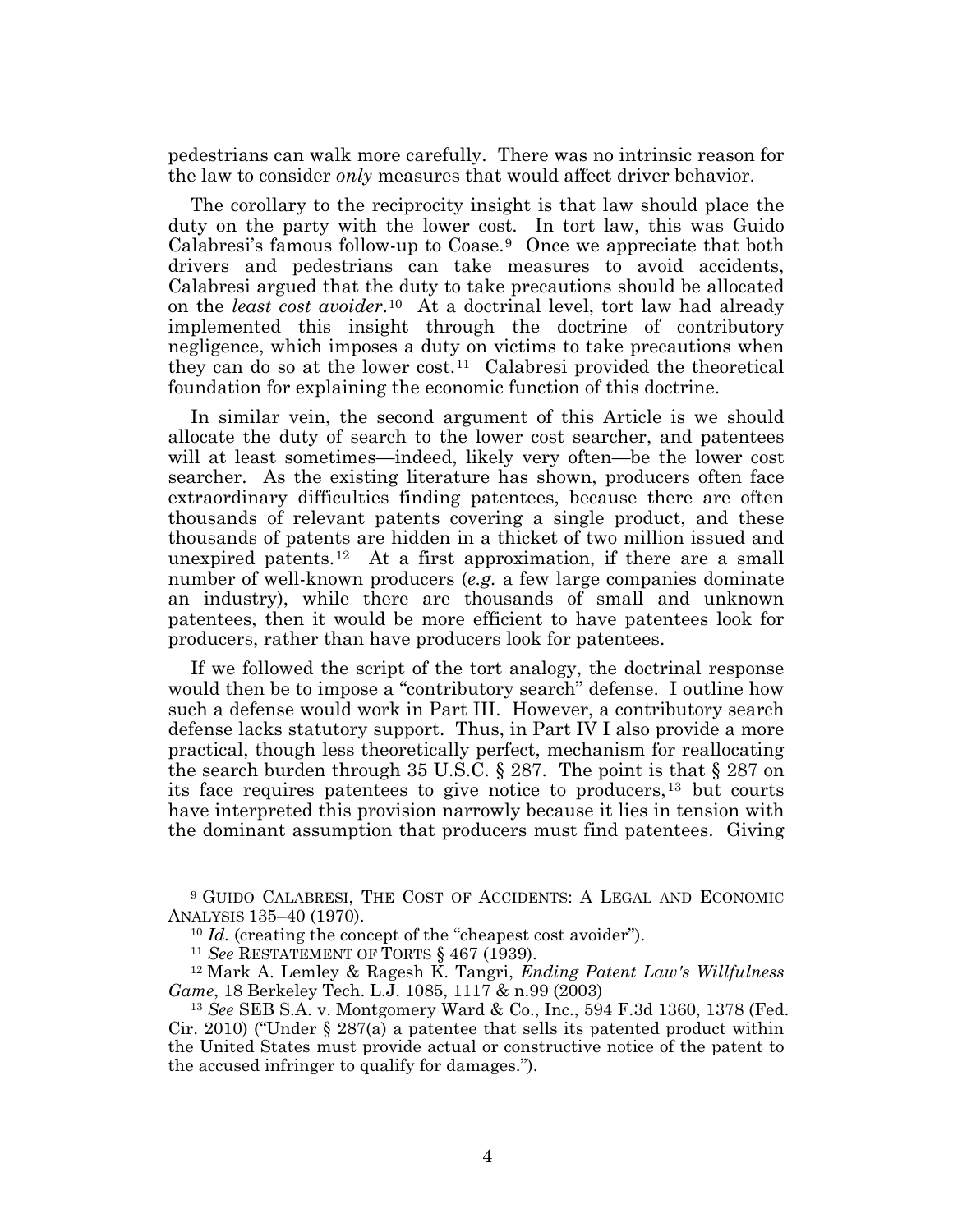<span id="page-4-0"></span>§ 287 a more robust application would thus partially reallocate the search duty from producers to patentees, though not with the same theoretical perfection as a contributory search defense.

This Article proceeds in five Parts. In Part [I](#page-4-1), I explain how the existing literature and case law reflect a one-sided view of search. In Part [II,](#page-16-1) I point out that search is in fact reciprocal, with the corollary that we should allocate the search duty to the lower cost searcher. In Part [III,](#page-19-1) I describe how this can be implemented through a contributory search defense, akin to how the contributory negligence defense achieves this function in tort law. Because the contributory search defense lacks statutory support, however, Part [IV](#page-40-1) provides a an alternative doctrinal mechanism to implement the reciprocity insight, through the existing provisions of 35 U.S.C. § 287. In Part [V,](#page-48-1) I consider how the reciprocity insight might have application to areas outside of patent law, most importantly in the analogous domain of copyrights. A brief conclusion follows.

## I. THE ONE-SIDED VIEW OF SEARCH

### *A. The Role of Search*

<span id="page-4-1"></span>In order to see why the fallacy of one-sided producer search matters, it is helpful to see first why search matters. It is usually taken for granted that having low patent search costs is important and desirable. It is rarely elaborated as to why. The reason goes to the fundamental nature of patents as property rights. A brief discussion of the dichotomy of property rules versus liability rules is therefore required.

As Guido Calabresi and Douglas Melamed explained, property rules and liability rules are alternative ways for the legal system to determine the value of social resources such as land or inventions.[14](#page-4-2) A property rule determines the value of a social resource by forcing the parties to negotiate.[15](#page-4-3) In practical terms this is usually achieved by a right to injunctive relief. [16](#page-4-4) By giving the owner of Blackacre an absolute right to Blackacre (backed by an injunction against unconsented takings), the law forces anyone who wishes to use Blackacre to negotiate with the owner and pay a mutually agreed price. The market mechanism therefore determines the value of Blackacre.

Search plays an essential role in a property rule regime because, in order for the parties to negotiate, it is obviously necessary that they

<span id="page-4-2"></span><sup>14</sup> Guido Calabresi & A. Douglas Melamed, *Property Rules, Liability Rules and Inalienability: One View of the Cathedral*, 85 Harv. L. Rev. 1089 (1972). <sup>15</sup> *Id.* at 1092.

<span id="page-4-4"></span><span id="page-4-3"></span><sup>16</sup> *Id.* at 1127 (noting that property rules are usually supported by injunctions and/or criminal penalties for violation).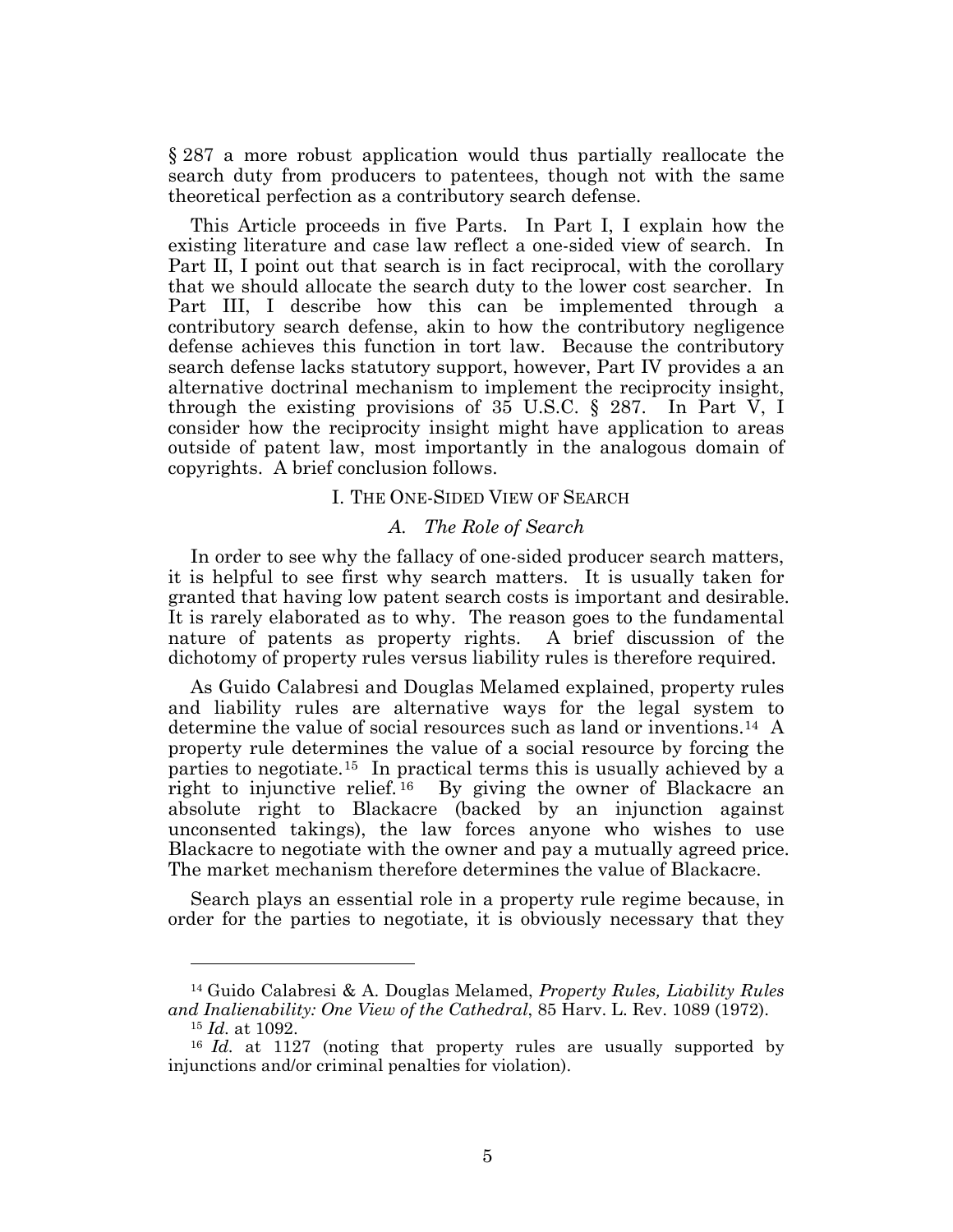find each other first.<sup>[17](#page-5-0)</sup> And it is important to note in this respect that property rules require the negotiation to occur *before* the buyer takes the property: if I want to use Blackacre, the expectation is that I would purchase it first, before moving in.[18](#page-5-1) Thus, when I speak of "search" in this Article, I mean *ex ante* searches.

Another way to understand the importance of ex ante negotiation in a property rule system is to consider what happens if the negotiation occurs ex post, after the property rule has already been violated. If I build a house on Blackacre without purchasing it beforehand, and *then* approach the owner to negotiate, a phenomenon known as "holdup" occurs. Stated simply, holdup is the increased leverage that comes from the fact that the property has been improved and that this improvement cannot be undone.[19](#page-5-2) *After* I have already built the house, the price that the owner will demand for Blackacre increases, because the land now has a brand new house on it, and the house cannot be moved. [20](#page-5-3) This ex post value exceeds the ex ante "true" value of Blackacre (*i.e.* of the land and not the house) that a property rule is designed to measure.

Holdup is usually considered deeply unfair.<sup>[21](#page-5-4)</sup> A more economically oriented way of expressing this unfairness is that it deters productive improvement of property.<sup>[22](#page-5-5)</sup> If I must effectively pay for the house twice—once to build it, and a second time to buy it back from the owner of Blackacre—I am less likely to build the house, which is a productive use of Blackacre.[23](#page-5-6) Of course, the easy answer is that I

<sup>23</sup> *Id.*

<span id="page-5-0"></span><sup>&</sup>lt;sup>17</sup> *See Id.* (pointing out that we use liability rules for car accidents because drivers and pedestrians cannot find each other ahead of time to negotiate); *see also* Carol M. Rose, *The Shadow of the Cathedral*, 106 Yale L.J. 2175, 2184 (1997) (calling this difficulty of "having to find and assemble numerous or indistinctly defined interested parties" a "Type I" transaction cost).

<span id="page-5-1"></span><sup>18</sup> *See* Calabresi & Melamed, *supra* note 14, at 1108 (noting that a property entitlement against accidental injuries would require purchase of the right to injure *before* the accident occurred).

<span id="page-5-2"></span><sup>19</sup> Benjamin Klein, *Transaction Cost Determinants of "Unfair" Contractual Arrangements*, 70 Am. Econ. Rev. 356, 356–57 (1980) (emphasizing the requirement of "highly firm-specific investments").

<span id="page-5-3"></span><sup>&</sup>lt;sup>20</sup> This is not because of the "sunk cost fallacy," but because the land has been improved.

<span id="page-5-4"></span><sup>21</sup> *See* eBay Inc. v. MercExchange, L.L.C., 547 U.S. 388, 396 (2006) (Kennedy, J., concurring) (arguing that holdup gives patentees "undue leverage in negotiations" that allow them to "charge exorbitant fees").

<span id="page-5-6"></span><span id="page-5-5"></span><sup>22</sup> Klein, *supra* note 19, at 357("For example, one would not build a house on land rented for a short time. After the rental agreement expires, the landowner could raise the rental price to reflect the costs of moving the house to another lot.").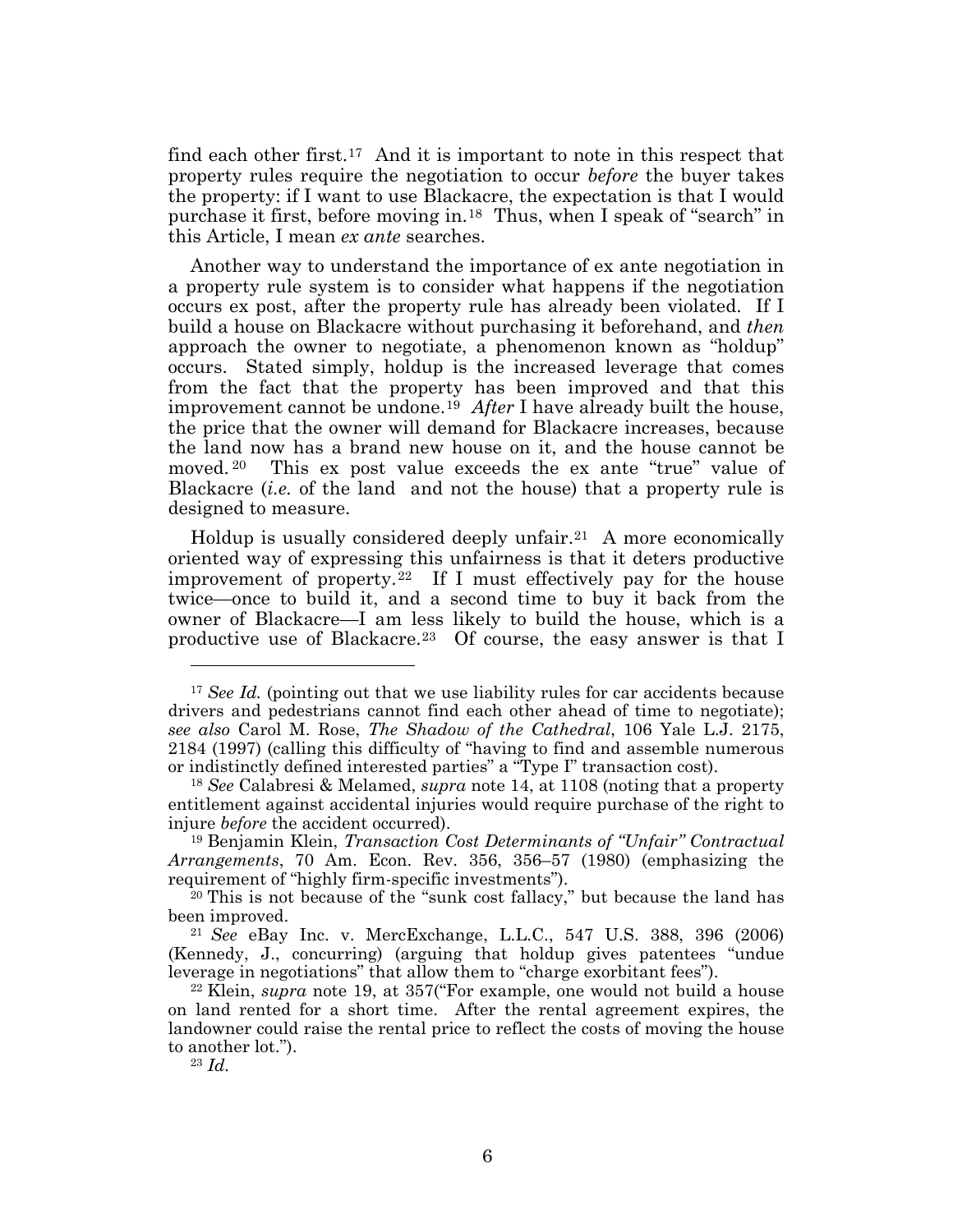should buy Blackacre *before* building a house on it. But it is important to see that this answer requires that the owner and I can find each other ahead of time to negotiate. [24](#page-6-0) The smooth functioning of a property rule is thus extremely dependant on this type of ex ante search being feasible or, in economic terms, cheap.

An alternative way of determining the value of property is not to negotiate for it, but simply have a judge order the transfer at a judicially-determined price.  $25$  This alternative is counterintuitive precisely because it turns the notion of "property" on its head, but it is what happens in an eminent domain proceeding.<sup>[26](#page-6-2)</sup> The government first unilaterally takes the land and puts a government building on it, and *then* has a judge determine the "just compensation" that must be paid to the original owners.[27](#page-6-3) This is what Calabresi and Melamed define as a "liability rule" regime.<sup>[28](#page-6-4)</sup>

A liability rule does not require search because it does not require ex ante negotiation. A judge can determine the true value—*i.e.* the value of Blackacre without the building—in an ex post setting. In this way, liability rules are more efficient in situations where ex ante search costs are very high.[29](#page-6-5) But liability rules also have a downside, which is that they require judges to determine the value of property.[30](#page-6-6) Courts are not institutionally well-equipped to perform this task, so a judge trying to determine the value of Blackacre, or the value of an invention, will often get it wrong.<sup>[31](#page-6-7)</sup> Indeed, the entire premise of having a patent

<span id="page-6-6"></span>30 James E. Krier & Stewart J. Schwab, *Property Rules and Liability Rules: The Cathedral in Another Light*, 70 N.Y.U. L. Rev. 440, 453–55 (1995) (discussing judicial "assessment costs").

<span id="page-6-7"></span>31 Richard A. Epstein, *A Clear View of the Cathedral: The Dominance of Property Rules*, 106 Yale L.J. 2091, 2092-94 (1998) (arguing that "liability rules . . . require requires some level of state intervention in each and every transaction to set the appropriate value for the parties" and the "risk of undercompensation in such situations is pervasive"); *see also* THOMAS J. MICELI, THE ECONOMIC APPROACH TO LAW 177 (2004) (costs of liability rules include "litigation costs and the possibility of court error in setting damages").

<span id="page-6-1"></span><span id="page-6-0"></span><sup>24</sup> *See* Calabresi & Melamed, *supra* note 14, at 1127 (noting transaction costs, and in particular search costs, as the determinant between property rules and liability rules).

<sup>25</sup> *Id.* at 1092 (defining liability rules).

<sup>26</sup> *Id.* at 1106–07 (giving eminent domain as an example of a liability rule). <sup>27</sup> *See* U.S. Const. Amend. V (requiring just compensation).

<sup>28</sup> *Id.*

<span id="page-6-5"></span><span id="page-6-4"></span><span id="page-6-3"></span><span id="page-6-2"></span><sup>29</sup> *Id.* at 1127; *see also* Richard R.W. Brooks, *The Relative Burden of Determining Property Rules and Liability Rules: Broken Elevators in the Cathedral*, 97 Nw. U. L. Rev. 267, 274 (2002) (arguing that although transaction costs are often stated to be the determinant, this requires an implicit assumption about judicial assessment costs).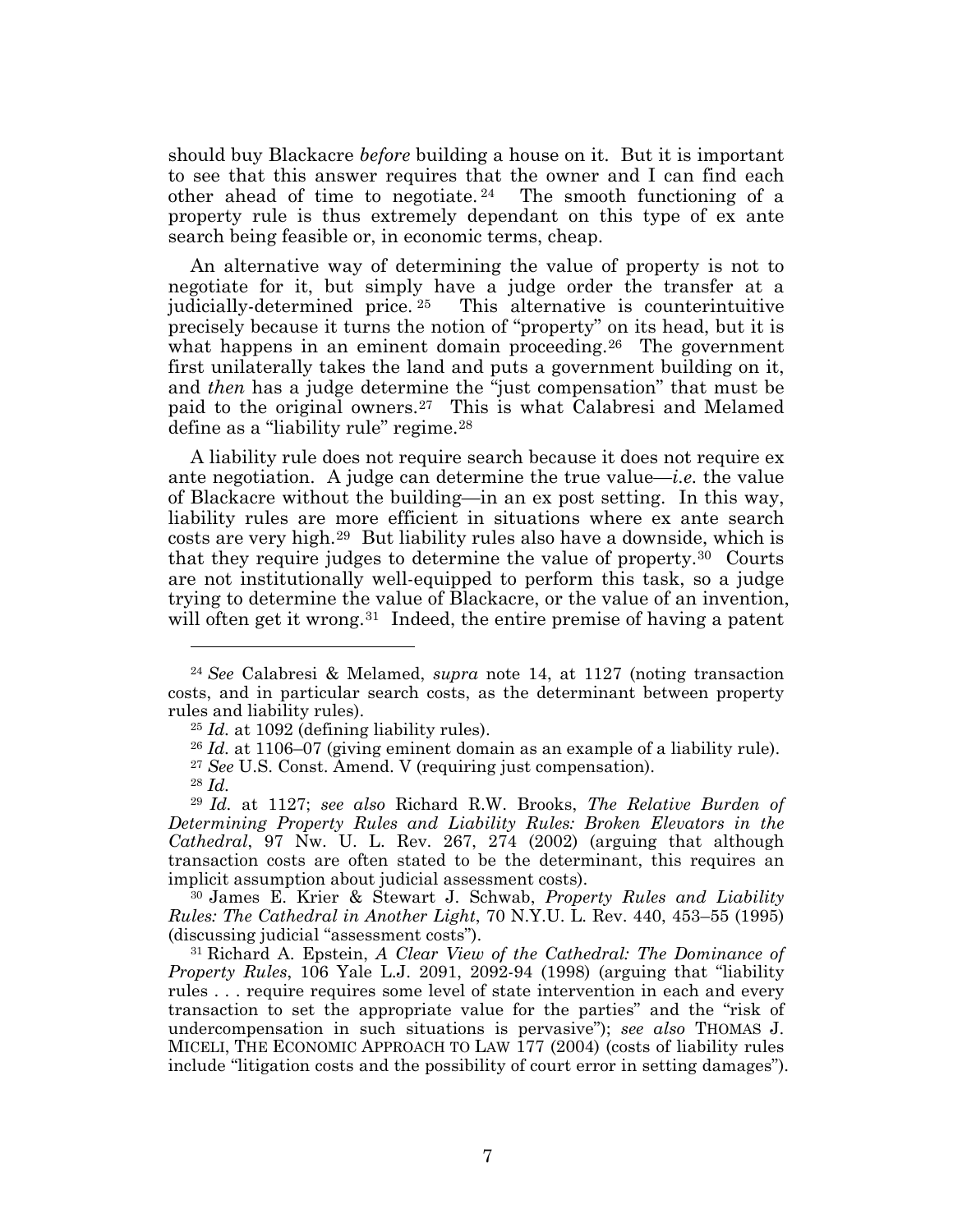<span id="page-7-0"></span>system is that judges cannot accurately measure the value of inventions: if they could, it would be more efficient to abolish patents completely and award taxpayer-funded cash prizes instead.[32](#page-7-1) For this reason, patent law has always used a property rule system (backed by a strong right to injunctions) that forces the parties to engage in ex ante negotiations to determine the value.[33](#page-7-2) Search, in the sense of having the parties find each other ahead of time, therefore matters to patent law because it is essential to the smooth functioning of any property rule system.

#### *B. The Conventional One-Sided View*

In Calabresi and Melamed's original formulation of a property rule, they did not specify which party had to conduct a search. According to Calabresi and Melamed:

If we were to give victims a property entitlement not to be injured we would have to require all who engage in activities that may injure them *to negotiate* with them before an accident[.34](#page-7-3)

The defendant is thus required to negotiate with the plaintiff ex ante. But Calabresi and Melamed did not explicitly say that defendants must find the plaintiff to initiate that negotiation.

Subsequent authors, however, have always reflexively assumed that, because the defendant must negotiate with a plaintiff in a property rule, the defendant also bears the burden of search. Thomas Miceli's textbook on law and economics provides an standard example:

Suppose, for example, that people have the right to be free from accidents caused by trains, and that this right is protected by a property rule. Railroad companies would

<span id="page-7-1"></span><sup>32</sup> Louis Kaplow, *The Patent-Antitrust Intersection: A Reappraisal*, 97 Harv. L. Rev. 1813, 1844 (1984) ("In theory, direct reward systems are preferable . . . . A central reason for reliance on a patent system is that it is thought to be too difficult to determine the appropriate level of reward fairly and accurately on a case-by-case basis."); *see* Michael Kremer, *Patent Buyouts: A Mechanism for Encouraging Innovation*, 113 Q.J. Econ. 1137, 1140 (1998) ("financing research with monopoly profits . . . is generally less efficient than financing research with tax revenue").

<span id="page-7-2"></span><sup>33</sup> See *In re* Mahurkar Double Lumen Hemodialysis Catheter Patent Litig., 831 F. Supp. 1354, 1397 (N.D. Ill. 1993) (Easterbrook, J.) ("The injunction creates a property right and leads to negotiations between the parties. A private outcome of these negotiations . . . is much preferable to a judicial guesstimate about what a royalty should be.").

<span id="page-7-3"></span><sup>34</sup> Calabresi & Melamed, *supra* note 14, at 1108 (emphasis added).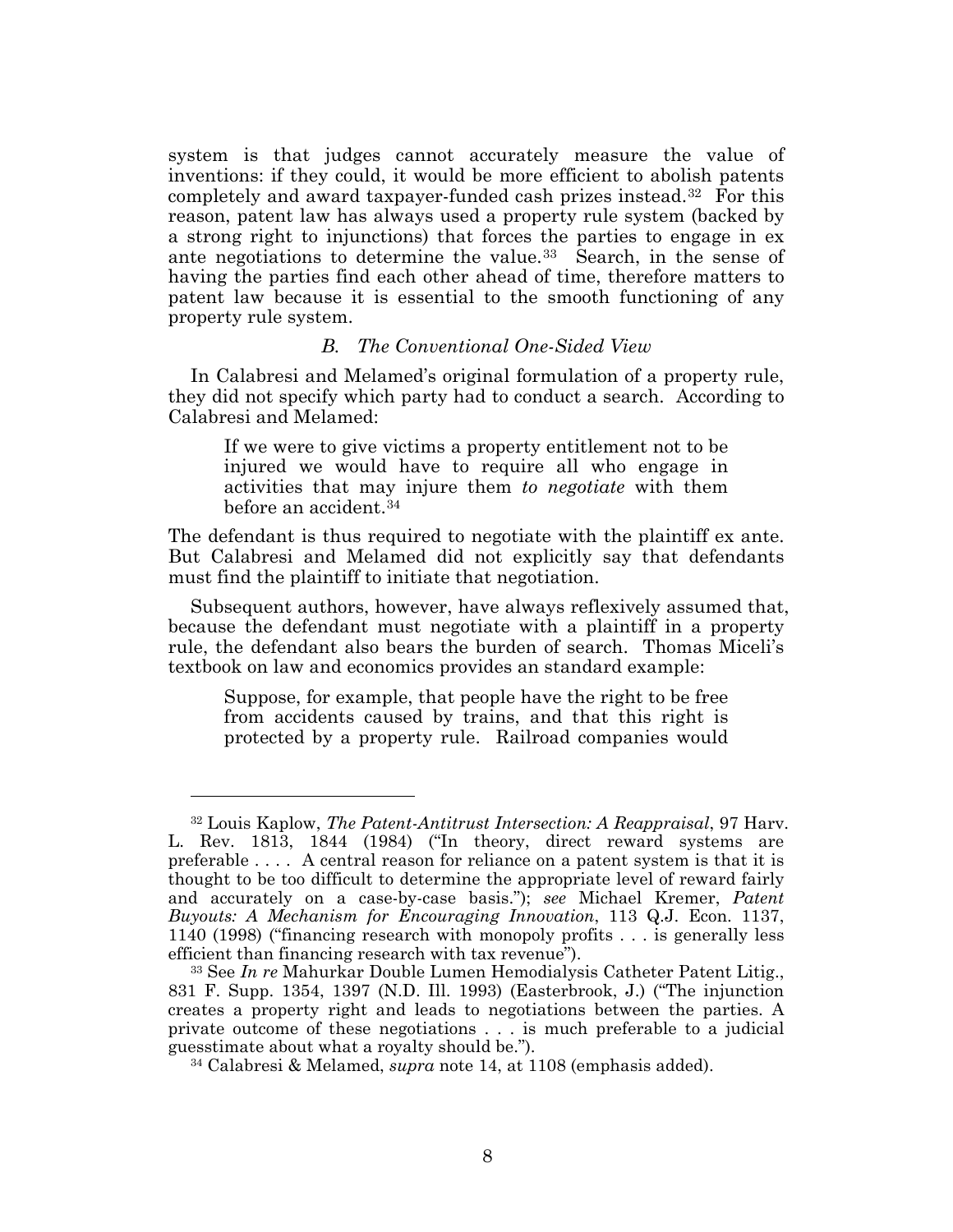then have *to identify and negotiate* with all potential accident victims[.35](#page-8-0)

As this example demonstrates, the reflexive assumption is that a property rule places the duty to "identify" the counter-party on the potential user. This one-sided view of search pervades all of property law, including patents. It is plainly reflected in doctrine, which imposes an absolute duty on producers to find patentees before commencing manufacturing activity, and subjects producers to strict infringement liability for that failure. $36$  It is also plain enough when the literature tries to polish and improve the doctrine by making producer search easier in some way. There are numerous proposals to create better patent databases, to publish patent applications faster, and to have better-defined patent boundaries.[37](#page-8-2) All of these proposals aim to make it easier for producers to find patents and their owners.

But the deeply ingrained nature of this one-sided view of search is most ironically revealed when we consider existing doctrine's fiercest critics. Numerous authors including Mark Lemley, Carl Shapiro, Michael Heller, and James Besson and Michael Meurer, [38](#page-8-3) have all criticized the patent law's search doctrine. These critics argue that producers face almost insuperable difficulties in finding all the relevant patentees, because there are too many patents for producers to wade through.[39](#page-8-4) This "patent thicket" literature argues that patent law imposes too onerous a burden on producers. With this conclusion I fully agree.

The reason this literature still reflects the one-sided view of search is in their solution: once this literature finishes arguing that *producer* search is too onerous, it immediately concludes that *all* search is too onerous, without further analysis. The critics argue that high producer search costs means that the only solution is to move to a liability rule regime, where judges simply impose compulsory licenses ex post, and so nobody needs to search at all.[40](#page-8-5)

In this way, even the fiercest critics of existing doctrine share an underlying assumption with it. The assumption is that the only type of search is producer search. If producer search is to onerous, then the only alternative imaginable is no search. Stated another way, nobody can imagine requiring patentees to look for producers.

<span id="page-8-1"></span><span id="page-8-0"></span><sup>35</sup> Miceli, *supra* note 31, at 177 (emphasis added).

<sup>36</sup> *In re* Seagate Tech., LLC, 497 F.3d 1360, 1368 (Fed. Cir. 2007) (en banc).

<sup>37</sup> *See infra* text accompanying notes 67–69.

<span id="page-8-4"></span><span id="page-8-3"></span><span id="page-8-2"></span><sup>38</sup> *See supra* note 2 for citations.

<sup>39</sup> *See infra* text accompanying notes 73–76.

<span id="page-8-5"></span><sup>40</sup> *See infra* text accompanying note 79.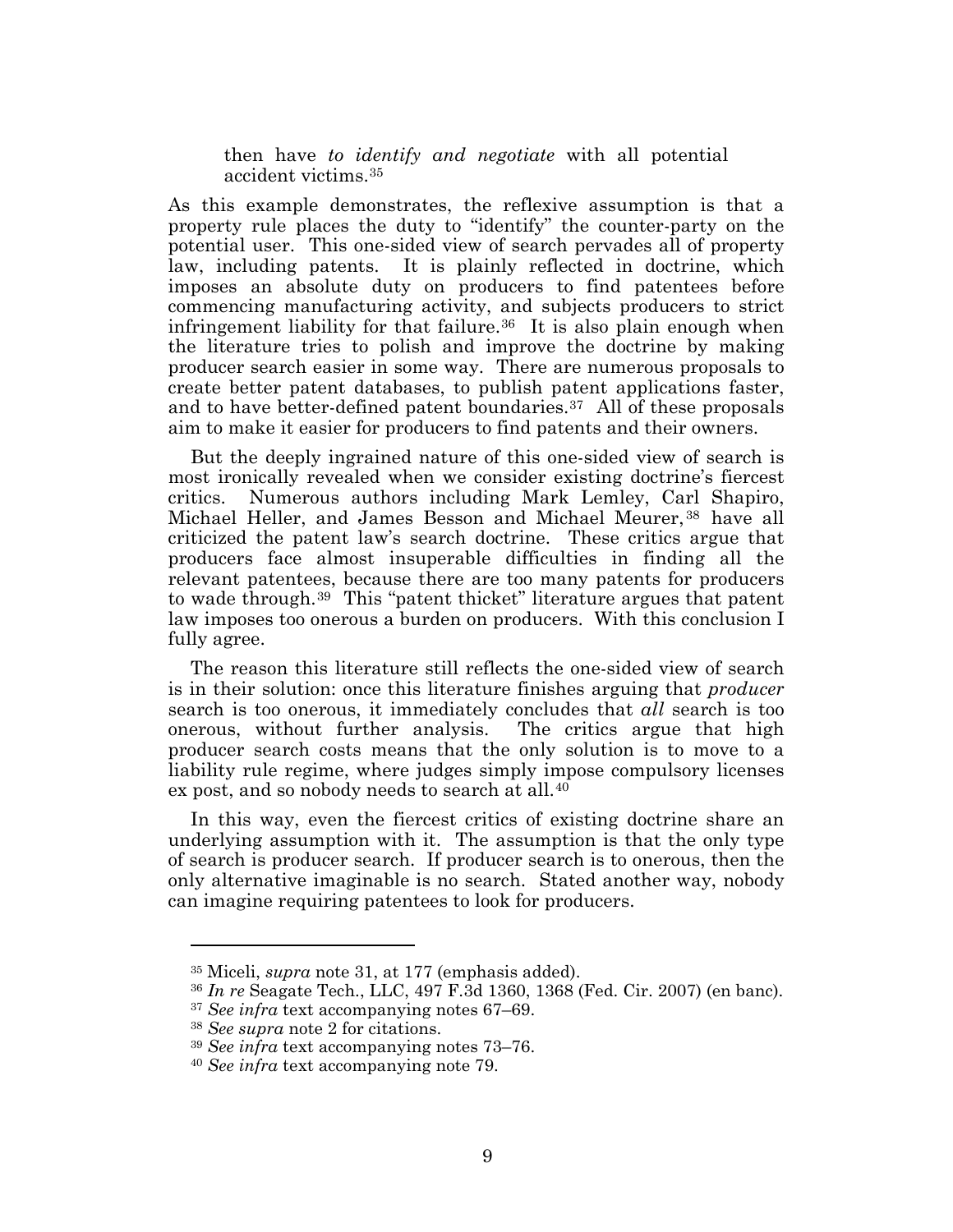#### 1. The doctrine that *requires* producers to search.

<span id="page-9-0"></span>The standard doctrine imposes a duty on producers to search for patentees. This comes from the fact that patent infringement is a strict liability offense.<sup>[41](#page-9-1)</sup> That is, anyone who makes, uses, or sells something that is covered by a patent will infringe, *even if they were unaware of the patent*.[42](#page-9-2) The only ways to avoid infringement are to design a product that is not covered by the patent (where finding the patent first and thereby knowing what it covers is obviously helpful), or negotiating a license from the patentee ahead of time. Because patent law punishes producers who fail to find the patentee with infringement liability, it effectively imposes the duty of search on producers.

On the other side, patent law imposes no duty to search on patentees. Indeed, patentees are free to not do anything at all, without jeopardizing their legal rights. [43](#page-9-3) Of course, some patentees will *voluntarily* search for and approach potential producers to offer them licenses.[44](#page-9-4) But there is no law that requires it. The vision of search is therefore one-sided: the law requires producers to search, but it does not require patentees to do so.

This one-sided view of search is further reinforced by the fact that the law *does* require patentees to help producers find them. That is, the law requires patentees to make the patent document clear and understandable,  $45$  and to record their contact information,  $46$  so that the owner of a patent can be easily found. But this still reflects a onesided view of search. Producers are required to actively look for

<span id="page-9-1"></span><sup>41</sup> *In re* Seagate Tech., LLC, 497 F.3d 1360, 1368 (Fed. Cir. 2007) (en banc) (infringement is strict liability offense).

<span id="page-9-2"></span><sup>42</sup> *See* Boyden v. Burke, 55 U.S. 575, 582 (1852) ("Patents are public records. All persons are bound to take notice of their contents.").

<span id="page-9-3"></span><sup>43</sup> Continental Paper Bag Co. v. E. Paper Bag. Co., 210 U.S. 405, 424 (1908) ("The inventor is one who has discovered something of value. *It is his absolute property.* He may withhold the knowledge of it from the public, and he may insist upon all the advantages and benefits which the statute promises to him." (quoting United States v. Am. Bell Tel. Co., 167 U.S. 224, 249 (1897)) (emphasis added)).

<span id="page-9-4"></span><sup>44</sup> F. Scott Kieff, *Coordination, Property, and Intellectual Property: An Unconventional Approach to Anticompetitive Effects and Downstream Access*, 56 Emory L.J. 327, 396 (2006) (pointing out that "patents are wasting assets" and therefore patentees have some economic incentive to find potential licensees).

<span id="page-9-5"></span><sup>45</sup> Merrill v. Yeomans, 94 U.S. 568 (1876) ("no excuse for ambiguous language or vague descriptions [in patents]").

<span id="page-9-6"></span> $46\,37$  C.F.R. § 1.63(c)(1) (2011) (requiring a patent applicant to record his address).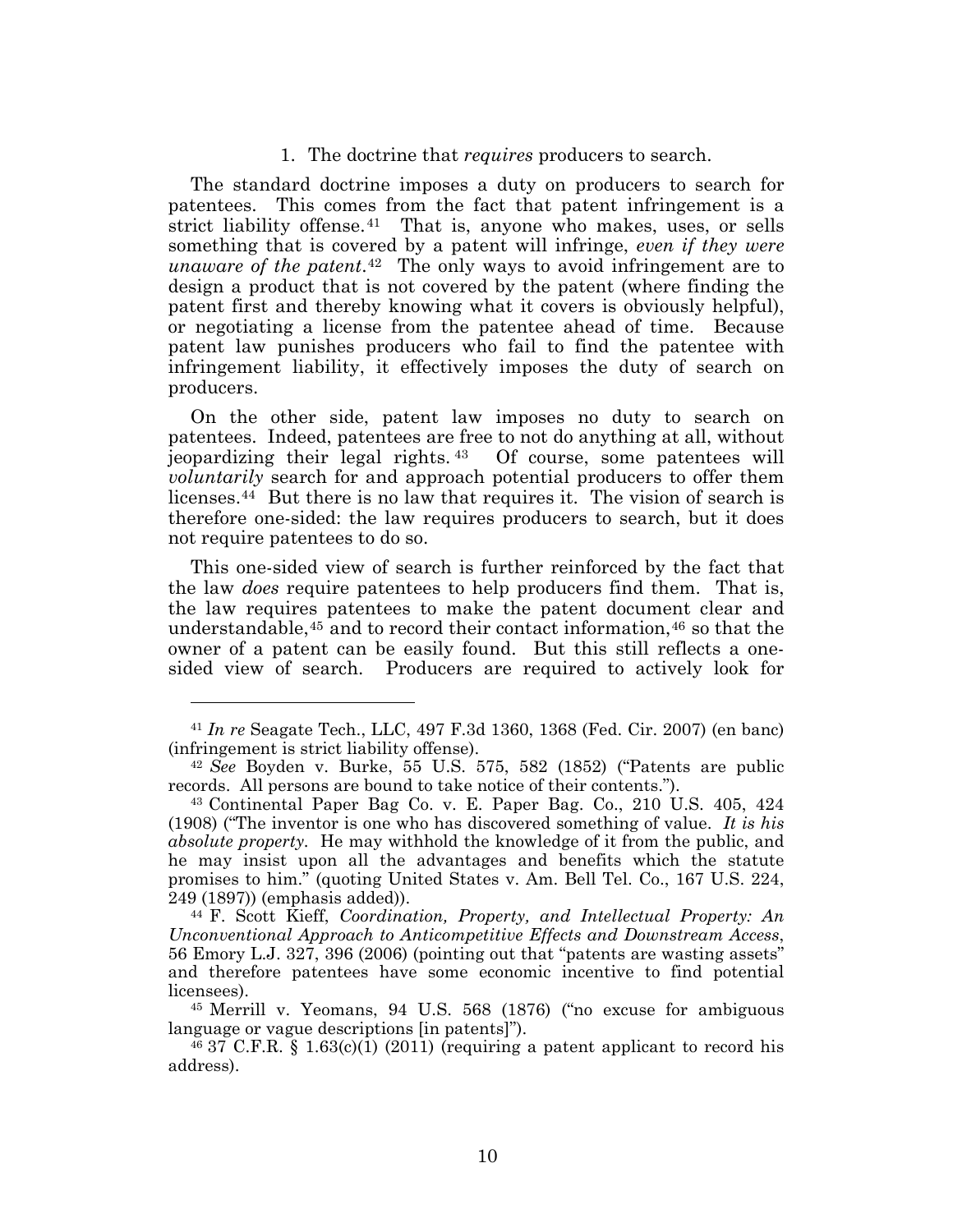patentees, akin to the tradition of men asking women to dance, while patentees are shy wallflowers who meekly wait to be asked (and have to dress in a way as to get noticed). Nothing requires patentees to search—judges do not even imagine the possibility—just as no Victorian could imagine women asking men to dance.

Patent law maintains this configuration of duties (producers to search, patentees to do nothing) even when it is far easier for patentees to find producers and initiate negotiations than vice versa. The most extreme example is *Rambus Inc. v. Infineon Techs. AG*.[47](#page-10-0) In *Rambus*, the patentee (Rambus Inc.) had a patent application covering a type of memory technology called SDRAM.<sup>[48](#page-10-1)</sup> At the same time, the computer industry had a joint committee, known as JEDEC, that was developing standards for memory technology.[49](#page-10-2) Rambus was a member of this committee, but it did not tell anyone that it had a patent related to this area.[50](#page-10-3) The committee eventually settled on SDRAM as the standard, and thus everyone in the industry started making irreversible fixed investments (*e.g.* building factories) on a technology that infringed Rambus's patent.[51](#page-10-4)

Once the investments were made, Rambus then sued everyone for infringement and obtained hefty royalties.<sup>[52](#page-10-5)</sup> This is a classic holdup strategy: *after* an unknowing producer has made irreversible fixed investments in the property (here the patented technology), the patent owner can obtain more in royalties than he could in an ex ante negotiation.[53](#page-10-6) The Court of Appeals for the Federal Circuit ruled for Rambus.[54](#page-10-7) Later, in a separate proceeding brought by the Federal Trade Commission, the D.C. Circuit also ruled for Rambus.[55](#page-10-8)

<span id="page-10-0"></span>*Rambus* has sparked a wide literature, which will be discussed below. [56](#page-10-9) But for now the point is how far the law insists on this

<span id="page-10-4"></span><span id="page-10-3"></span><span id="page-10-2"></span><span id="page-10-1"></span><sup>51</sup> *See* Hynix Semiconductor Inc. v. Rambus Inc., 609 F.Supp.2d 951 (N.D. Cal. 2009) (finding infringement).

<sup>53</sup> *Id. See also supra* text accompanying notes 19–22.

<span id="page-10-9"></span><span id="page-10-8"></span><span id="page-10-7"></span><span id="page-10-6"></span><sup>54</sup> *Rambus I*, 318 F.3d at 1106–07 (ruling for Rambus on infringement and fraud issues).

55 Rambus Inc. v. Fed. Trade Comm'n, 522 F.3d 456 (D.C. Cir. 2008).

<sup>47 318</sup> F.3d 1081 (Fed. Cir. 2003) ("Rambus I").

<sup>48</sup> *Id.* at 1084–85.

<sup>49</sup> *Id.* at 1085.

<sup>50</sup> *Id.* ("Rambus dId. not disclose any patent applications to JEDEC.").

<span id="page-10-5"></span><sup>52</sup> *See* Tony Smith, *Rambus' "Very High" DDR Royalty Revealed*, The Register (May 3, 2001) (Rambus charged a royalty of 3.5% for patents covering the standard, and charged only 0.75% for other patents), available at http://www.theregister.co.uk/2001/05/03/rambus\_very\_high\_ddr\_royalty/ (visited July 12, 2011).

<sup>56</sup> *See infra* Part I.B.3.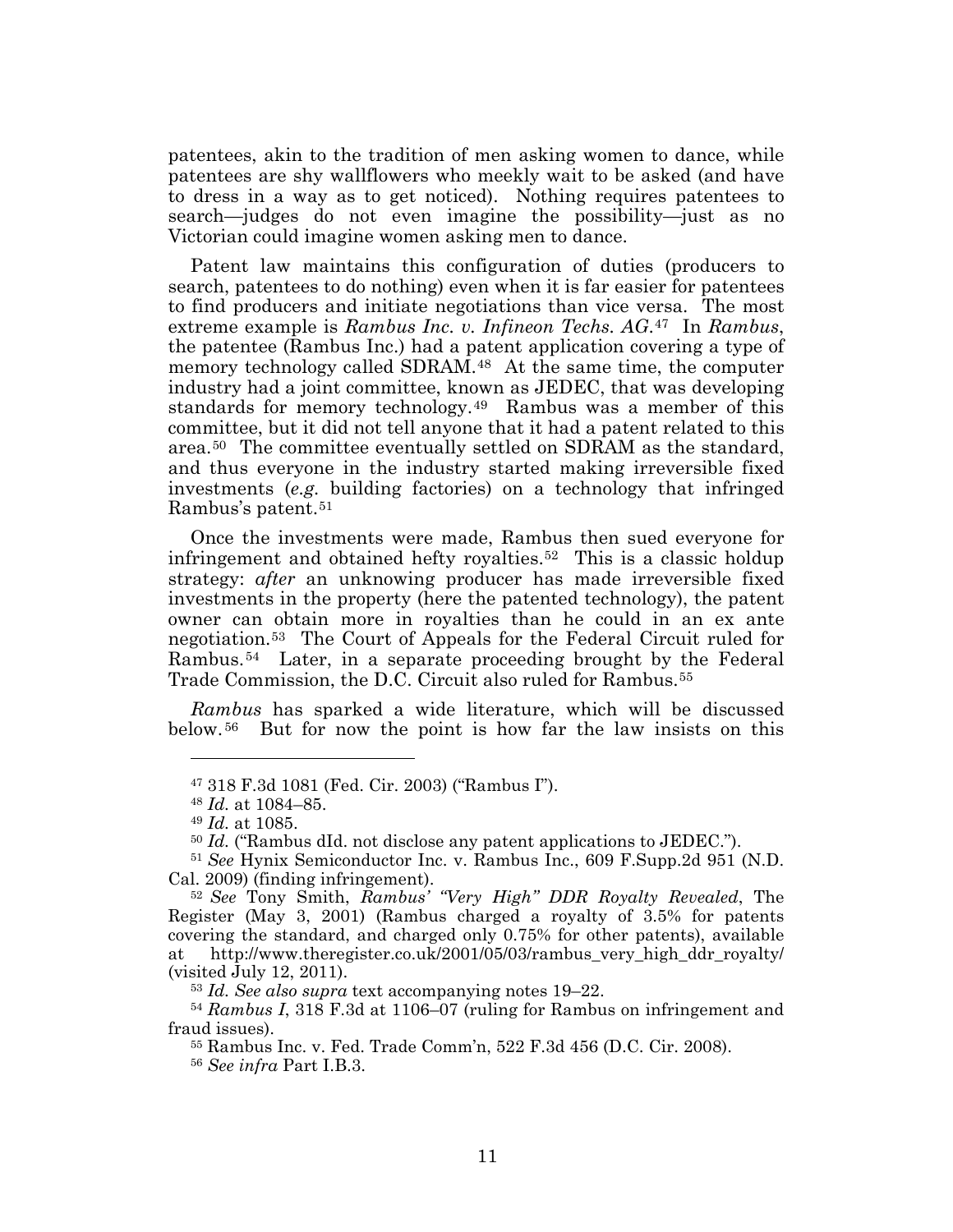configuration of duties, where producers have a duty to search and patentees have none, even when the relative burdens of compliance are mismatched. For producers like Infineon and other participants in the computer industry, it was literally impossible to find Rambus's patent application, because an *unissued* patent application (which Rambus had) is confidential by law.<sup>[57](#page-11-0)</sup> But once the computer industry made irreversible fixed investments, Rambus then allowed its patent to issue, [58](#page-11-1) and at this point the industry was made to pay for its ignorance. Conversely, for the patentee Rambus, finding the producers and initiating negotiations would have cost almost nothing at all, since Rambus was already a member of the committee. All it would have had to do is tell the committee about its pending patent application (the statute bars the patent office from disclosing a pending application, but not Rambus). Rambus did not do so, however, because it was not legally required to do so;[59](#page-11-2) and because it was economically more profitable for Rambus to wait until the industry had made irreversible fixed investments.

Similar, if less extreme, examples of well-known producers being held up by previously unknown patentees abound.<sup>[60](#page-11-3)</sup> The most famous is probably *NTP*, *Inc. v. Research in Motion, Ltd.*,<sup>[61](#page-11-4)</sup> where the maker of the Blackberry device was sued by a previously unknown entity named NTP, Inc.[62](#page-11-5) Because Research in Motion (RIM) had made irreversible investments in the Blackberry while in ignorance of the NTP patent, <sup>[63](#page-11-6)</sup> NTP could threaten to shutdown the entire Blackberry business with an injunction. [64](#page-11-7) RIM was forced to pay \$612.5 million to avoid a

<span id="page-11-0"></span> $57$  35 U.S.C. § 122(a) (2006). It should be noted that JEDEC dId. have knowledge of a related issued patent, but that patent covered a different technology known as RDRAM. *Rambus I*, 318 F.3d at 1085–86.

<span id="page-11-1"></span><sup>58</sup> Through a variety of procedural mechanisms, most particularly the "continuation" application, patentees have tremendous control over the timing of when their patent will issue. *See generally* Mark A. Lemley & Kimberly A. Moore, *Ending Abuse of Patent Continuations*, 84 B.U. L. Rev. 63 (2004).

<span id="page-11-2"></span><sup>59</sup> *Rambus I*, 318 F.3d at 1100–02 (finding Rambus had no duty to disclose its claims).

<span id="page-11-3"></span><sup>60</sup> Although industry participants knew of Rambus's existence, they dId. not know that Rambus had a patent. In this sense Rambus was an unknown *patentee*. More often, even the person's existence is unknown.

<sup>61 418</sup> F.3d 1282, 1292 (Fed. Cir. 2005).

<span id="page-11-5"></span><span id="page-11-4"></span> $62$  NTP, Inc. v. Res. in Motion, Ltd., 270 F. Supp. 2d  $751$ ,  $755$  (E.D. Va. 2003) (noting that RIM invented its technology independently, before it knew of NTP or its patent).

<sup>63</sup> *Id.*

<span id="page-11-7"></span><span id="page-11-6"></span><sup>64</sup> Oskar Liivak, *Rethinking the Concept of Exclusion in Patent Law*, 98 Geo. L.J. 1643, 1653 (2010).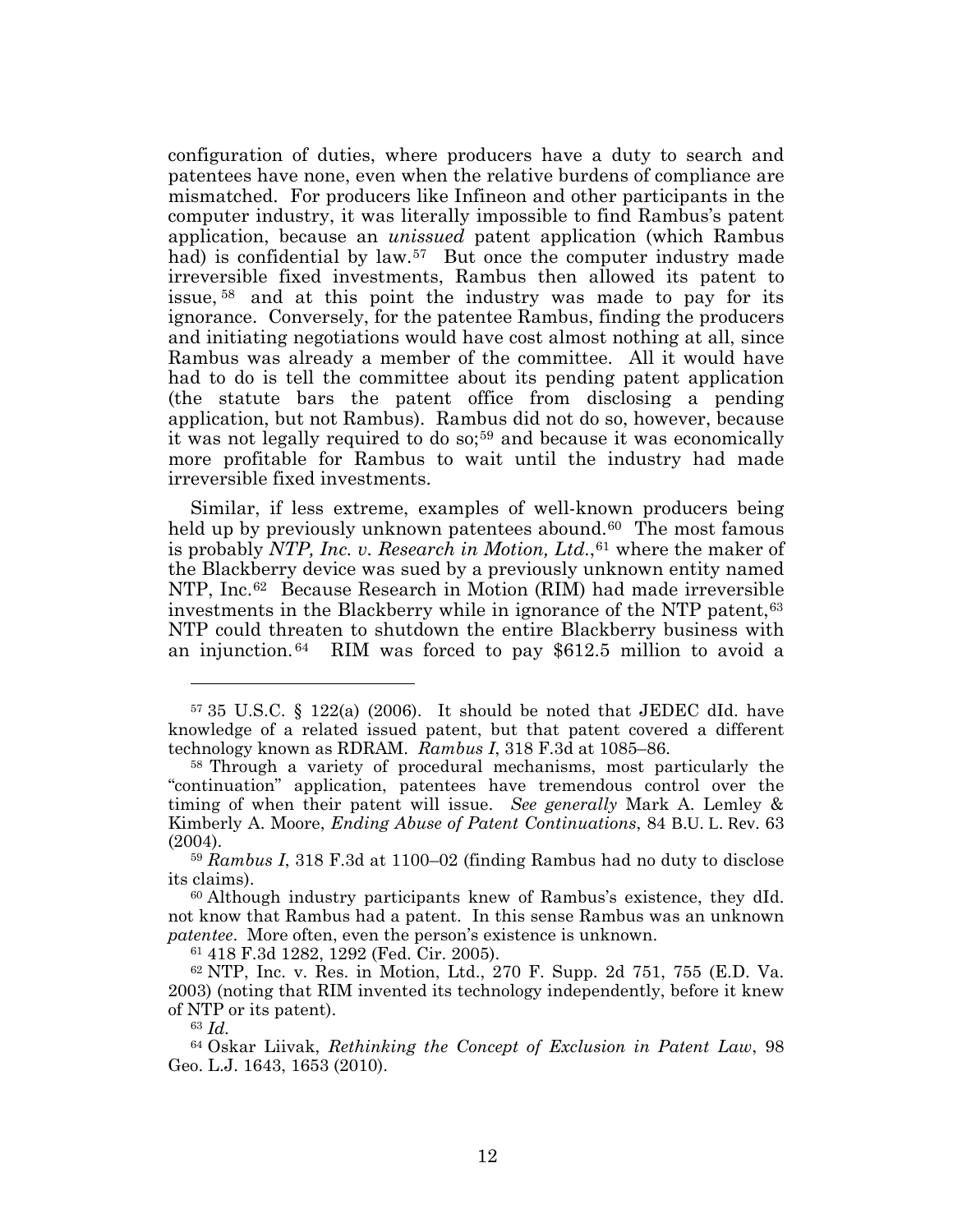<span id="page-12-0"></span>shutdown of its business.<sup>[65](#page-12-1)</sup> Once again, the doctrine effectively requires producers to find every patentee ahead of time, even if producer search is impossibly difficult (there are over six thousand known patents covering different components in  $3G$  smartphones,  $66$  in addition to potentially more unknown patents) and patentee search is likely to be much easier. It effectively imposes this duty because it levies draconian sanctions (\$612.5 million) for failure to comply.

### 2. The literature that proposes *helping* producers to search.

If the law imposes a duty on producers to search (and not only to search, but to *successfully* find), but compliance is very difficult or impossible, what are we to do? One solution that is often contemplated in the literature is to make producer search easier by improving the surrounding infrastructure. Proposals to publish patent applications earlier,<sup>[67](#page-12-3)</sup> to have patent boundaries marked more clearly,<sup>[68](#page-12-4)</sup> and to have better patent databases,  $69$  are all routine in the literature.  $70$ 

The important point for purposes of my discussion is that these proposals all embody a one-sided view of search. The focus is always on measures that allow producers to find patentees. Nobody ever discusses making patentees look for producers. There are no proposals, for example, to compile databases of commercial products and their makers so that patentees can find them—only for databases of patents and their owners that producers can search.

The corollary is that these one-sided proposals are often very inefficient and ineffective, if our goal is to achieve ex ante negotiation of patent licenses. For example, publishing patent applications early would have made it easi*er* for the memory-chip producers in *Rambus* to find Rambus's patent application ahead of time. That does not mean it

<sup>65</sup> *Id.*

<span id="page-12-2"></span><span id="page-12-1"></span><sup>66</sup> Mark A. Lemley & Carl Shapiro, *Patent Holdup and Royalty Stacking*, 85 Tex. L. Rev. 1991, 2026 (2007).

<span id="page-12-3"></span><sup>67</sup> *See, e.g.*, Paul M. Schoenhard, *Reconceptualizing Inventive Conception: Strengthening, Not Abandoning, the First-to-Invent System*, 17 Fed. Cir. B.J. 567, 598–99 (2008) (arguing to publish patent applications immediately upon filing).

<span id="page-12-4"></span><sup>68</sup> *See, e.g.*, Michael J. Meurer & Craig Allen Nard, *Invention, Refinement and Patent Claim Scope: A New Perspective on the Doctrine of Equivalents*, 93 Geo. L.J. 1947, 1975–78 (2005) (arguing for more "refinement" of patent claims).

<span id="page-12-5"></span><sup>69</sup> *See, e.g.*, Jeanne C. Fromner, *Patent Disclosure*, 94 Iowa L. Rev. 539, 585–86 (2009) (proposing to improve patent databases with better indexing).

<span id="page-12-6"></span><sup>70</sup> See also Bessen & Meurer, *supra* note 2, at 235–48 (providing numerous suggestions to make it easier for producers to clear patents).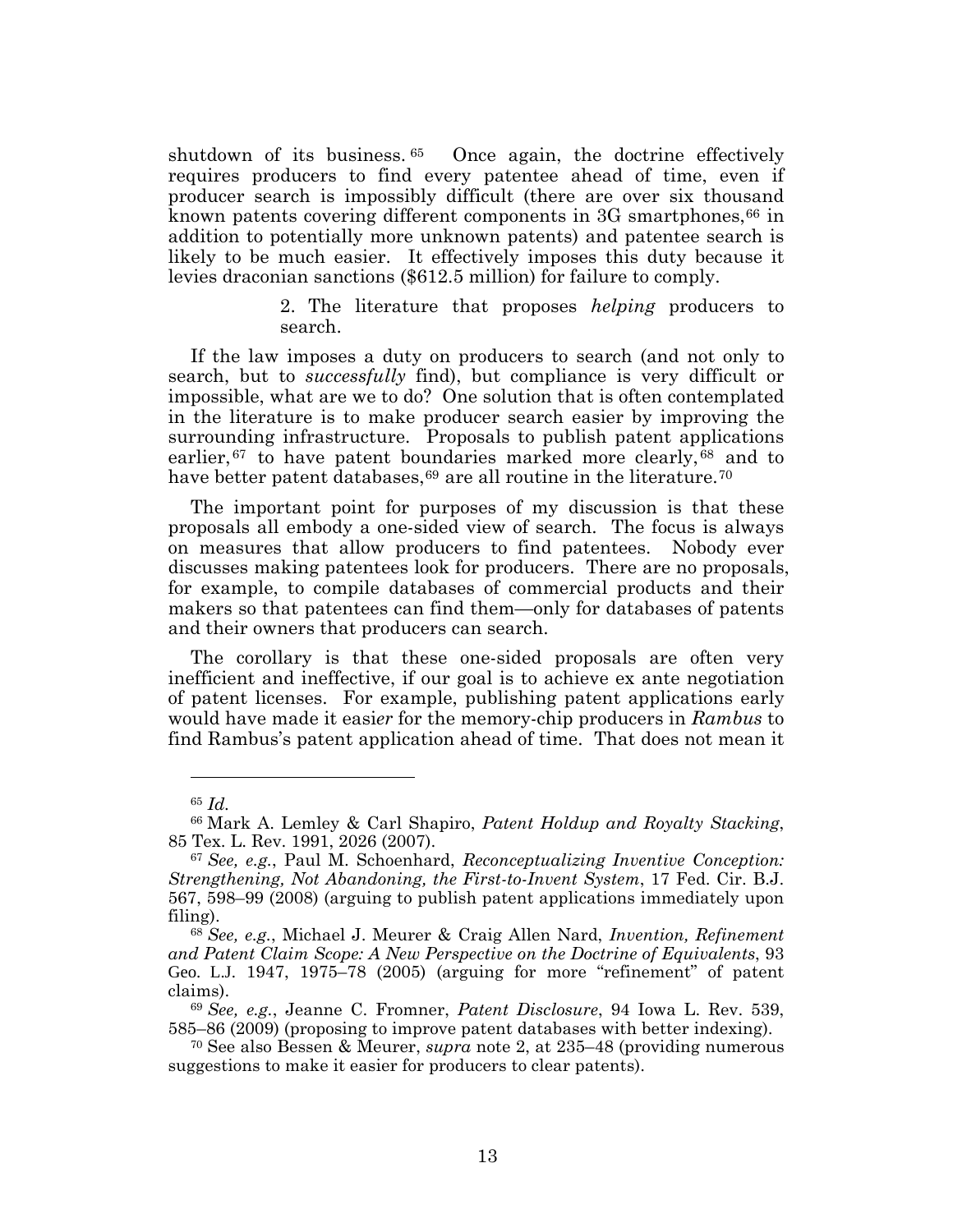<span id="page-13-0"></span>would have been easy. The change is instead from *literally* impossible (the application is made secret by law) to merely *almost* impossible (the application is buried in a pile along with 1.1 million other pending applications,  $71$  plus over 2 million issued and unexpired patents). Compare this to how easy it would have been for Rambus to find the very memory-chip producers that it was sitting on the same standardsetting committee with.[72](#page-13-2)

#### 3. The literature that argues producers *cannot* search.

In contrast to proposals to make producer search easier, there is a second strand of literature arguing that, at least in most industries, producer search will always be incredibly onerous no matter how much we tinker with the infrastructure. As Mark Lemley and Phillip Weiser note, there are "literally thousands" of patents that cover 3G telephone systems,[73](#page-13-3) and these patents in turn are hidden in a thicket of over two million issued and unexpired patents.<sup>[74](#page-13-4)</sup> For a producer like RIM to find all these patents ahead of time would be almost impossible.[75](#page-13-5) Of course, it might have been possible for RIM to find a few of those patents, and thus it might have found NTP's in particular. But as long as it cannot find *every* such patent, another plaintiff would have came along and sued. From RIM's perspective, whether the plaintiff is named "NTP" or "Company X" is obviously irrelevant. The point is that unless a producer can find every patent ahead of time, it faces the possibility that it will be held up by some unknown plaintiff.

The 3G smartphone market is not alone in facing this problem of "patent thickets," where hundreds or thousands of relevant patents are required to produce a single product, and these patents are impossible to find because they are hidden in the greater body of two million issued patents.[76](#page-13-6) The same problem afflicts virtually every modern device (*e.g.* a computer, a car, or a television). Virtually every device

<span id="page-13-1"></span><sup>71</sup> U.S. PATENT & TRADEMARK OFFICE, PERFORMANCE AND ACCOUNTABILITY REPORT FISCAL YEAR 2010, at 127 (2010).

<span id="page-13-2"></span><sup>72</sup> *Cf.* Doug Lichtman, *Patent Holdouts in the Standard-Setting Process*, Acad. Adv. Council Bull. 1.3, at 9 (May 2006) (arguing that courts should consider "the ease with which the patent holder could have announced its patent before firms invested in the standard"), available at http://www.pff.org/issues-pubs/ip/bulletins/bulletin1.3patent.pdf. Although Lichtman seems to thereby consider the possibility of patentee search, the rest of his paper focuses on producer search concerns.

<sup>73</sup> Lemley & Weiser, *supra* note 2, at 797.

<sup>74</sup> Lemley & Tangri, *supra* note 12, at 1117 & n.99.

<sup>75</sup> Bessen & Meurer, *supra* note 2, at 68–71 (discussing the "patent flood").

<span id="page-13-6"></span><span id="page-13-5"></span><span id="page-13-4"></span><span id="page-13-3"></span><sup>&</sup>lt;sup>76</sup> Lemley & Shapiro, supra note 66, at  $2025-29$  (describing the large numbers of overlapping patents covering products such as 3G smartphones, Wi-Fi devices, and DVD players).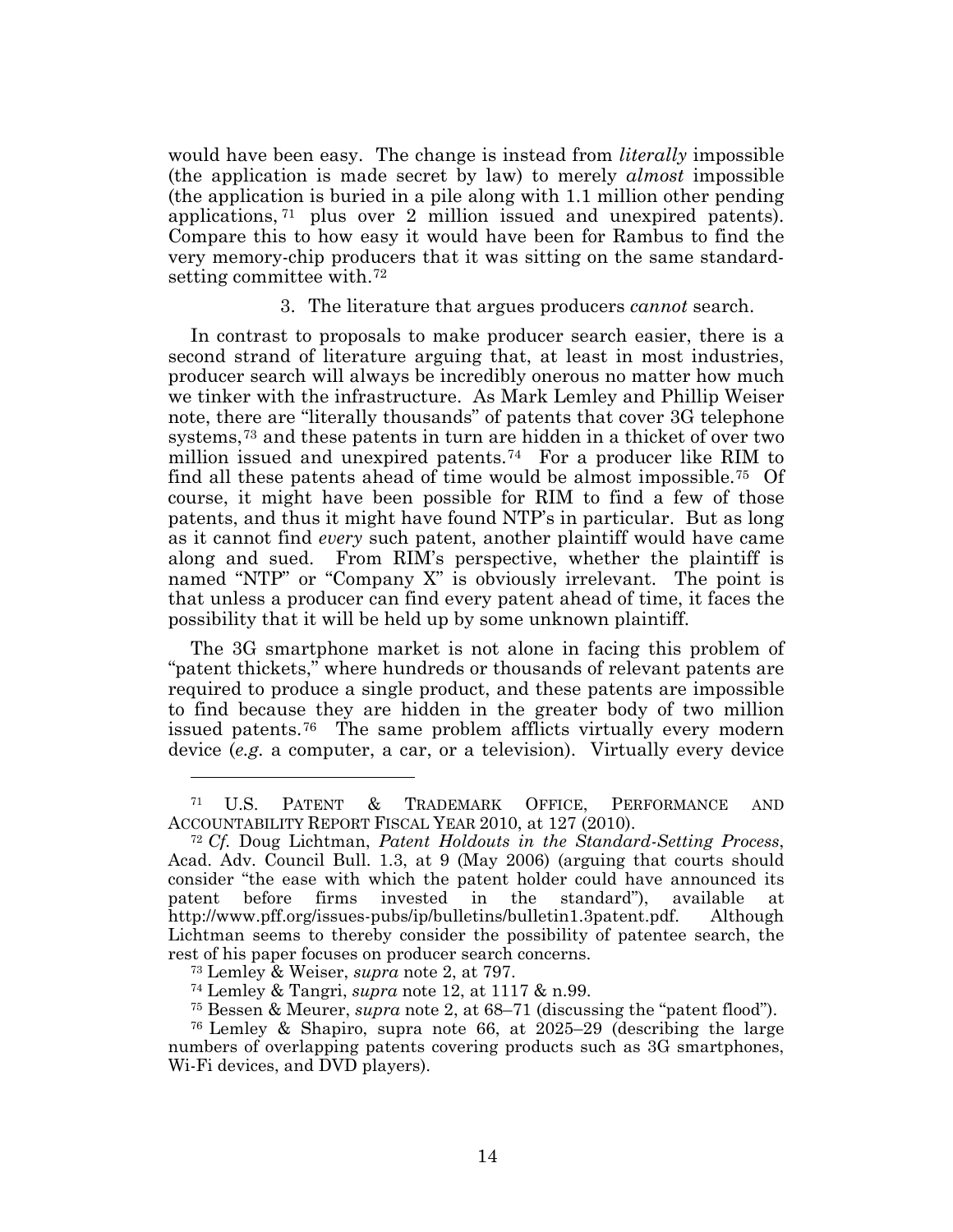contains thousands of individual components, and every single component may be covered by one or more patents. To produce the finished commercial product, a license to every one of those hundreds or thousands of patents is necessary. If the producer misses even a single patent and does not procure a license ahead of time, then he faces the possibility of being held up later.[77](#page-14-0)

Limited proposals such as improving patent databases and publishing patents earlier are unlikely to overcome this basic problem of scale. To take a simple example, a producer like RIM in the smartphone industry may begin by searching all the patents that are classified under the category of "telephones," or "wireless technology," to see if their product infringes. But in order to make a smartphone, one also needs a LCD screen, a plastic cover, and screws. Each of those components might also be patented. So RIM would have to search through patents on displays, on chemistry, and on fasteners. Additionally, a smartphone needs a processor and software, so RIM has to search all computer hardware and software patents. The end of the road is that to create a smartphone, RIM pretty much has to search through all or nearly all of the two million issued and unexpired patents.[78](#page-14-1) The same logic applies to virtually every modern device, such as a computer, television, and car (the GPS in the car, alone, would be rather akin to a smartphone).

The patent thicket literature thus makes a fully justified point that producer search is impossibly onerous in many cases, in that producers cannot find every single patent that covers their products. This literature is entirely correct that the doctrine requiring producers to find every single patent—on pain of draconian penalties such as a \$612.5 million settlement extracted under the threat of a corporate death penalty—is demanding the impossible. But this literature still shares the one-sided view of search because it cannot imagine any other form of search. Once the critics conclude that it is impossible for producers to find patentees, they immediately argue that the only way to avoid holdup is for courts to deny injunctions and impose compulsory licenses that reflect the "fair" value of a patent.<sup>[79](#page-14-2)</sup> That is,

<span id="page-14-0"></span><sup>77</sup> Martin Campbell-Kelly & Patrick Valduriez, *A Technical Critique of Fifty Software Patents*, 9 Marq. Intell. Prop. L. Rev. 249, 270 (2005) (noting a single patent can hold up the industry).

<span id="page-14-1"></span><sup>78</sup> *See* Bessen & Meurer, *supra* note 2, at 69–70 (noting that firms are frequently sued by patents covering different technology classes and in unrelated industries).

<span id="page-14-2"></span><sup>79</sup> *See, e.g.*, Lee *supra* note 3; Lemley & Weiser, *supra* note 2, at 799–800; *see also* Bessen & Meurer, *supra* note 2, at 251–52 (arguing for "calibrating" remedies, though expressing reservations about denying injunctions completely); *see generally* Adam Mossoff, *The Rise and Fall of the First*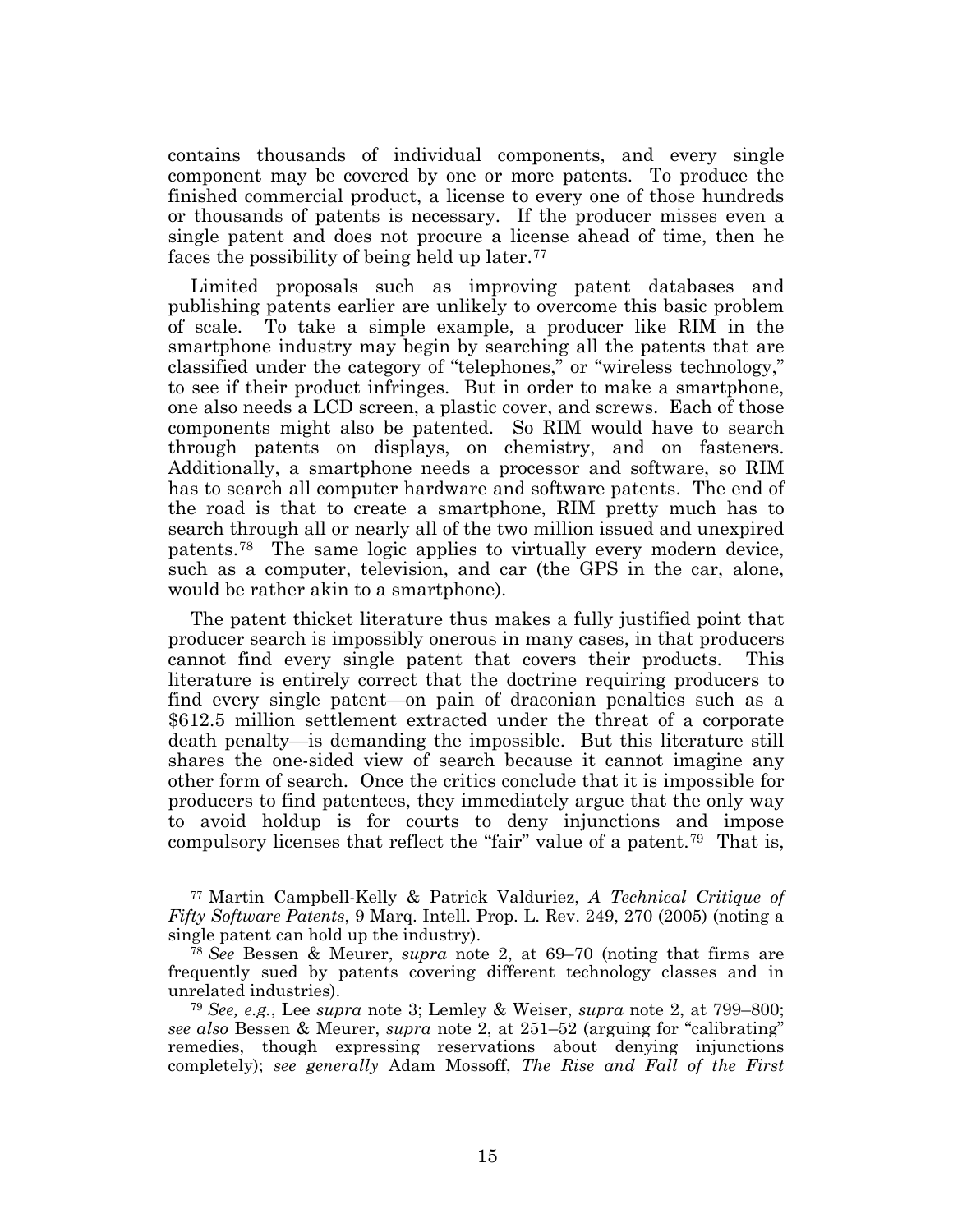the patent thicket literature argues for converting the patent system from a property rule that relies on ex ante search and negotiation, to a liability rule that requires neither search nor negotiation (since a judge will just impose the license terms ex post by judicial fiat). The only alternative to the doctrine that requires search by *producers*, in the conventional imagination, is *no* search at all.

This narrow-minded focus has real costs, because it creates a false dilemma between two unpalatable options. The only options being considered are producer search (very costly), and judges imposing compulsory licenses, which is also very costly from a social perspective because judges will often get the value wrong.<sup>[80](#page-15-0)</sup> The one-sided view of search thus leaves us with choosing between demanding the impossible of producers (*i.e.* that they find all the patentee to negotiate), or demanding the impossible of judges (*i.e.* that they value inventions accurately). What nobody considers is a third option, which may well be cheaper from a social cost perspective. Namely, that patentees should find producers to initiate negotiations, and then the parties can negotiate a license reflecting the ex ante value of the invention.

A numerical example will illustrate. The conventional literature compares only (1) the costs of producer search and (2) the costs of judicial error under a liability rule. If it costs producers \$110 to find patentees, while the cost of judicial error is \$100, the two solutions that are proposed are to make it easier for producers to find patentees (reducing the cost to, say, \$90), or to convert to a liability rule (so that we pay the \$100 cost instead of \$110). But if it costs patentees only \$50 to find producers, then we should neither create better patent databases while retaining producer search (costing \$90), nor should we switch to a liability rule where judges determine value by judicial fiat

*American Patent Thicket: The Sewing Machine War of the 1850s*, 53 Ariz. L. Rev. 165, 169–70 (2011) ("Many scholars concerned about patent thickets hail the U.S. Supreme Court's recent decision in *eBay Inc. v. MercExchange, L.L.C.*, because the Court made it more difficult for patentees to become holdouts through threatening or obtaining injunctions."). Denying injunctions and awarding compulsory licenses usually go hand-in-hand, since if the patentee does not receive an injunction, he must be given alternative compensation, or else the patentee would be left with nothing.

<span id="page-15-0"></span><sup>80</sup> As mentioned above, the entire *premise* of the patent system is that judges are unable to value inventions. *See supra* text accompanying note 32. While the advocates of liability rules usually acknowledge the difficulty of valuation in the abstract, they rarely grapple with the fact that their proposal calls into question the foundational premise of the patent system. *See* Lemley & Weiser, *supra* note 2, at 788.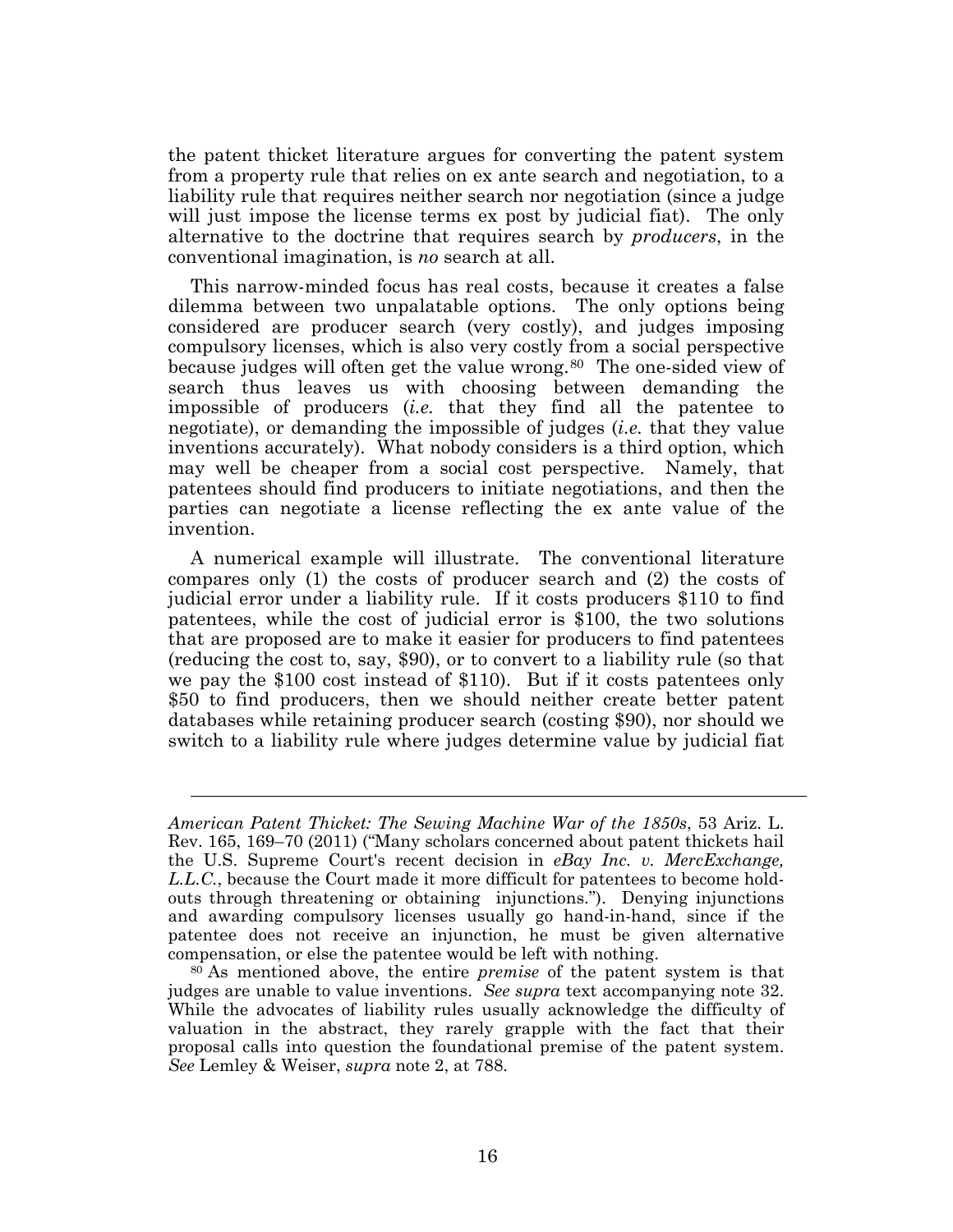<span id="page-16-0"></span>(costing \$100). Instead, we should require patentees to do the search and pay only \$50.

### II. THE RECIPROCAL NATURE OF SEARCH

<span id="page-16-1"></span>My point in this Part—and indeed this Article—is that contrary to the universal assumption, search is in fact a reciprocal task. This insight produces a very different view of the patent thicket problem. Before directly applying this insight to patent law it is useful to consider an analogous context where the literature had previously treated a reciprocal problem as one-sided. Exposing the fallacy of the one-sided view was the major contribution of Ronald Coase to tort law.

#### *A. Coase and the Reciprocity of Tort Causation*

Suppose that a railroad engine emits sparks, and these sparks burn down an adjoining corn field.[81](#page-16-2) As an intuitive matter, people are prone to blame the railroad.[82](#page-16-3) What this means is that they analyze the problem solely from the perspective of regulating the railroad's behavior. For example, we might see proposals to impose penalties on railroads for damaged crops, or regulations that require railroads to install spark arresters. A functionally similar solution would be to impose a tax—known as a Pigovian tax—on trains.[83](#page-16-4) What we are unlikely to see, however, is any proposals to tax or penalize farmers. In his famous article on *The Problem of Social Cost*, Ronald Coase showed that this intuitive one-sided view of tort responsibility was misguided.

Coase's fundamental insight was that causation is reciprocal: *both* the railroad and farmer cause the accident.[84](#page-16-5) The railroad could avoid the crop damage by having fewer trains or have spark arresters; but the farmer too could prevent crop damage by have fewer crops in the first place. In other words, society could levy the Pigovian tax or impose tort liability on either party. If we imposed it on railroads, they would run fewer trains; and if we imposed it on farmers, they would have fewer crops. Either method would reduce the amount of crops damaged by railroad sparks. But there was an inherent trade-off: we

<span id="page-16-2"></span><sup>81</sup> This example is taken from Coase's discussion of Pigou. *See* Coase, *supra* note 6, at 30-34; ARTHER C. PIGOU, THE ECONOMICS OF WELFARE 134 (4th ed. Transaction Publishers 2002).

<span id="page-16-3"></span><sup>82</sup> *See* John C. P. Goldberg, *Twentieth-Century Tort Theory*, 91 Geo. L.J. 513, 548 (2003) (noting that "notions of responsibility are deeply embedded in ordinary English language").

<span id="page-16-5"></span><span id="page-16-4"></span><sup>83</sup> *See* Pigou, *supra* note 81, at 192–93 (describing tax on gasoline to reduce driving and alcohol to reduce drinking).

<sup>84</sup> Coase, *supra* note 6, at 2.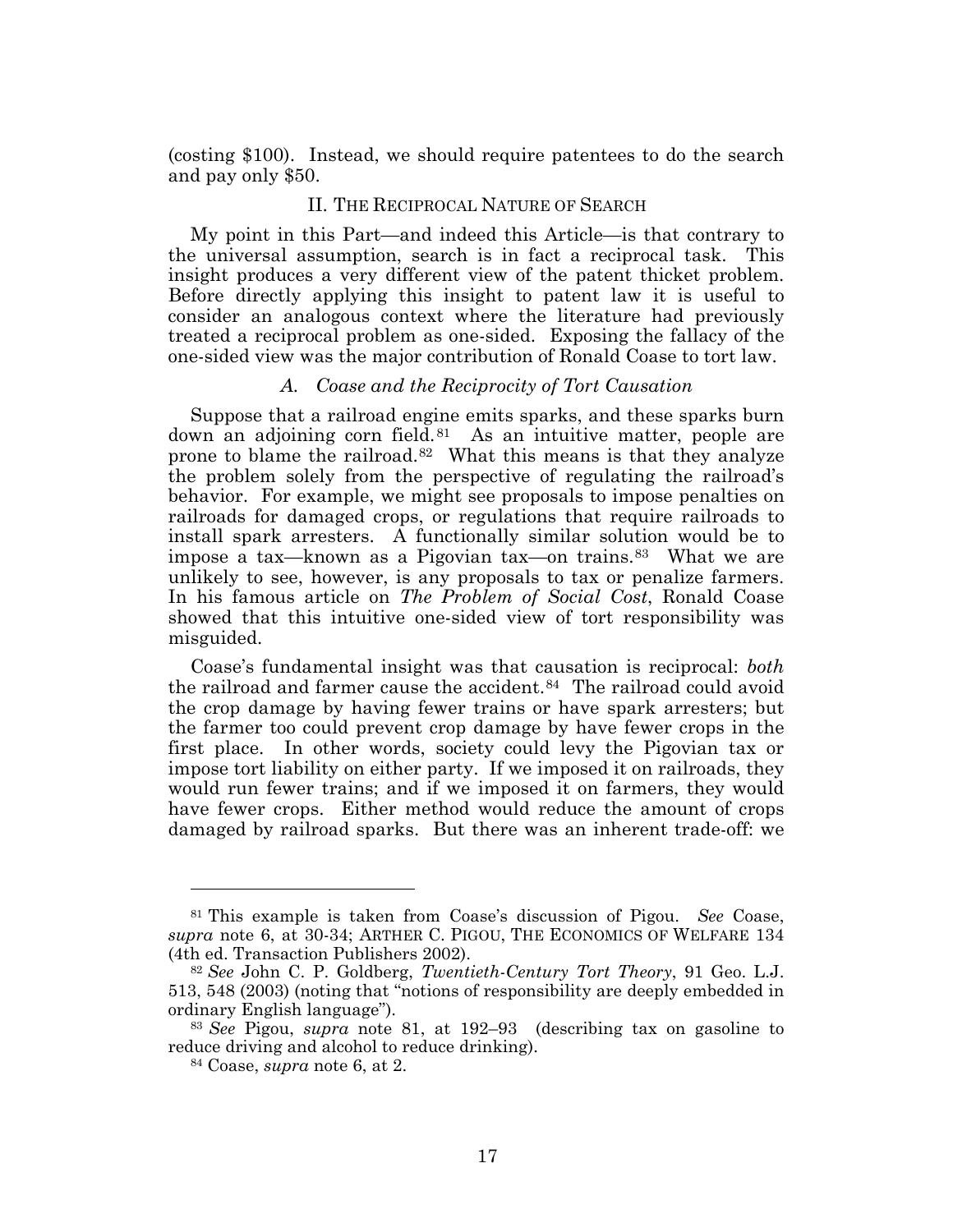would have either fewer crops or fewer trains, and both options are costly from a social point of view.[85](#page-17-0)

Coase's point about reciprocity is simple, and today it is fundamental to law and economics analysis of tort law. [86](#page-17-1) A more direct example is in driver-pedestrian accidents. Intuitively, if there is a driver-pedestrian accident, people are prone to blame the driver.[87](#page-17-2) If asked to think of ways to reduce driver-pedestrian accidents, we immediately think of things like lowering speed limits and tougher drunk driving laws.[88](#page-17-3) We are less likely to think of increasing fines for jaywalking. But, once again, the point of reciprocity is that both the driver and the pedestrian "cause" the accident, in the sense that either could have taken measures to avoid it. The driver could have driven more carefully, and the pedestrian could have walked more carefully. It is too narrow-minded for the law to think only about punishing the driver.

The ubiquity of this point in modern tort law,  $89$  and law and economics generally, [90](#page-17-5) makes it hard to appreciate just how counterintuitive it really is. As Guido Calabresi recounted fifty years later, he made almost exactly the same point as Coase in a draft article in 1957, but it was regarded as so wrong at the time that he was forced to remove it:

The reciprocity of causation got taken out of my piece because a professor (an economist on the Law School

<sup>85</sup> *Id.*

<span id="page-17-1"></span><span id="page-17-0"></span><sup>86</sup> *See* J.M. Balkin, *The Rhetoric of Responsibility*, 76 Va. L. Rev. 197, 210 n.39 ("the reciprocity of causation and harm first noted by Coase and Calabresi . . . is central to the modern law and economics movement"); *but see* Richard A. Epstein, *A Theory of Strict Liability*, 2 J. Legal Stud. 151, 165 (1973) (rejecting Coasean reciprocity); Thomas W. Merrill & Henry E. Smith, *Making Coasean Property More Coasean*, J.L. Econ (forthcoming) (noting that "[l]awyers have always had trouble accepting [Coasean reciprocity]"), available at http://extranet.isnie.org/uploads/isnie2010/merrill\_smith.pdf.

<span id="page-17-2"></span><sup>87</sup> Goldberg, *supra* note 82, at 548 (noting that "[i]n ordinary usage, it would be perfectly appropriate to say that car drivers 'caused'" car-bicyclist accidents").

<span id="page-17-3"></span><sup>88</sup> *Cf.* Pigou, *supra* note note 81, at 192–93 (suggesting taxes on gasoline and alcohol).

<span id="page-17-4"></span><sup>89</sup> *See generally* Mark F. Grady, *Common Law Control of Strategic Behavior: Railroad Sparks and the Farmer*, 17 J. Legal Stud. 16–17 (1988) (discussing the "rich modern scholarship that has tackled the contributory negligence problem" and "abounds with cases, models, equations, and so forth").

<span id="page-17-5"></span><sup>90</sup> *Id.* (noting the literature on contributory negligence "has become a showcase for the new law and economics").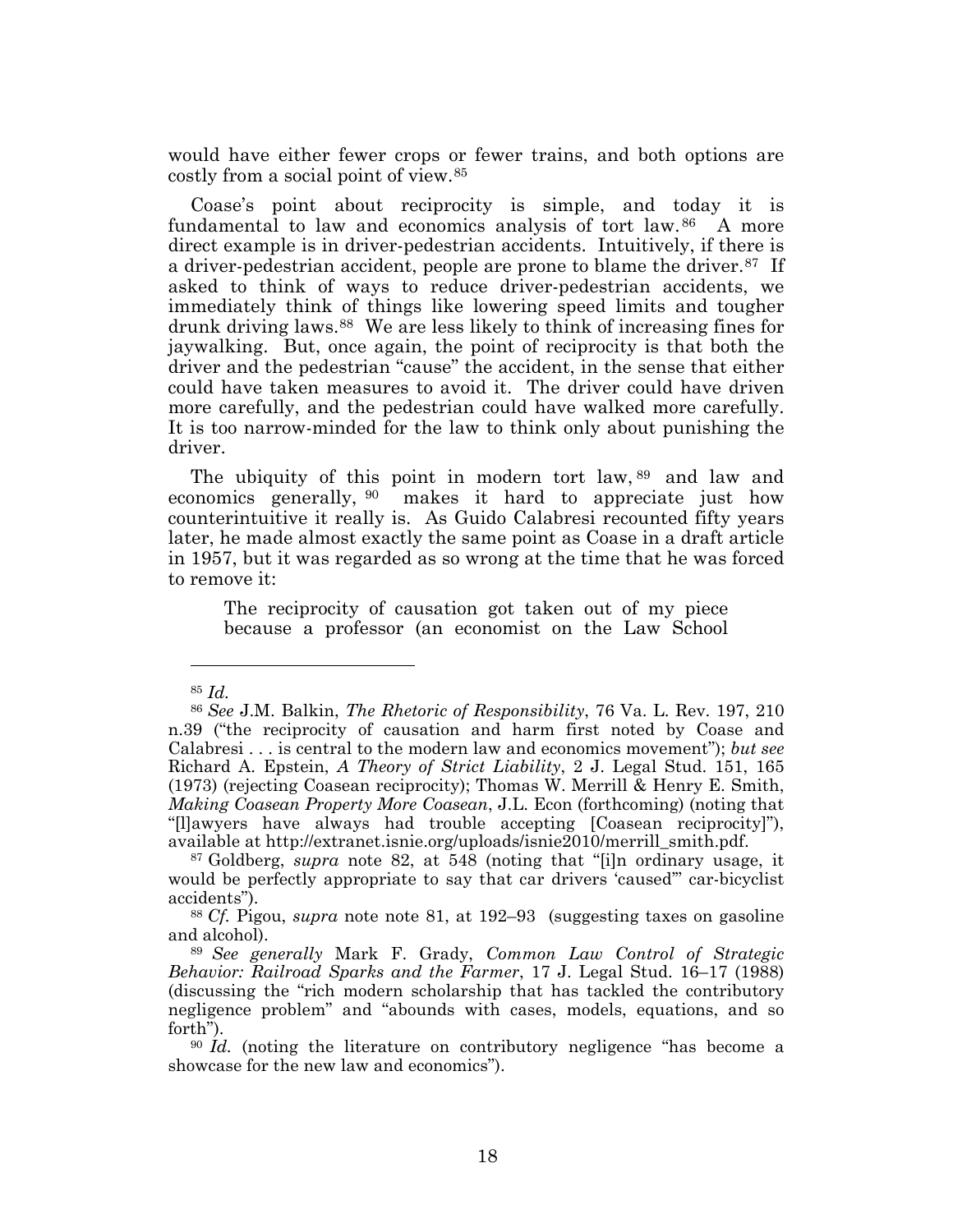<span id="page-18-0"></span>faculty) told me it was wrong. I said, "I don't see why." He said, "Pigou." I said, "I've read Pigou." And he said, once again, "Pigou." He then said, "Take the point out. I think it's wrong and you don't need it in the article." I was young, and took the point out.<sup>[91](#page-18-1)</sup>

Coase's point about reciprocity leads to a corollary: Given that there are *two* parties who can avoid an accident, who should take the precaution? In more lawyerly terms, on which party should the law impose the duty to take the precaution? As Guido Calabresi later established, the economically efficient tort rule is to allocate the duty to the *least cost avoider*.[92](#page-18-2) The point is that although causation is *reciprocal*, the cost of avoidance is not *equal* in a particular case. Sometimes it is easier for a driver to avoid an accident; and other times it is easier for a pedestrian to do so. The optimal allocation of liability depends on a *comparison* between the costs of the two sides, and the resulting solution will vary with each individual case.

Coase and Calabresi each marked a revolution in the tort literature. But one irony is that their insights did very little to change doctrine. Although the literature always considered tort responsibility in a onesided manner, the doctrine was already reciprocal in practice. The contributory negligence doctrine *already* considered the (pedestrian) victim's conduct, and it already imposed a duty on pedestrians to take precautions when they were the lower cost avoider.[93](#page-18-3) In similar vein, patentees sometimes do already conduct voluntary searches in real life (though less often than optimal, because of the lack of legal duties and incentives), but this observation does not defeat my point that the patent literature has taken a one-sided view of search.

## *B. The Reciprocity of Patent Search*

Applying the analogy of tort causation to patent searches is straightforward. As seen in Part [I](#page-4-1), the universal focus of the patent search literature is on one side of the equation: producers. In fact, however, the search problem is reciprocal. In order to initiate ex ante negotiation for a license to a patent, we can have producers find patentees, or patentees find producers. Thus, just as Coase criticized Pigou and many others for their one-sided focus, the first point here is that we must consider both sides of the search equation.

The immediate corollary to the reciprocity insight is that, like the least cost avoider analysis in tort, the optimal allocation of the search responsibility will depend on a comparison of the two sides.

<span id="page-18-1"></span><sup>91</sup> Calabresi, *supra* note 7, at 738.

<sup>92</sup> Calebresi, *supra* note 9, at 135–40.

<span id="page-18-3"></span><span id="page-18-2"></span><sup>93</sup> *See* RESTATEMENT OF TORTS § 467 (1939).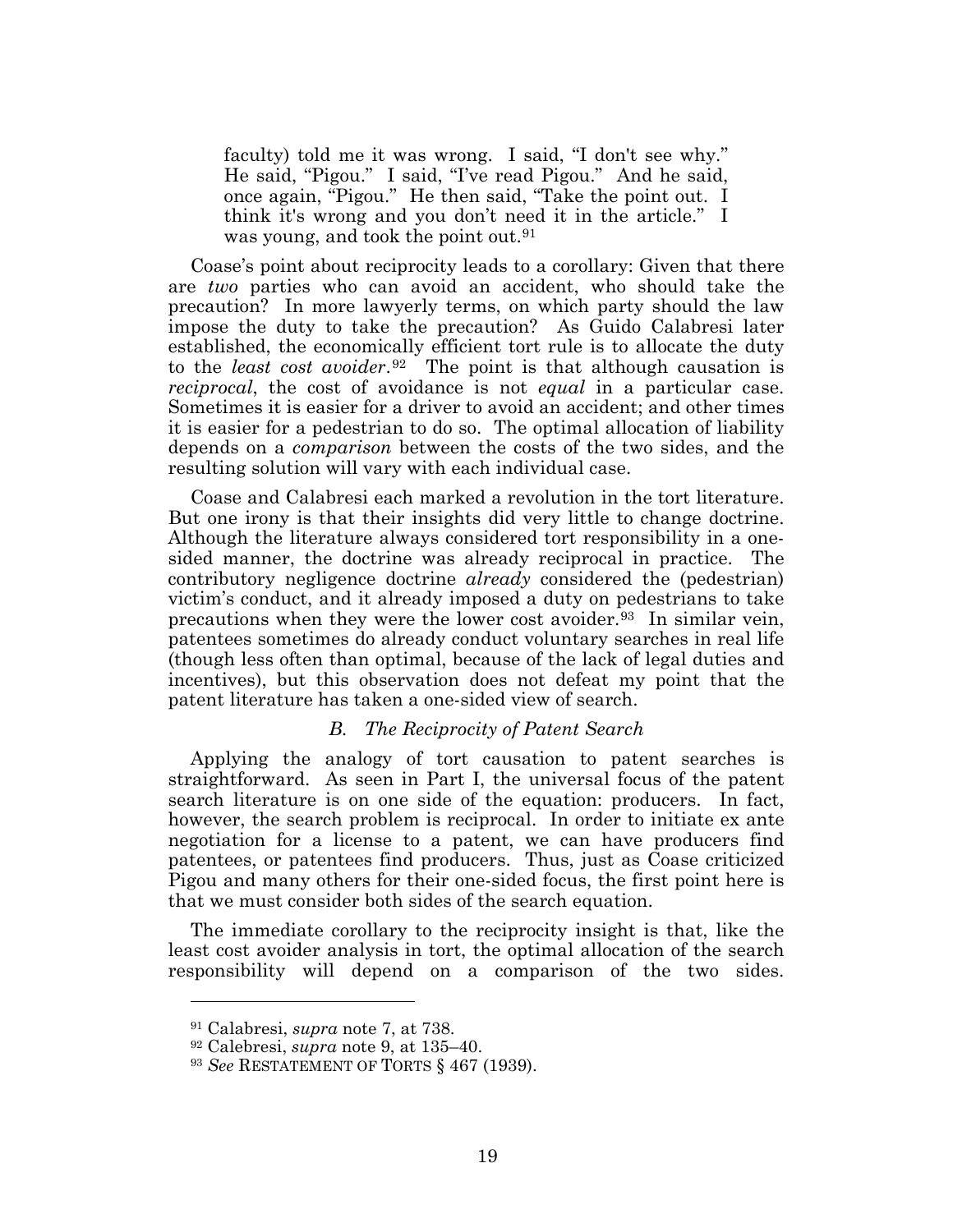<span id="page-19-0"></span>Sometimes it will be cheap for producers to search for patentees but expensive for patentees to search for producers. At other times it will be cheaper for patentees to search for producers.<sup>[94](#page-19-2)</sup> The economically efficient allocation will vary from case to case.

The tort analogy can be seen another way. In negligence law, what the law is trying to do is to avoid a social loss—the accident that causes an injury. The reciprocity of tort causation tells us that there are two parties who each can take precautions to avoid this loss: the driver can drive more carefully, or the pedestrian can walk more carefully. The efficient choice depends on a comparison between the costs of these two precautions. The least cost avoider is the person who has the lower cost of precaution, and the doctrinal insight is to allocate the burden of taking precautions to this least cost avoider.

In patent search, what the law is trying to avoid is also a social loss—the inefficiency of inadvertent infringement and holdup.<sup>[95](#page-19-3)</sup> The reciprocity of search tells us that there are two parties who each can take precautions to avoid this loss: the patentee by finding the producer ex ante, before fixed investments are made; or the producer by finding the patentee ex ante, before fixed investments are made. As long as the parties find each other before the producer makes the irreversible fixed investment, there will be no inadvertent infringement and no holdup. The efficient choice, once again, depends on a comparison between the costs of these two precautions.

#### III. THE IMPLICATIONS OF RECIPROCITY

<span id="page-19-1"></span>The immediate implication of recognizing the reciprocity of search, as I have described above, is that scholars need to consider both patentee and producer search costs, because the optimal search rule is to allocate the duty to the lower cost searcher. This insight is important regardless of whether, after empirical study, one ultimately

<span id="page-19-2"></span><sup>94</sup> *See* Herbert Hovenkamp, *Notice and Patent Remedies*, 88 Tex. L. Rev. See Also 221, 225 (2011) ("Giving notice of one's own property rights is often far cheaper than searching for the possible but uncertain rights of others.").

<span id="page-19-3"></span><sup>95</sup> Unless one considers transaction costs, inadvertent infringement is always inefficient because it involves wasteful duplication—the infringer must independently recreate the invention again, and this consumes social resources, whereas copying the patentee would consume no resources. *See* Edmund W. Kitch, *The Nature and Function of the Patent System*, 20 J. L. & Econ. 265, 278 (1977) (arguing that patents prevent wasteful duplication). Of course, transaction costs may make independent recreation a more socially efficient route than licensing-and-copying, since licensing requires expending transaction costs, which are also social costs. But that is precisely why creating a legal regime that minimizes transaction costs—including by making the lower cost searcher do the search—is so important.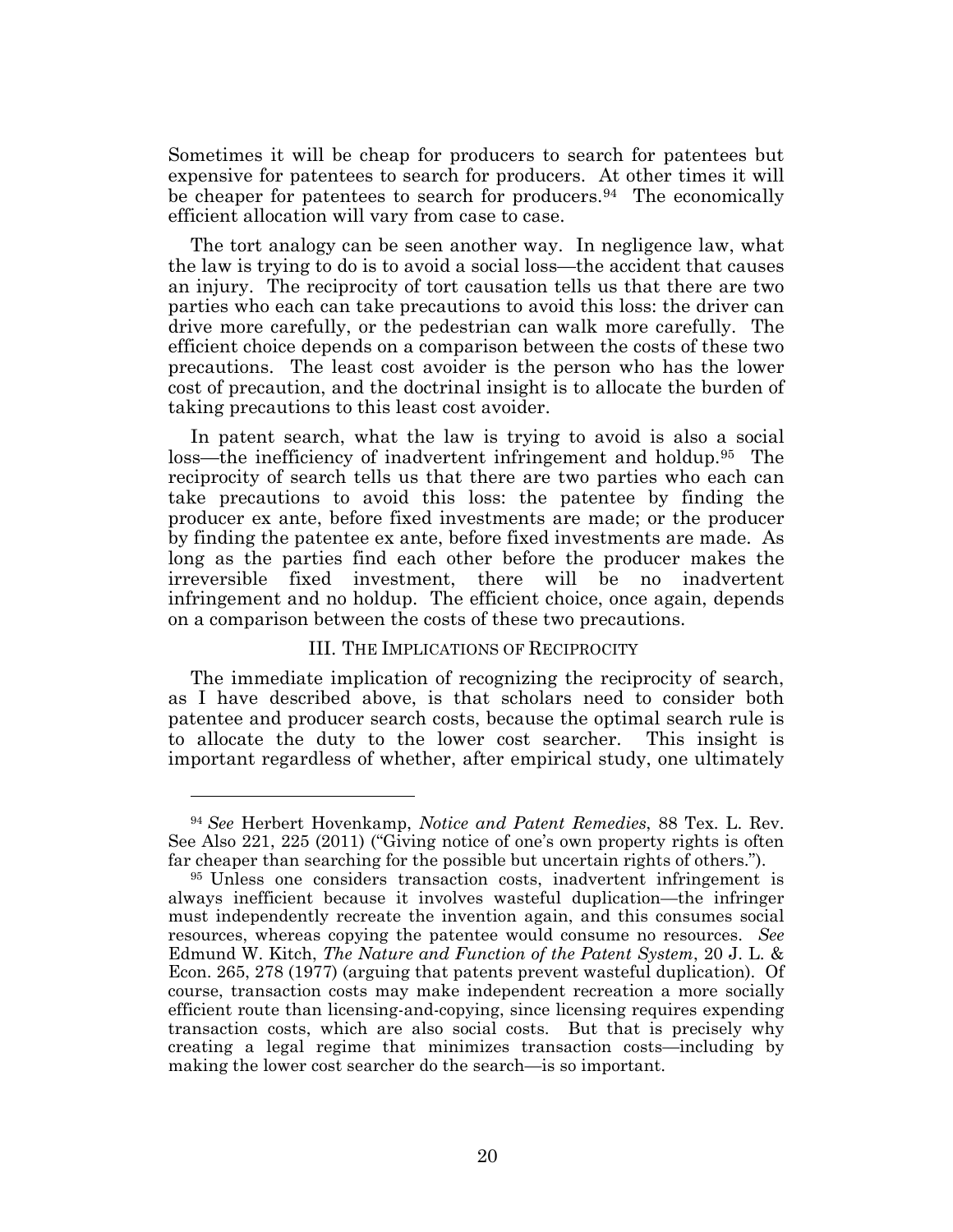<span id="page-20-0"></span>finds patentees to be the lower or higher cost searcher. [96](#page-20-1) The difference is between coming to a conclusion after considering the question, and ignoring the issue altogether as the literature has done to date.

My argument in this Part goes further. My argument is that patentees are the lower cost searcher at least some of the time, and likely a majority of the time. This is, ultimately, an empirical question; and the irony is that this conclusion is necessarily tentative since (per the point above) nobody has studied patentee search costs. But if producer search costs are prohibitively high, as the patent thicket literature has demonstrated, then there is at least a good possibility that patentee search costs might be lower in some cases.

If one grants my premise that patentees are sometimes the lower cost searcher, then the implication is that the law should allocate the duty to search onto patentees in those particular cases. A reader does not need to fully agree with me that patentees are the lower cost searcher in the majority of cases—it is enough that patentees are the lower cost searcher in a non-negligible percentage of cases. Such an individualized, case-by-case, allocation of the duty to search would function similarly to the doctrine of contributory negligence.

#### *A. Comparing Search Rules*

<span id="page-20-3"></span>Because search is reciprocal, it follows that the law can impose the duty of search on either producers or patentees. From a social efficiency perspective, we should choose the legal rule that will result in lower social cost. In comparing the social costs of the two alternative legal rules, however, it should first be noted that they have somewhat different structures.

On the producer side, the current legal rule requiring producers to search, backed by the penalty of injunction threats and associated holdup costs if he fails, <sup>[97](#page-20-2)</sup> creates a binary choice structure for producers. That is, a rational producer operating under this search duty can choose either to conduct an exhaustive search that finds every

<span id="page-20-1"></span><sup>96</sup> One can expect such empirical disagreement since there is disagreement about the search costs of producers. *Compare supra* text accompanying notes 73–74 (arguing that producer search costs are high) *with* Kieff, *supra* note 44, at 395–96 (arguing that producer search costs are low).

<span id="page-20-2"></span><sup>&</sup>lt;sup>97</sup> It should be noted in this context that holdup, despite its pejorative name, is not always bad. In cases where the producer is the lower cost searcher, the threat of holdup provides an incentive for producers to search ahead of time. Paul J. Heald, *Optimal Remedies for Patent Infringement: A Transactional Model*, 45 Hous. L. Rev. 1165, 1191 (2008).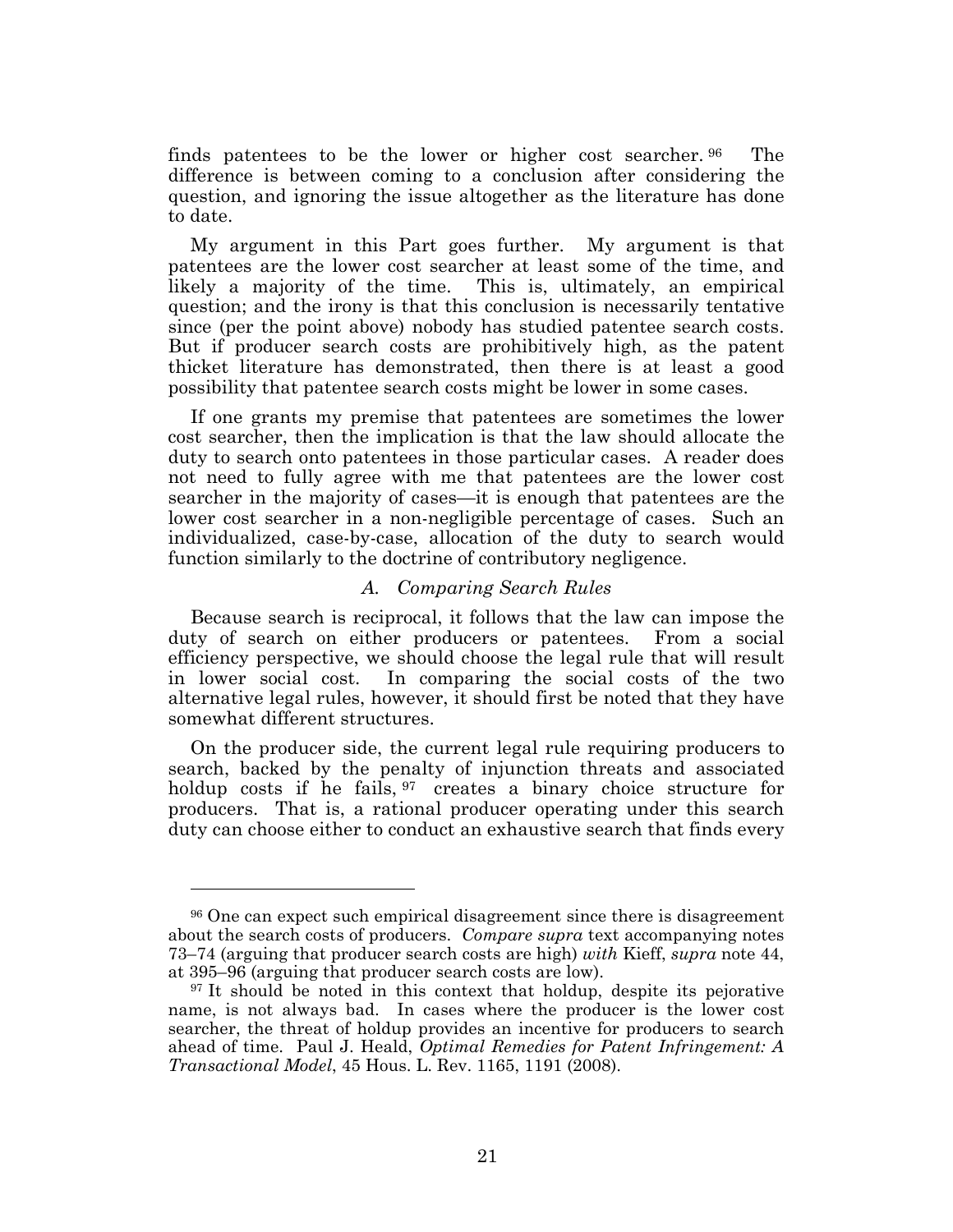patentee, or to conduct no search at all. A rational producer is very unlikely to choose to conduct a *partial* search that finds *some* patentees.

This is because finding only *some* patents does a producer very little good. To a producer, missing a thousand patents will result in holdup, and missing just one patent will still result in essentially the *same* holdup. Having a thousand people threatening to shut down the factory is not very different from having just one, since the producer is only willing to pay one ransom no matter how many threats there are.[98](#page-21-0) For example, suppose the holdup value of a factory is \$100, representing the value of continuing to use the factory. Unless the producer can find *all* the patentees ahead of time for less than \$100, his rational strategy is to spend nothing at all on search and simply pay the \$100 holdup ransom, letting the patentees fight among themselves over how to divide it.[99](#page-21-1) Thus, when assessing the social cost of a rule of producer search, the relevant calculation is the cost for a producer to find every last patent. Unless the producer finds every patent, he will be subject to holdup for the entire continuing value of his investment.<sup>[100](#page-21-2)</sup>

The picture is rather different for patentee searches. If a patentee is faced with a duty to find producers, backed up by the threat of losing his infringement remedy against any producer who he does not approach ahead of time, the patentee will not need to find every producer in order to maintain a good income. For example, if I hold a patent on microprocessors, and the law imposed a new duty on me to

<span id="page-21-0"></span><sup>98</sup> *See* Vincenzo Denicolò *et al.*, *Revisiting Injunctive Relief: Interpreting Ebay in High-Tech Industries with Non-Practicing Patent Holders*, 4 J. Competition L. & Econ. 571, 595 (2008) (presenting mathematical model illustrating how more patent holders means that each patentee receives a smaller share of the holdup rent); *contra* Lemley & Shapiro, *supra* note 66, at 2011 (arguing that "the magnitude of the problem is multiplied by the number of patents that read on the product").

<span id="page-21-1"></span><sup>99</sup> This is a simplification, in that I am assuming that the holdup threats all come at the same time. If the threats come sequentially, then the producer will pay \$100 in year 1, and pay another \$100 in year 2, and so on. But since litigation often takes many years, the multiple claims tend to overlap temporally. *See* S. Jay Plager, *Challenges for Intellectual Property Law in the Twenty-First Century: Indeterminacy and Other Problems*, 2001 U. Ill. L. Rev. 69, 75 (estimating five years). And given the presumption of laches that arises after six years from first infringement, *see* A.C. Aukerman Co. v. R.L. Chaides Const. Co., 960 F.2d 1020, 1028 (Fed. Cir. 1992) (en banc), the likelihood of sequential non-overlapping threats is much reduced.

<span id="page-21-2"></span><sup>100</sup> Alternatively, the social cost can also be considered the cost of holdup, if that is the lower cost and producers will rationally choose to be held up. *See* Mark A. Lemley, *Ignoring Patents*, 2008 Mich. St. L. Rev. 19, 22 (arguing that producers do, in fact, rationally ignore patents).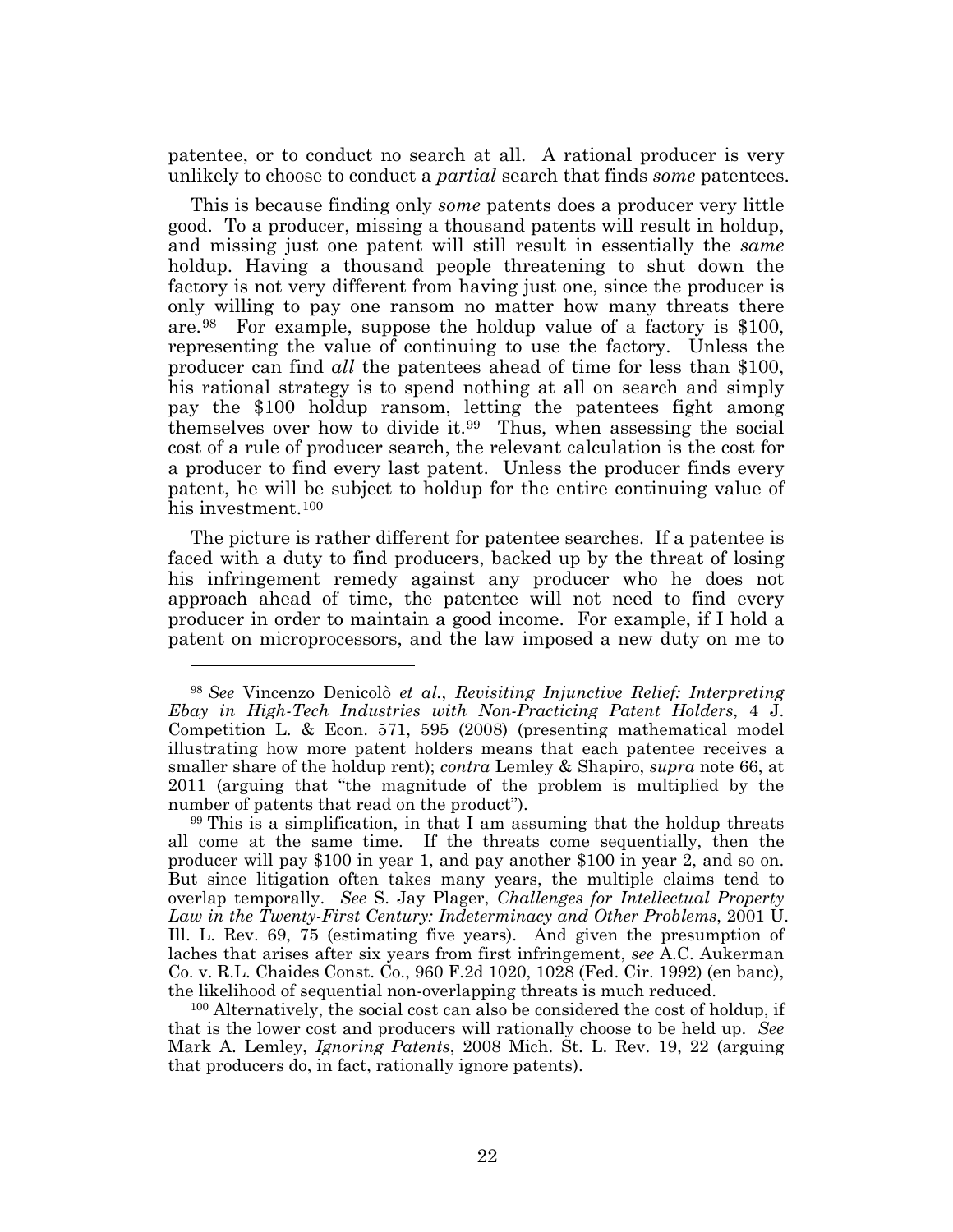search for producers, there are two entities that I would immediately find and approach: Intel and AMD. These two well-known producers together hold over 90% of the market in microprocessors. [101](#page-22-0) A patentee who found these two entities and did not search for any others would thus preserve at least 90% of his remedy. Unlike with producers, patentee search is not an on-off proposition.

Stated another way, a rational patentee would not find every producer even under a rule of patentee search, and it is socially efficient that he does not.<sup>[102](#page-22-1)</sup> A numerical example will demonstrate this point. Suppose there are ten producers who would be interested in using the invention. The first is a very large producer, who would be willing to pay \$100 for a license (in an ex ante negotiation) because he will use the invention extensively. The second is a slightly smaller producer, who is willing to pay \$90, and so on. Suppose also that the marginal cost of search increased. That is, it is very easy to find the first producer because it is a large well-known company (\$10), but it becomes progressively more difficult and thus expensive to find smaller and lesser-known producers, so finding the second producer costs \$20, and so on. If we required patentees to search on pain of forfeiting any recovery from producers who are not found, then a rational patentee would spend a total of \$150 (\$10+\$20+\$30+\$40+\$50) to find the five largest and highest-paying producers, and ignore the remaining five, since the sixth-highest-paying producer will pay only \$50, but it would cost \$60 to find that sixth producer.

From a social perspective, this is also the optimal solution. As a society, we would not *want* the patentee to spend \$60 to find a producer who is only willing to pay \$50 in royalties, since the social benefit of the increase in research incentives from the royalty (by definition, less than \$50) is outweighed by the social expenditure of \$60 in search costs. The public incentives of society and the private incentives of patentees, in this sense, are aligned.

Of course, there is still a social loss from the patentee not finding every producer and thus forfeiting part of his remedy. The social loss is the loss of incentives for innovation that providing a greater patentee remedy would have produced. By definition, the ex ante incentive effect of a patent reward is less than the reward itself, since a

<span id="page-22-0"></span><sup>101</sup> Dylan McGrath, *Intel Sets Sights on New Markets*, ELECTRONIC ENGINEERING TIMES p. 14 (Dec. 14, 2009) ("Intel owns more than 80 percent of the microprocessor market. AMD holds about 10 percent, sometimes slightly more.").

<span id="page-22-1"></span><sup>102</sup> *Cf.* RICHARD A. POSNER, ECONOMIC ANALYSIS OF LAW § 6.5 (7th ed. 2007) (noting that even a strictly liable defendant will not take non-costbenefit justified precautions).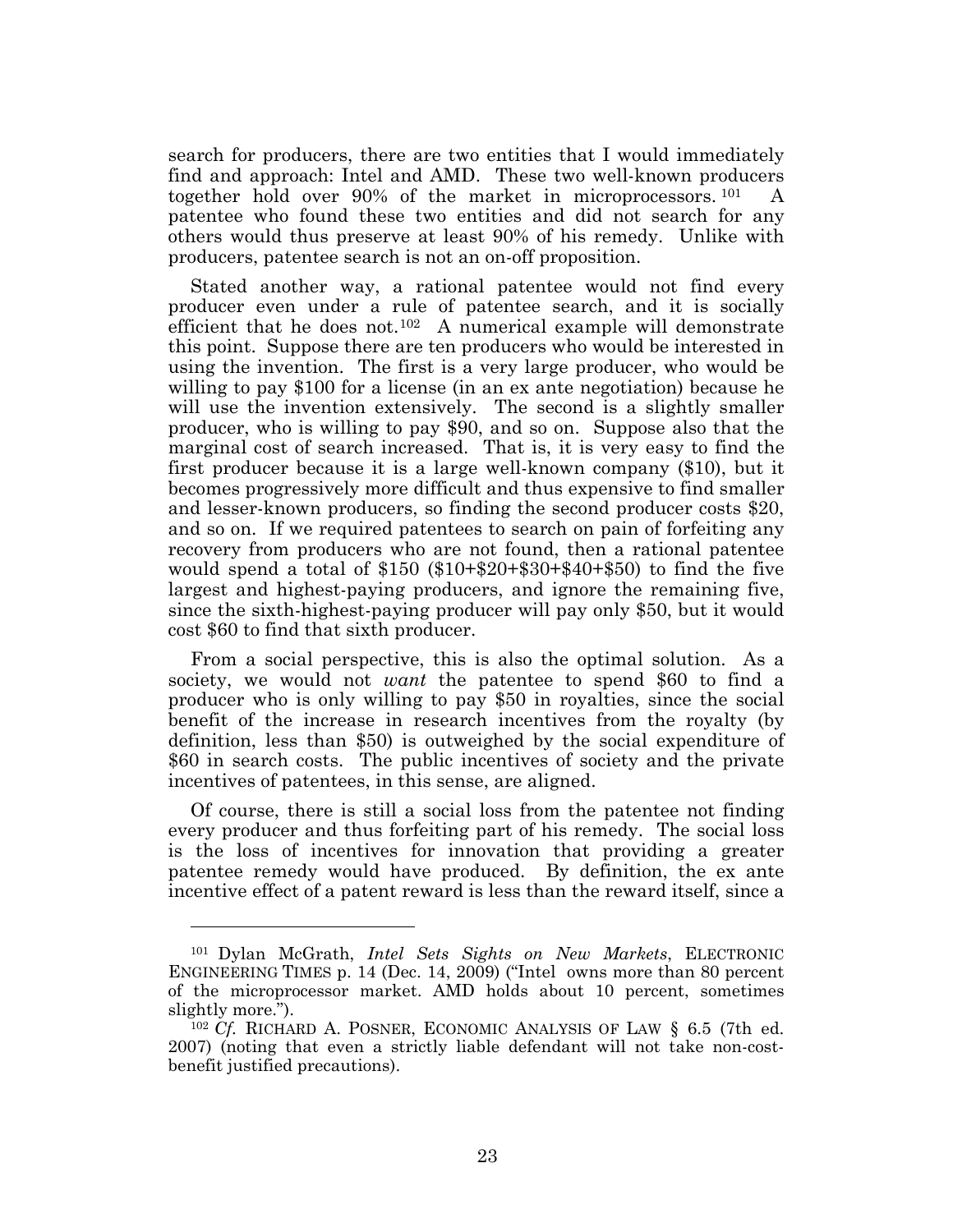patentee making investments in research must discount for the risk of failure.<sup>[103](#page-23-0)</sup> But as a conservative first approximation I will use the full royalty payment as a proxy for this incentive loss. The social cost of a rule of patentee search is thus the actual search costs expended by a rational patentee to find the relatively larger and better-known producers (which preserves the incentive effect for those producers that a patentee finds), *plus* the incentive loss arising from the forfeited remedy against smaller and unknown producers. In our hypothetical with ten producers, the social cost of a rule of patentee search is thus \$300, representing the search cost of finding the largest five producers, and the forfeited incentive from the smaller five producers.

My hypothetical is rather artificial, but in a conservative way. In real life the first easy-to-find large producer is not likely to pay only ten times the royalty of the last hard-to-find small producer, but instead a million times more; and the tiny producer is not likely to be only ten times harder to find than the industry's 800-pound-gorilla, but also a million times harder to find.<sup>[104](#page-23-1)</sup> The forfeited remedy is thus likely to only have an insignificant impact on incentives, while saving much more in search costs. The point is to demonstrate that the ease of finding a particular producer is inversely proportional to the importance of the producer to research incentives. That is, allowing patentees to collect royalties from larger producers is very important to research incentives, both because the large producer will use the invention frequently, and because it is easier to foresee ahead of the that the larger producer will be a potential licensee, and this produces a low discount rate. If I am researching microprocessors, then I will attach tremendous importance to being able to have a remedy against Intel and AMD, because those two companies are the entities most likely to make extensive use of my invention, and because I know this ahead of time when I am conducting my research. Conversely, I will attach less importance to other potential producers of microprocessors, both because they are unlikely to use my invention as extensively, and also because it is cognitively more difficult to attach much importance

<span id="page-23-0"></span><sup>103</sup> *See* Tun-Jen Chiang, *Fixing Patent Boundaries*, 108 Mich. L. Rev. 523, 546 (2010) (a \$100 reward in ten years time will only produce a \$38.56 incentive today at a 10% discount rate). It follows that the opposite is also true: depriving a patentee of \$100 in royalties in ten years will only hurt ex ante incentives to the tune of \$38.56. *See also* Shyamkrishna Balganesh, *Foreseeability and Copyright Incentives*, 122 Harv. L. Rev. 1569, 1603 (2009) (arguing that copyright law should not protect against uses that are unforeseen at the time of creation).

<span id="page-23-1"></span><sup>104</sup> For example, just about everybody knows Intel. But it would be literally impossible for a patentee to know about the random garage inventor who is building a computer processor in their garage.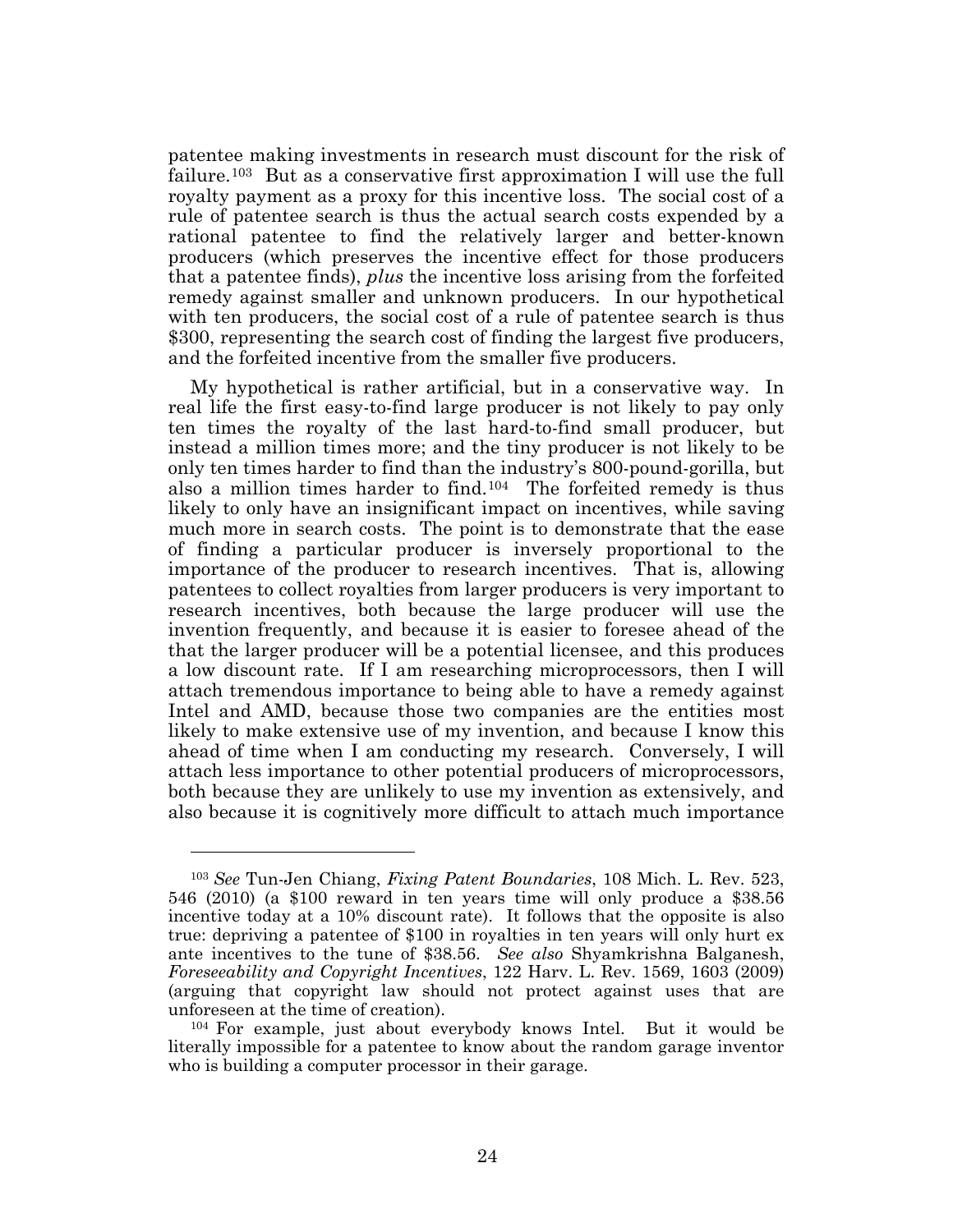to an entity I do not even know about and cannot concretely imagine. [105](#page-24-0) This is not to say that I will attach *no* importance to having a remedy against future startups who might start building microprocessors, but only that I will attach less importance to these unknown future startups. And, not fortuitously, it is far easier for me to find Intel and AMD than to find an unknown future startup.

Thus, although we have very little empirical data on the costs of patentee searching, three points suggest that imposing the duty of search on patentees is more efficient in many cases, and probably the majority of cases. First, there is an extensive literature on the high costs of producer searching. While it is theoretically possible for patentee searching to be even more expensive, at least as a first guess this is unlikely.

Second, the social costs of the two search rules are structured differently. There is no need for patentees to find every producer to preserve incentives; whereas producers must find every last patentee to avoid holdup. It is an elementary application of the economic law of increasing marginal cost that finding the *last* patentee/producer will be extremely difficult.<sup>[106](#page-24-1)</sup> The fact that a rule of producer search requires this, and a rule of patentee search does not, creates an important cost advantage favoring a rule of patentee search. In many industries including automobiles (the "Big Five"), <sup>[107](#page-24-2)</sup> airplanes (Boeing and Airbus), [108](#page-24-3) computer processors (Intel and AMD), and cellular telephones (Verizon, AT&T, Sprint, and T-Mobile),[109](#page-24-4) a few well-known producers dominate the market; meaning that a patentee inventing in these fields can easily preserve over 90% of his remedy without any significant search effort at all.

Third, the social loss arising from a rule requiring patentees to search, and forfeiting their infringement remedy against the producers that are not found, is inherently mitigated by the fact that hard-to-find producers are also likely to contribute less to a patentee's original

<sup>105</sup> Chiang, *supra* note 103, at 546, Balganesh, *supra* note 103, at 1603.

<span id="page-24-1"></span><span id="page-24-0"></span><sup>106</sup> *See* SAMPAT MUKHERJEE, MODERN ECONOMIC THEORY 88 (4th ed. 2002) (illustrating the law of increasing marginal cost).

<span id="page-24-2"></span><sup>107</sup> Auto Sales, available at http://online.wsj.com/mdc/public/page/2\_3022 autosales.html (visited July 16, 2011) (providing market share of automobile manufacturers).

<span id="page-24-3"></span><sup>108</sup> *See* Thomas A. Piraino, Jr., *Reconciling the Harvard and Chicago Schools: A New Antitrust Approach for the 21st Century*, 82 Ind. L.J. 345, 351 (2007) (noting that Boeing and Airbus have an effective duopoly).

<span id="page-24-4"></span><sup>109</sup> Federal Communications Commission, *Annual Report and Analysis of Competitive Market Conditions With Respect to Commercial Mobile Services* 34-35, available at http://hraunfoss.fcc.gov/edocs\_public/attachmatch/FCC-11- 103A1.pdf (visited July 16, 2011).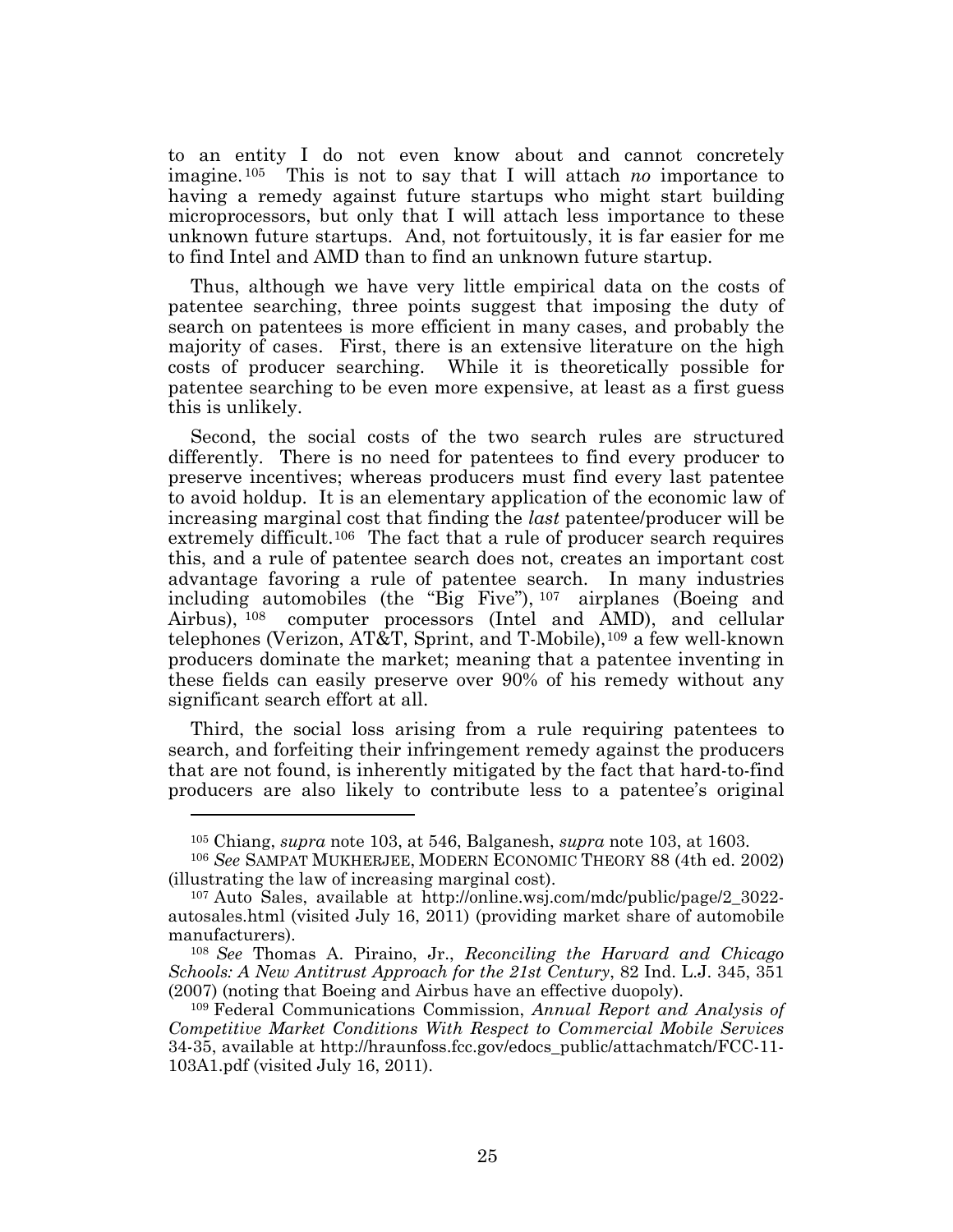<span id="page-25-0"></span>research incentives.[110](#page-25-1) This is because the foreseeable licensees who were most important to a researcher's incentives at the time of making investments in research are also likely to be really easy for the patentee (née researcher) to find afterwards. Since the determination of the lower cost searcher is a comparison of *social*, not *private*, cost, this inherent mitigation mechanism reduces the social cost of a rule of patentee search.

### *B. Consequences of Misallocating Search Duty*

The previous section provides a rather abstract account of how patentees are likely to be the lower cost searcher. This section describes some real-life symptoms of when search duty is misallocated onto the higher cost searcher. The fact that current patent law displays these symptoms again illustrates the probable misallocation of search duty in at least some cases.

To once again take the analogy of tort law, two things happen when we allocate the duty to take precautions onto the higher cost avoider. The first is that, when the cost of compliance becomes too high, people simply breach their duty rather than comply. Second, when the wrong party is given the duty, it creates the so-called "moral hazard" problem on the part of putative victims. Both phenomena have been observed in patent law, as I shall explain.

1. Breach of duty as a cost of doing business.

A common situation where the duty of taking precautions is placed on the higher-cost party is strict liability. For example, we could hold product manufacturers absolutely liable for any harm caused by their products, [111](#page-25-2) with no contributory negligence defense, [112](#page-25-3) and this effectively translates into a legal duty on manufacturers to make their products absolutely safe. But, of course, the manufacturer is not always the least cost avoider of harm arising from their products; for example the consumer would be the lower cost avoider of harm if he recklessly drives a car and crashes into a tree. At its extreme, an absolute liability regime would *still* allocate the duty to make the product safe to the manufacturer, *i.e.* the manufacturer would have to make the car safe even for reckless drivers, or be liable for any resulting injuries. In reality, while some early product liability cases

<span id="page-25-1"></span><sup>110</sup> *See* Balganesh, *supra* note 103, at 546 (arguing that copyright should not protect against unforeseen uses).

<span id="page-25-2"></span><sup>111</sup> *See* Escola v. Coca Cola Bottling Co. of Fresno, 150 P.2d 436, 461 (Cal. 1944) (Traynor, J., concurring) (proposing strict product liability).

<span id="page-25-3"></span><sup>112</sup> *See, e.g.*, McCown v. Int'l Harvester Co., 342 A.2d 381, 382 (Penn. 1975) (rejecting contributory negligence defense for strict product liability).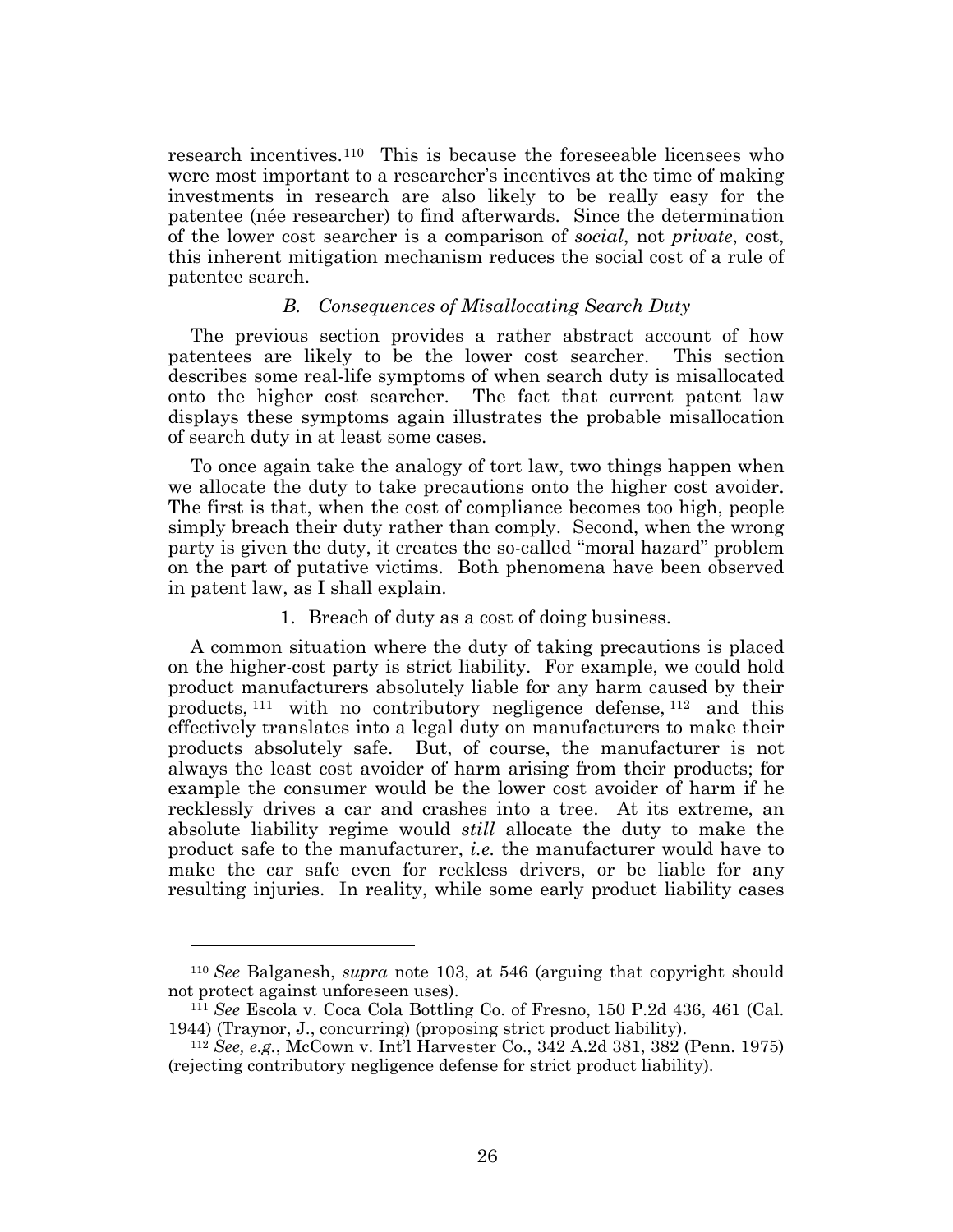suggested such an extreme duty, courts quickly backed off once they realized the pernicious consequences.[113](#page-26-0)

The reason is that although the law *could* theoretically impose such an absolute duty, the result is not that car manufacturers would make their product safe for even a reckless driver. Instead, what will happen is that car manufacturers will ignore this legal duty. Since compliance is impossible, manufacturers will simply breach the duty and treat the consequent legal penalties as a cost of doing business.[114](#page-26-1) In such situations, strict liability does not induce more precautiontaking, and therefore does not reduce social cost. In short, just because the law can impose a misallocated duty to make products absolutely safe does not mean that manufacturers can, or will, magically comply with such an impossible directive.

The same phenomenon occurs in patent law. The current law imposes an absolute duty on producers to find every patentee before commencing manufacture of a product, on pain of fairly draconian sanctions (holdup through an injunction). But just because the law can impose an impossibly onerous duty does not mean that producers can or will magically comply with it. Rather, economic theory predicts that they will simply breach the duty and treat the consequent legal penalties as a cost of doing business. As Mark Lemley has described, this is precisely what happens:

[C]ompanies in component industries simply ignore patents. Virtually everyone does it. They do it at all stages of endeavor. Companies and lawyers tell engineers not to read patents in starting their research . . . Nor do they conduct a search before launching their own product. Rather, they wait and see if any patent owner claims that the new product infringes their patent[.115](#page-26-2)

The fact that producers prefer to pay the penalty rather than comply with the law by searching often elicits strong condemnation.<sup>[116](#page-26-3)</sup> The

<span id="page-26-0"></span><sup>113</sup> *See, e.g.*, Henderson v. Ford Motor Co., 519 S.W.2d 87, 89–90 (Tex. 1974) (rejecting contributory negligence defense), *overruled by*, Duncan v. Cessna Aircraft Co., 665 S.W.2d 414 (Tex. 1984) (adopting comparative fault).

<span id="page-26-1"></span><sup>114</sup> *See* Posner, *supra* note 102, at § 6.5 (noting that "the expected cost of liability . . . is less than the cost of avoidance, and so avoidance doesn't pay").

<sup>115</sup> Lemley, *supra* note 100, at 21–22.

<span id="page-26-3"></span><span id="page-26-2"></span><sup>116</sup> *See, e.g.*, Jennifer Kahaulelio Gregory, Comment, *The Troll Next Door*, 6 J. Marshall Rev. Intell. Prop. L. 292, 306 n.144 ("Witnesses for high-tech companies freely admit that they do not perform any patent clearance studies before releasing their products. The current 'head in the sand' approach that is the current standard operating procedure should not be viewed as acceptable to anyone." (internal quotations and alterations omitted)).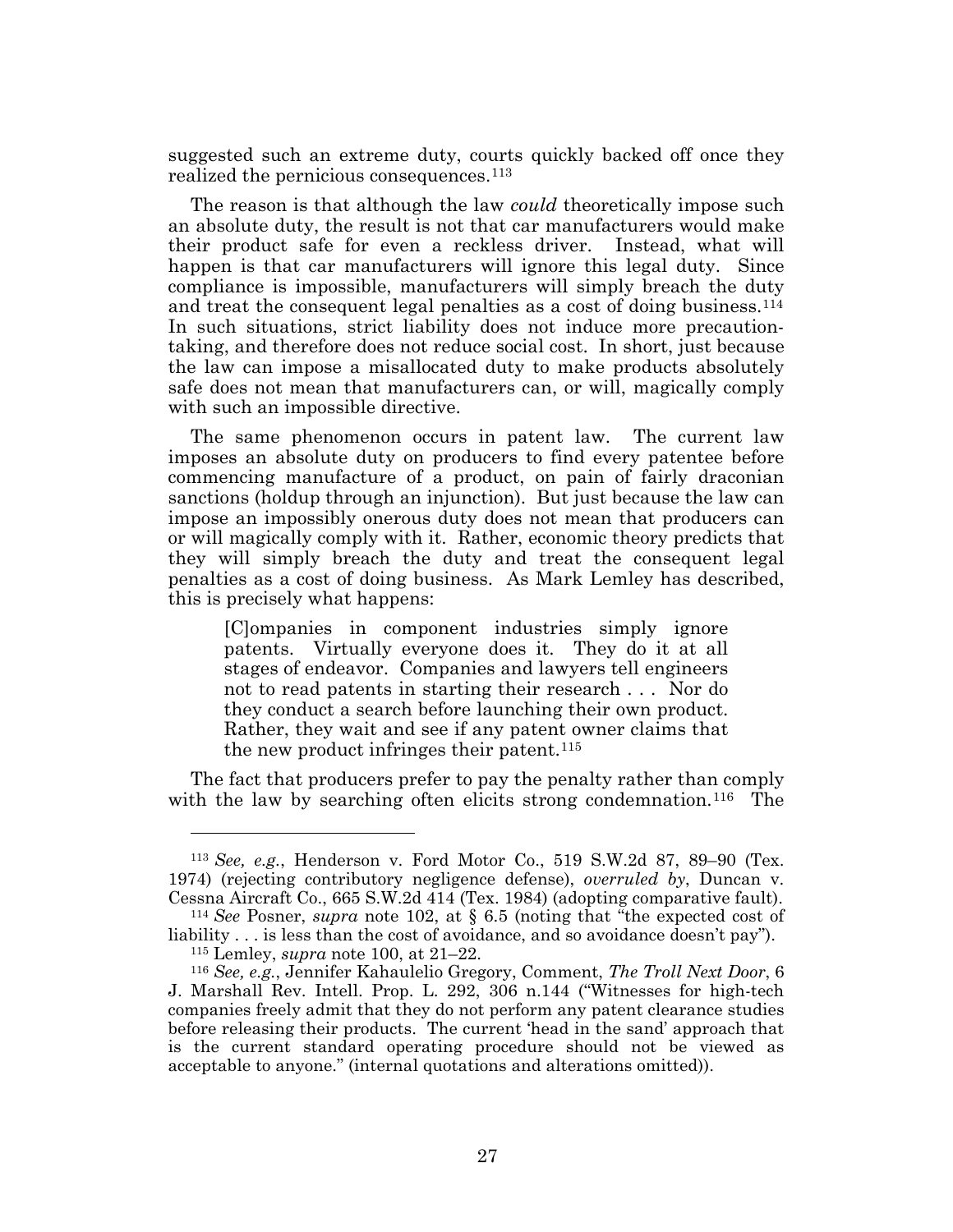<span id="page-27-0"></span>same is true of manufacturers who prefer to pay the penalty rather than make their products absolutely safe, most famously when Ford decided to pay legal damages rather than redesign the Pinto after concluding that the cost of redesign would exceed the expected legal liability.[117](#page-27-1) This is a classic divide between normal people and law and economics scholars. Normal people think that Ford's conduct (and producers' ignoring patents) is the very definition of evil. [118](#page-27-2) Economists think that it is a rational response to legal incentives.[119](#page-27-3)  But regardless of whether one thinks that deliberately breaching an impossibly onerous legal duty is evil, or rational, or both evil and rational, my point is that a legal duty that demands the impossibly onerous from its target is probably a misallocated duty in the first place. And the evidence suggests that this is precisely what has happened in patent law, given that producers have demonstrated that they will pay draconian sanctions rather than comply with the absolute duty to search.

## 2. Moral hazard and patent trolls.

The second problem with misallocating the duty from the lower cost party to the higher cost party is that it induces so-called "moral hazard" on the part of the putative victim. For example, if we imposed an absolute duty on drivers to avoid pedestrians, so that drivers are liable for all resulting injuries even when a pedestrian is crossing against the red light, then not surprisingly more pedestrians will jaywalk more frequently, since they no longer bear the consequences. [120](#page-27-4) This is socially costly since more accidents mean more social loss.

Now imagine something further, which is that instead of being only fully compensated, the pedestrian is given a *super*-compensatory award, so they are in fact made *better* off if they are involved in

<span id="page-27-1"></span><sup>117</sup> *Grimshaw v. Ford Motor Co.*, 174 Cal. Rptr. 348, 384 (Cal. App. 4th Dist. 1981) ("Ford could have corrected the hazardous design defects at minimal cost but decided to defer correction of the shortcomings by engaging in a cost-benefit analysis balancing human lives and limbs against corporate profits.").

<sup>118</sup> *See id.*; Gregory, *supra* note 116, at 306 n.144.

<span id="page-27-3"></span><span id="page-27-2"></span><sup>119</sup> Gary T. Schwartz, *The Myth of the Ford Pinto Case*, 43 Rutgers L. Rev. 1013, 1036–38 (1991) (noting that standard law and economics, starting from the *Carroll-Towing* formula down, would call for precisely such cost-benefit balancing); *see also* Lemley, *supra* note 100, at 25–29 (arguing that producers should ignore patents due to high search costs).

<span id="page-27-4"></span><sup>120</sup> Posner, *supra* note 102, at § 6.4 (in the absence of contributory negligence "the plaintiff would have no incentive to take preventative measures because he will be fully compensated for his injury, and the efficient solution will not be obtained").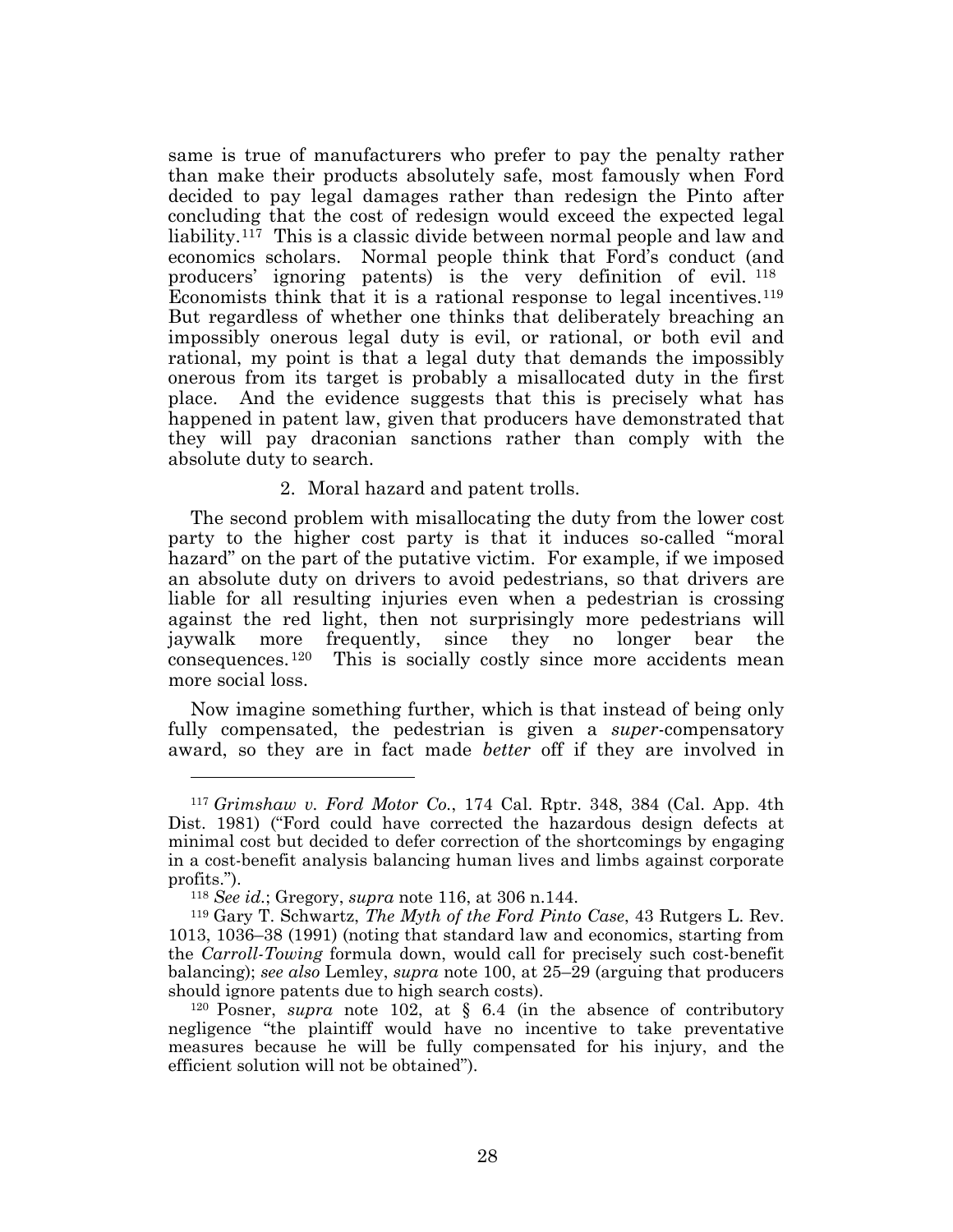accident. This moral hazard problem is obviously increased, in that pedestrians now have an incentive to affirmatively *try* and get themselves run over. In such a world, pedestrians would hide in bushes and jump in front of cars at the last minute. Of course, no such world could exist, since it is so obviously absurd.

Except that this is precisely what happens in the patent world. The result of placing absolute liability on producers to search and also giving a super-compensatory remedy (the holdup effect gives a patentee like NTP *more* than what it could have received in an ex ante negotiation) is that patentees affirmatively try and get their patent infringed. Akin to hiding in bushes and jumping in front of cars, patentees like Rambus try to hide their patents from the relevant industry, only springing up after the industry has sunk irreversible fixed investments into an infringing project.[121](#page-28-0) The phenomenon is so common, and the profits so large, that it has occurred throughout the history of patent law under various names. In the 19th century, this was known as the "patent shark" phenomenon,  $122$  where patentees ambushed farmers who had made irreversible investments into their inadvertently-infringing farm equipment.<sup>[123](#page-28-2)</sup> In the 20th century, this was known as the "submarine patent" phenomenon, where patentees would stay hidden ("submerged") in the patent office until an industry had made irreversible investments, and then the patent would "surface" to hold the industry to ransom.<sup>[124](#page-28-3)</sup> Today, the problem is known as the "patent troll" phenomenon, after the mythical troll that hides under the bridge before emerging to demand a ransom.<sup>[125](#page-28-4)</sup> In all these cases the patentee's strategy is the same. And in all these cases, the underlying theme is that patentees benefit from, and thus affirmatively seek, to have their patent infringed and obtain an ex post holdup remedy, rather than to avoid such infringement through ex ante negotiations.

Numerous scholars have discussed the patent troll phenomenon.<sup>[126](#page-28-5)</sup> But the usual explanation focuses on how hard it is for producers to

<sup>121</sup> *See supra* text accompanying notes 47–59.

<span id="page-28-1"></span><span id="page-28-0"></span><sup>122</sup> Gerard N. Magliocca, *Blackberries and Barnyards: Patent Trolls and the Perils of Innovation*, 82 Notre Dame L. Rev. 1809, 1811 (2007).

<sup>123</sup> *Id.* at 1822–24.

<span id="page-28-3"></span><span id="page-28-2"></span><sup>124</sup> Donald Chisum, *Introduction*, 26 J. Marshall L. Rev. 437, 445 (1993) (describing submarine patents as those that "hide unseen beneath the PTO 'patent pending' ocean and, after an industry sets sail unaware of proprietary rights claims, surface with torpedoes ready to fire").

<span id="page-28-5"></span><span id="page-28-4"></span><sup>125</sup> Donald S. Chisum, *Reforming Patent Law Reform*, 4 J. Marshall Rev. Intell. Prop. L. 336, 340 (2005) ("[A] troll hides under bridges, metaphorically speaking, waiting for companies to produce and market products.").

<sup>126</sup> *See, e.g.*, *supra* notes 122–125.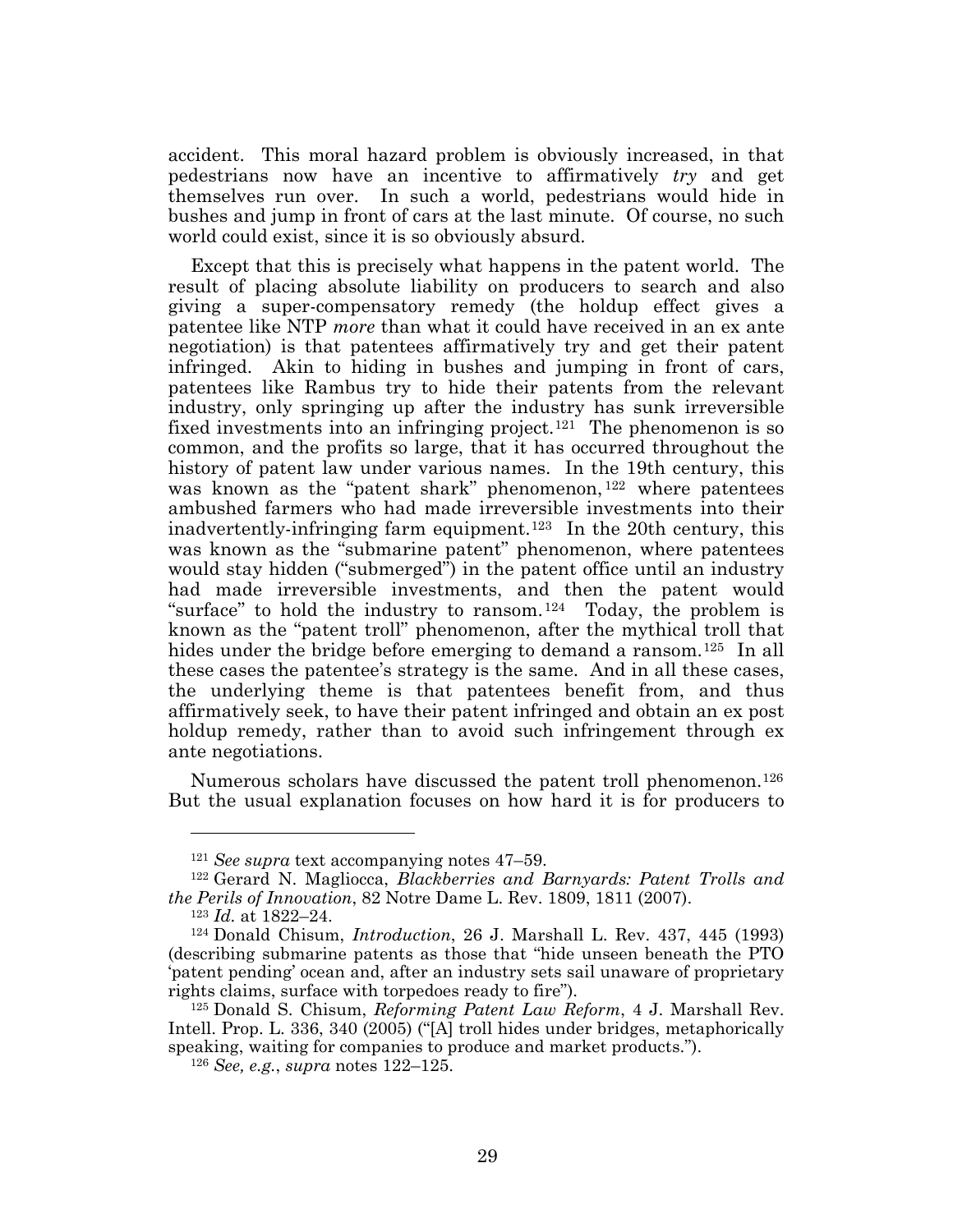<span id="page-29-0"></span>find patents and thus considers only how to make producer search easier.[127](#page-29-1) The contribution of this Article is to show that producers' inability to search is only half the story. Looking at the problem through the law and economics lens of moral hazard tells us that the more fundamental problem lies on the other side of the equation: *patentees* have inefficiently low incentives to search because they actually benefit from inadvertent infringement and the opportunity to engage in holdup. Making holdup pay privately, even as it is inefficient socially, means more holdup occurs.

#### *C. Imposing a Duty of Search on Patentees*

My proposal is to impose the search duty on patentees when they are the lower cost searcher. The duty includes not only finding the producer, but also contacting the producer with the patent to initiate negotiations.[128](#page-29-2) At the same time, it is important to emphasize that a patentee would only need to *initiate* the negotiation—there is no requirement that the negotiation *succeed*. The essence of a property rule, after all, is that the property owner has the option of refusal,[129](#page-29-3) as otherwise we fall into a compulsory transfer regime. My point in this Article is that we can preserve a property rule for patents, so that parties freely negotiate the value of inventions, even while reallocating the duty of search; in contradistinction to conventional proposals for a liability rule that relies on compulsory licenses imposed by judicial fiat.[130](#page-29-4)

A patentee duty to search would need to be backed up by sanctions for non-compliance, and so patentees who fail to search when required would lose their remedy against a later inadvertent infringer whose infringement could have been prevented by an ex ante patentee search. The determination thus requires a court to determine whether a patentee has *breached* the duty to search, and whether the breach *caused* the resulting infringement. The parallel with the duty-breachcausation analysis of contributory negligence is obvious.

Two points about of this standard should be emphasized. The first is that a duty to search arises only if the patentee is the lower cost searcher, and this means the standard is a comparative one. If the

<span id="page-29-1"></span><sup>127</sup> *See, e.g.*, Magliocca, *supra* note 122, at 1815 (stating that the troll problem occurs because "the existence of a patent is easy to overlook" and "patent law holds a defendant liable for infringement even if it does not know that an item is patented"); Chisum, *supra* note 124, at 445 (arguing that "early publication of applications[ ] would . . . disarm 'submarine patents'").

<span id="page-29-4"></span><span id="page-29-3"></span><span id="page-29-2"></span><sup>&</sup>lt;sup>128</sup> This second prong is necessary to prevent gaming by patentees such as Rambus, who found the relevant producers but then hId. the relevant patent.

<sup>129</sup> Calabresi & Melamed, *supra* note 14, at 1092.

<sup>130</sup> *See supra* text accompanying note 79.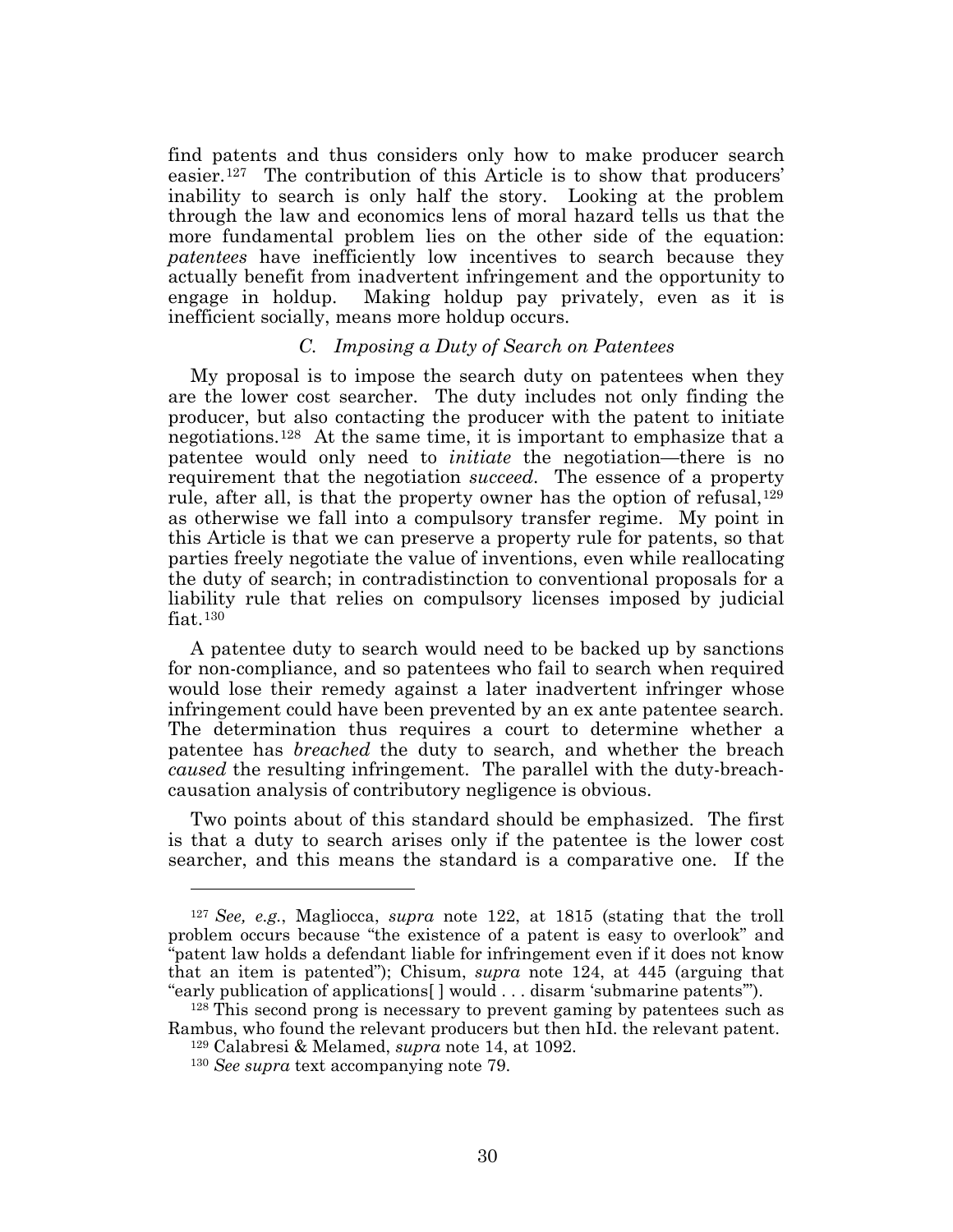producer is the lower cost searcher, then the patentee keeps his remedy whether or not he performs a search. In this sense, I am not asking patentees to perform unreasonable searches, since they would be required to search only when they are able to perform the task at the lowest cost.[131](#page-30-0)

The second corollary is that a willful pirate—*i.e.* an infringer who copies the patent—will always be the lower cost searcher. A pirate copying the patent would necessarily know of its existence, and once the patent has been located it is essentially costless to locate the patentee, since the patentee's address can then easily be found through patent office records.[132](#page-30-1) Thus, the contributory search analysis would really only apply in cases of inadvertent infringement, not of deliberate piracy.

The three pronged test of duty, breach, and causation of my contributory search defense is designed to mimic the contributory negligence defense of tort law to strict product liability, and the beneficial reciprocal incentives that this legal structure provides. The law and economics literature has already demonstrated that, somewhat counter-intuitively, manufacturers continue to have optimal incentives to take precautions with their products even when a contributory negligence defense is added to strict product liability.[133](#page-30-2) Applying the same logic, producers faced with strict infringement liability will continue to have optimal incentives to search even when that liability is interspersed with a contributory search defense. The result of placing a contributory duty on patentees is not to diminish producer incentives to search, but only to add incentives for patentees to conduct searches as well.[134](#page-30-3)

 A contributory search defense does face the problem that it requires an case-by-case analysis of patentee search costs, and also a case-bycase comparison with producer search costs. Such case-by-case analysis raises the problem that courts are institutionally inept at such determinations; but individualized analysis does have the benefit

<span id="page-30-0"></span><sup>131</sup> *Cf.* Davis v. Consol. Rail Corp., 788 F.2d 1260, 1265–66 (7th Cir. 1986) (Posner, J.) (noting that, in general, assessments of reasonableness assume that the other side takes due care).

<span id="page-30-1"></span><sup>&</sup>lt;sup>132</sup> 37 C.F.R. § 1.63(c)(1) (2011) (requiring a patent applicant to record his address).

<span id="page-30-2"></span><sup>133</sup> DOUGLAS G. BAIRD, ROBERT H. GERTNER & RANDAL C. PICKER, GAME THEORY AND THE LAW 18 (1998) (demonstrating how both sides have optimal incentives under a rule of strict liability combined with contributory negligence).

<span id="page-30-3"></span><sup>134</sup> *See Id.* at 14-16 (demonstrating how a pure strict liability regime with no contributory negligence defense produces sub-optimal incentives for victims).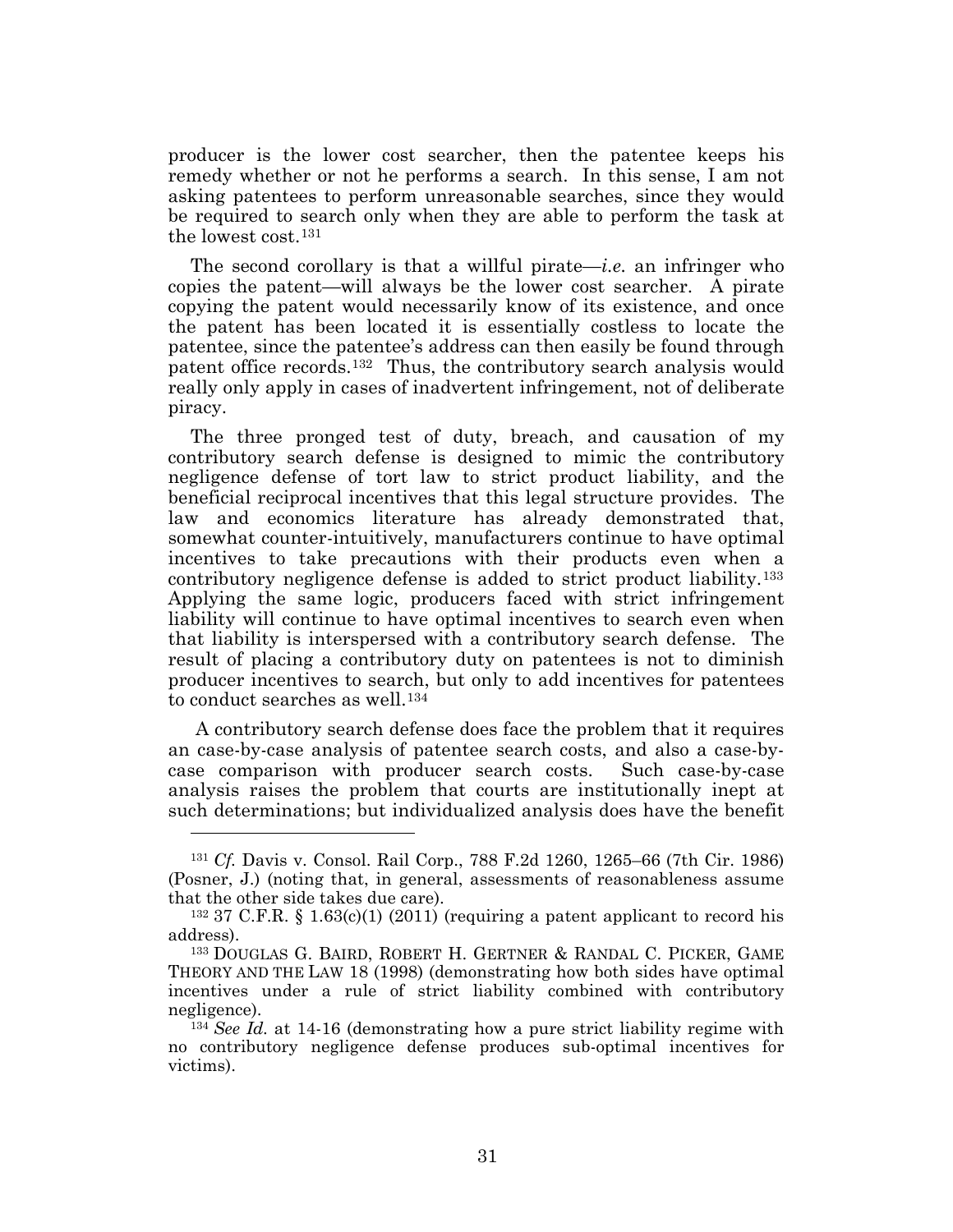<span id="page-31-0"></span>of achieving greater precision at a theoretical level.[135](#page-31-1) In Part [IV](#page-40-1), I present a more rule-bound proposal that is more easily administrable, but which comes at the price of compromising theoretical precision.

#### *D. Addressing Objections*

## 1. Requiring property owners to search is unprecedented.

The most important objection to a duty of patentee search is that it seems completely contrary to standard principles of property law. The one-sided view of search is deeply ingrained and is usually regarded as intrinsic to a property right.[136](#page-31-2) In one sense, the very point of this Article is that this objection, and the one-sided view of search that it embodies, is misguided.

An additional, and slightly different, answer is that requiring property owners to search for trespassers is actually neither unprecedented nor unknown to property law.[137](#page-31-3) The easiest example is laches in patent law: unless the patentee finds and sues an infringer within six years from when a reasonable search would have discovered the infringement, the defense of laches deprives the patentee of his remedy against that infringer permanently.<sup>[138](#page-31-4)</sup> In real property law, the doctrine of adverse possession does the same thing, and goes even further by depriving the property owner of his entire property right.[139](#page-31-5) From a functional perspective, laches thereby imposes a duty of search on patentees, on pain of forfeiting their infringement remedy. The difference between laches and my proposal is that laches requires search only *after* infringement has commenced,<sup>[140](#page-31-6)</sup> while my proposal

<span id="page-31-1"></span><sup>135</sup> This conflict between ease of administration and theoretical perfection reflects the well-worn rules-versus-standards debate, and I need not take sides here. *See generally* Richard A. Posner, *Employment Discrimination: Age Discrimination and Sexual Harassment*, 19 Int'l Rev. L. & Econ. 421 (1999) ("Rules have higher error costs but lower administrative costs; standards have lower error costs but higher administrative costs. The relative size of the two types of cost will determine the efficient choice.").

<span id="page-31-2"></span><sup>136</sup> *See, e.g.*, Miceli, *supra* note 31, at 177 (reflexively assuming that a property right against injury means that injurers must perform the search).

<span id="page-31-3"></span><sup>137</sup> *See* Masur, *supra* note 4, at 187 (noting that patent law's liability rules "allocate search responsibilities").

<span id="page-31-4"></span><sup>138</sup> A.C. Aukerman Co. v. R.L. Chaides Const. Co., 960 F.2d 1020, 1028 (Fed. Cir. 1992) (en banc) (creating a presumption of laches after six years). Perhaps even more simply, unless the patentee finds the infringer at *some* point, he will never obtain any remedies at all, and in this sense as well, patentees have a duty to search after infringement. Masur, *supra* note 4, at 191.

<sup>139</sup> *See generally* 3 AM. JUR. 2D ADVERSE POSSESSION § 1.

<span id="page-31-6"></span><span id="page-31-5"></span><sup>140</sup> *A.C. Aukerman*, 960 F.2d at 1028 (noting that the laches clock begins only after the patentee should have known of infringement).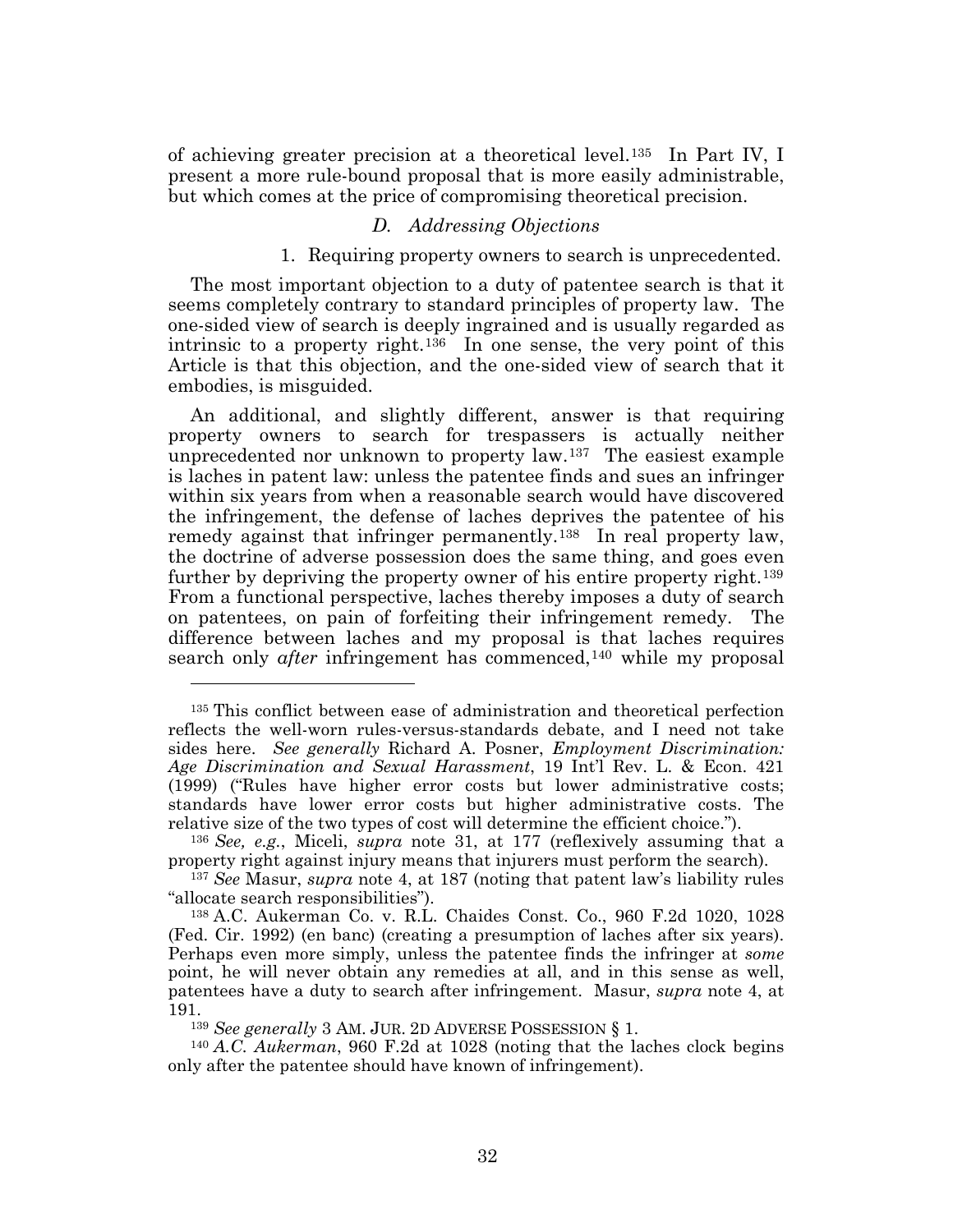would require searches even before then. The similarity between my proposal and laches in every other respect shows that it is not a radical departure from general principles of law.

The ex ante/ex post difference is crucial from a policy perspective. By the time of infringement, the producer/infringer likely will have made significant irreversible fixed investments, such as building factories. This means that laches comes too late to help avoid the holdup problem. Thus, extending the duty of search to the ex ante context—where it can help address the holdup problem—makes good policy sense. But for present purposes, the point is that the proposal is not very radical if one regards as only a logical extension of laches and adverse possession doctrine. Perhaps the greatest irony of the situation is that judges and lawyers find a duty of ex ante patentee/property owner search to be unimaginable, when a duty of ex post patentee/property owner search is so well established.

An obvious question at this point is what I mean by "ex ante": does it refer to before the first infringement, or before the investment of any fixed costs? After all, the producer may begin to invest fixed costs even before infringement commences—such as starting the construction of a factory before an infringing product is actually made, and conversely may infringe by making a prototype model even before sinking significant fixed costs. As a purely theoretical matter, the relevant time point is to conduct an ex ante negotiation before the producer sinks irreversible fixed costs into the project that would lead to holdup. This, too, is a standard that is not unknown to patent law. Under 35 U.S.C. § 252, a patentee may reissue his patent to correct any errors, but a court may then grant an infringer who had already made "substantial preparation" for a product (that infringes the corrected patent) the permission to continue infringing activity.[141](#page-32-0) The policy rationale behind this provision is precisely to prevent patentees from holding up producers who had made substantial fixed investments.<sup>142</sup>

As a practical matter, however, determining what counts as "substantial" versus "insubstantial" investment of fixed costs is a difficult task. And courts have proven extremely reluctant to allow continuing infringement under  $\S 252$ .<sup>[143](#page-32-2)</sup> A simpler bright-line rule is to use the time of first infringement as a proxy. The proxy is imperfect, but it works as a first approximation. Thus, both in determining who the lower cost searcher is, and in carrying out the corresponding duty

<sup>141 35</sup> U.S.C. § 252 (2006).

<sup>142</sup> Sontag Chain Stores Co. v. Nat'l Nut Co., 310 U.S. 281, 294–95 (1940).

<span id="page-32-2"></span><span id="page-32-1"></span><span id="page-32-0"></span><sup>143</sup> *See* Chiang, supra note 103, at 570–71 ("While courts do have discretion to permit continuing use, this discretion is exercised sparingly and usually with stringent limits.").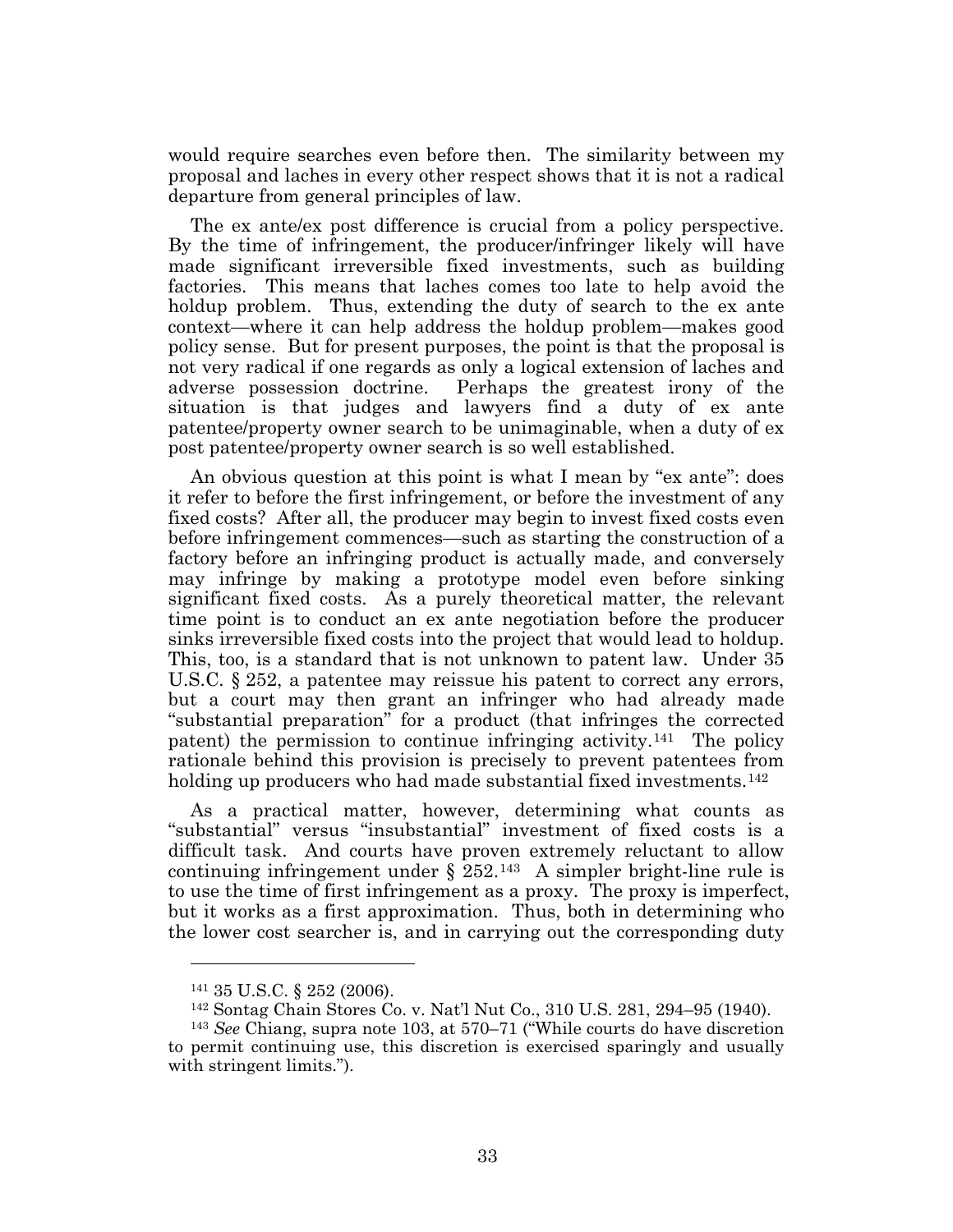<span id="page-33-0"></span>to search, I mean "search" as in finding and contacting the counterparty before the first infringement begins.

An objection to this definition is that producers may game the rule by accelerating infringing activities to make it harder for patentees to find them ahead of time. To some degree this is a concern, but it is mitigated by two considerations. First, a producer must necessarily be unaware of the patent to ever receive the benefit of my proposal,[144](#page-33-1) and this means that he is unable to accelerate the pace of his infringing activity with any particular patentee in mind. What this means is that producers will only have a *general* incentive to accelerate the pace of their product development, but producers already have a strong incentive to develop their products as quickly as possible due to market competition pressures. Compared to the preexisting incentive provided by the market, the additional possibility of "beating" an unknown patentee is likely to pale in comparison.

Second, a producer that makes it harder for a patentee to find him in time operates under a double-edged sword. *If* the patentee is the lower cost searcher and fails to find the producer, the producer escapes infringement liability. But the harder that a producer makes it for the patentee to find him, the less likely the patentee will be the lower cost searcher in the first place. And, again, the producer cannot know ahead of time whether the patentee will be the lower cost searcher, since by definition the producer is unaware of the patentee. Bad faith by producers is therefore limited by this inherent counterbalancing mechanism. The same is true of patentee gaming: a patentee who makes it harder for producers to find him (such as by hiding the patent through delaying its publication) will make it less likely that the producer is the least cost searcher in the first place.

2. Patentees cannot foresee all uses of their invention.

An likely intuitive objection to a requirement that patentees search for producers is that patentees cannot foresee all possible producers and all possible uses of their invention.[145](#page-33-2) I have already dealt with the argument that patentees cannot foresee all possible producers in Section A, the short version being that it is unnecessary for patentees to find *all* possible producers,<sup>[146](#page-33-3)</sup> when finding the largest and most well-known producers will preserve over 90% of a patentee's original remedy and corresponding incentives to invent. Perhaps equally important, royalties from producers that a patentee *cannot foresee* are

<sup>144</sup> *See supra* text accompanying notes 131–132.

<span id="page-33-3"></span><span id="page-33-2"></span><span id="page-33-1"></span><sup>145</sup> *Cf.* Grant v. Raymond, 31 U.S. (6 Pet.) 218, 243 (1832) (arguing for broad patentee rights to amend due to concern about unforeseen uses).

<sup>146</sup> *See supra* text accompanying notes 101–103.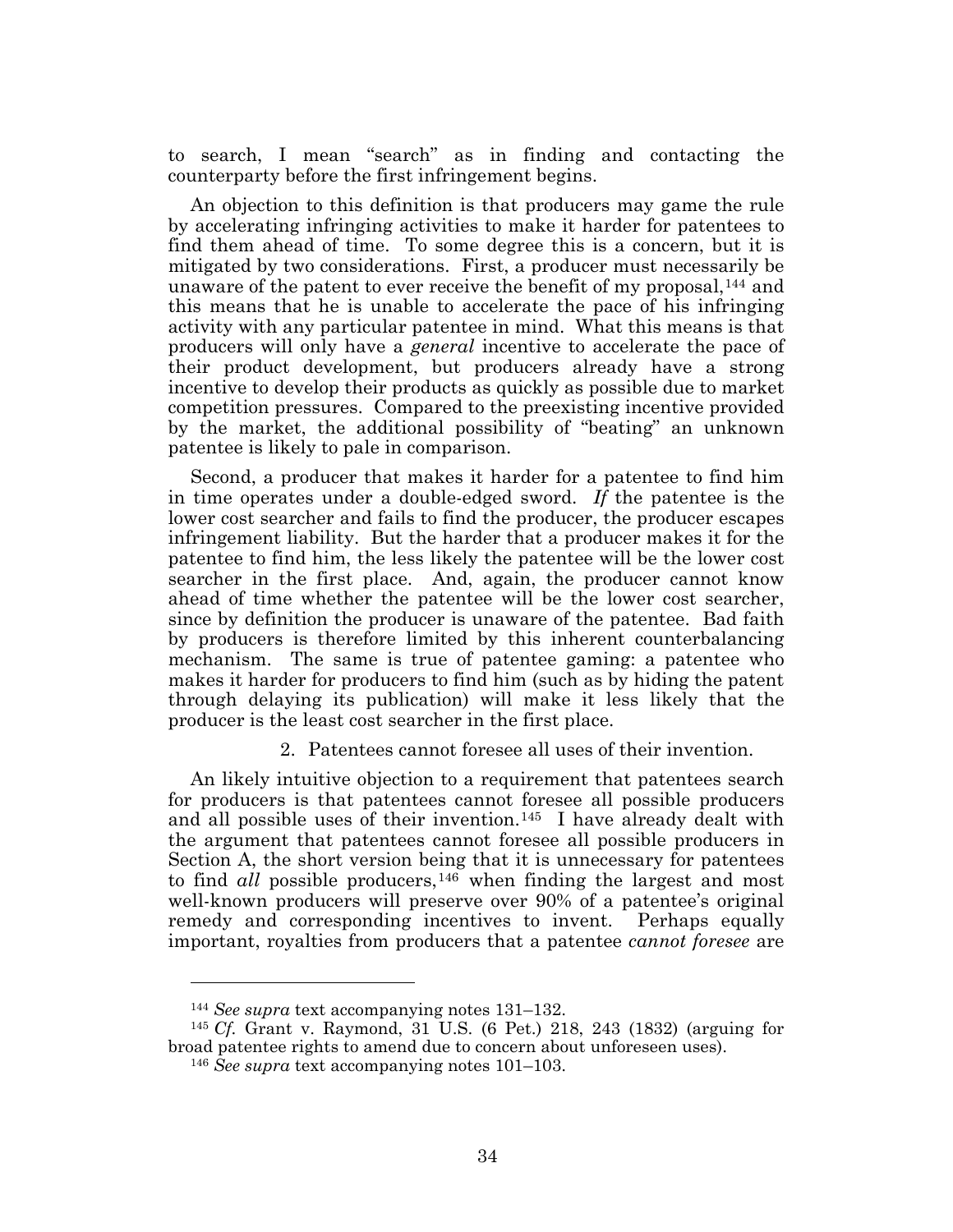the least likely to contribute to the original incentive to invent, since by definition they were unforeseeable at the time of invention.

A similar response applies to the objection that patentee cannot foresee all future uses. As an initial matter, this objection's factual premise is true enough, in that patentees often discover new markets and new uses for an invention after it has been developed. A good example of such a serendipitous new use is Play-Doh,<sup>[147](#page-34-0)</sup> which was originally formulated as a non-toxic wallpaper cleaner by Kutol Products.[148](#page-34-1) It was only after Kutol discovered that children were using the substance to mold figures that it was sold as a toy.<sup>[149](#page-34-2)</sup> It would obviously have been difficult for Kutol to have foreseen a toymaker as a potential licensee for its wallpaper cleaner and search for producers in the toy industry.

To this objection there are two responses. First, the determination of the least cost searcher is a comparative one. If a toy maker such as Mattel has the idea to use Kutol wallpaper cleaner as a toy, it would need to find out the chemical formula for that wallpaper cleaner by reading the patent, and in doing so would necessarily know that the substance is patented and who the owner is.<sup>150</sup> At this point there would be no conceivable argument that it is more expensive for Mattel to find the patentee than for the patentee to find Mattel. Thus, at least in cases where the unforeseen use occurs by derivation from the patent, the producer would always be the least cost searcher.

Second, the very unforeseeability of the alternative use brings into play the same inherent mitigation mechanism as described in Part [III.A.](#page-20-3) That is, to the extent that later use is completely unforeseeable at the time of the patentee's original conception, the unforeseen use is also unlikely to form a significant part of the patentee's original research incentives.[151](#page-34-4) The serendipitous and unexpected discovery of a new use is, in this sense, a windfall. Removing the windfall would

<span id="page-34-0"></span><sup>147</sup> *See* U.S. Patent No. 3,167,440 (filed May 17, 1960) (patent for Play-Doh).

<span id="page-34-1"></span><sup>148</sup> TIM WALSH, TIMELESS TOYS: CLASSIC TOYS AND THE PLAYMAKERS WHO CREATED THEM 115–17 (2005).

<sup>149</sup> *Id.*

<span id="page-34-3"></span><span id="page-34-2"></span><sup>150</sup> Of course, there are other methods of derivation that do not require reading the patent directly. For example, Mattel might purchase some Kutol wallpaper cleaner and have its chemists reverse engineer the formula. But, as shall be seen in Part IV, that is why 35 U.S.C. § 287 is so important. If Kutol simply marks every tub of wallpaper cleaner with its patent number, then once again Mattel will easily be made to understand that the formula is patented.

<span id="page-34-4"></span><sup>151</sup> Chiang, *supra* note 103, at 546, Balganesh, *supra* note 103, at 1603.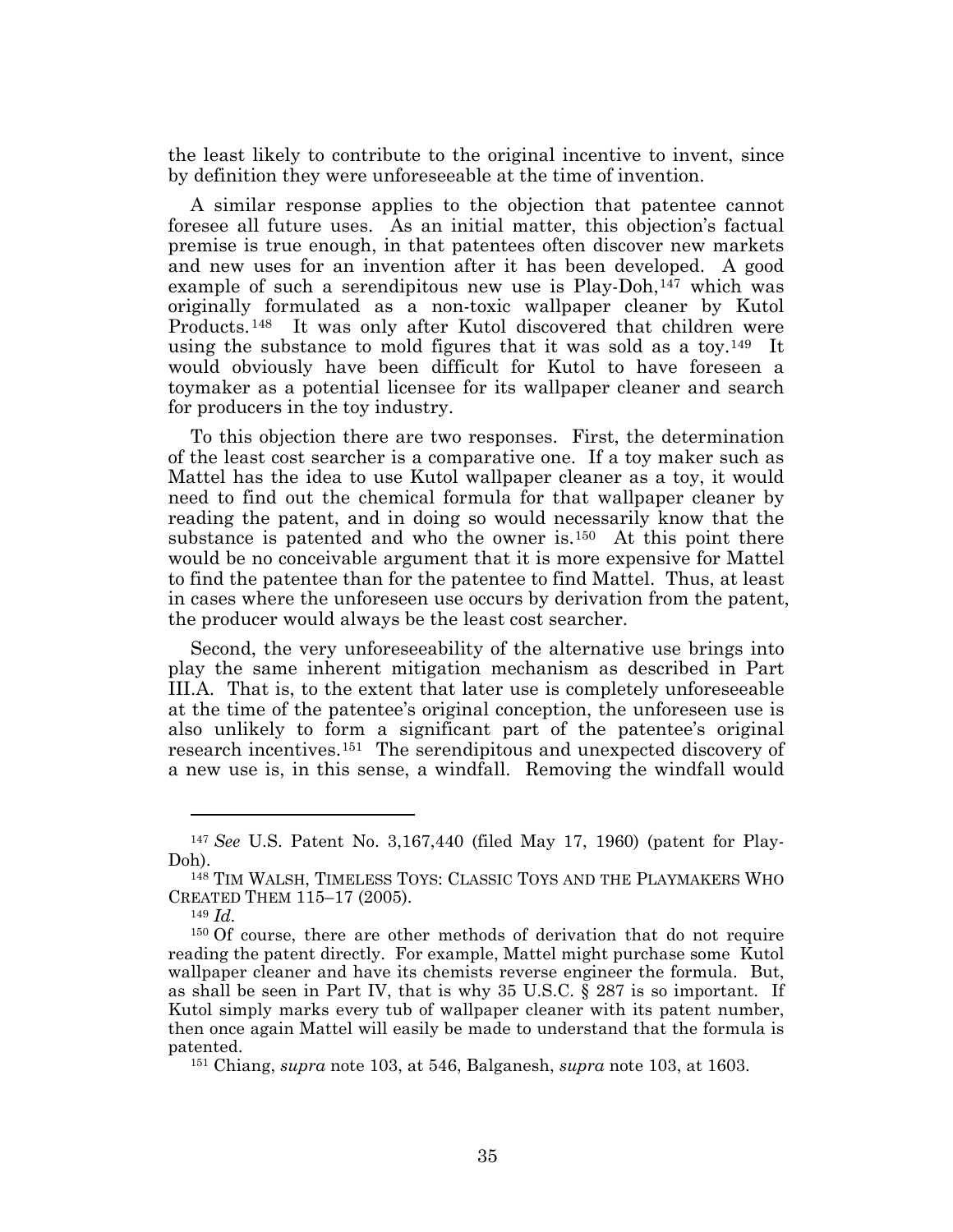<span id="page-35-0"></span>cause relatively little by way of a social loss. And the determination of the least cost searcher is a comparison of social, not private, losses.

## 3. Patentees will spam producers.

A more practical objection is that patentees would game any requirement that they initiate contact with producers by spamming every conceivable producer with an email attaching their patent.<sup>[152](#page-35-1)</sup> If this sufficed to meet a duty of search and preserved the patentee's infringement remedies, then every patentee will immediately follow this strategy, and the result would be that every producer will receive all two million issued patents (and every future issued patent) in their inbox. The producers would then have to sift through all these patents or risk being held up afterwards, landing us right back at square one.

Essentially, the problem is how to define the "search" that satisfies a patentee duty to search. How *complete* must a search be? If a search is completed by any contact with a producer—no matter how minimal and how indiscriminately such contact is made—then spam would count. But even a slightly more demanding requirement would solve the spam problem.

Somewhat ironically, the well-known way to deal with a spam problem is slightly—but only slightly—increase the cost on the spammer, usually through an intermediary who can levy the charge.<sup>[153](#page-35-2)</sup> The point here is that a patentee who indiscriminately emails the patent to every potential recipient on the planet Earth is not truly doing a "search" in any meaningful sense, but is instead de facto placing the burden of sifting through massive amounts of email on the recipient.[154](#page-35-3) But even a fairly small cost placed on the sender will require prioritization and dramatically reduce the number of recipients. Proposals to reduce unwanted email often suggest a penny would be enough to prevent most spam,<sup>[155](#page-35-4)</sup> though given the prevalence of junk

<span id="page-35-1"></span><sup>152</sup> *Cf.* Kevin J. Kelly, *Placing the Burden Back Where It Belongs: A Proposal to Eliminate the Affirmative Duty From Willfulness Analysis*, 4 J. Marshall Rev. Intell. Prop. L. 509, 526–27 (2005) (noting that patentees adopted a similar strategy in order to obtain enhanced damages from infringers).

<span id="page-35-2"></span><sup>153</sup> *See* Ian Ayres & Matthew Funk, *Marketing Privacy*, 20 Yale J. on Reg. 77, 110–13 (2003) (proposing an "authorized intermediary" regime where an intermediary would charge senders and pay recipients).

<span id="page-35-3"></span><sup>154</sup> *See Id.* at 83 (noting the basic problem of spam is that it externalizes costs to the recipient).

<span id="page-35-4"></span><sup>155</sup> *See* Jeffrey D. Sullivan & Michael B. De Leeuw, *Spam After Can-Spam: how Inconsistent Thinking Has Made a Hash Out of Unsolicited Commercial E-Mail Policy*, 20 Santa Clara Computer & High Tech. L.J. 887, 924 & n.140 (2004).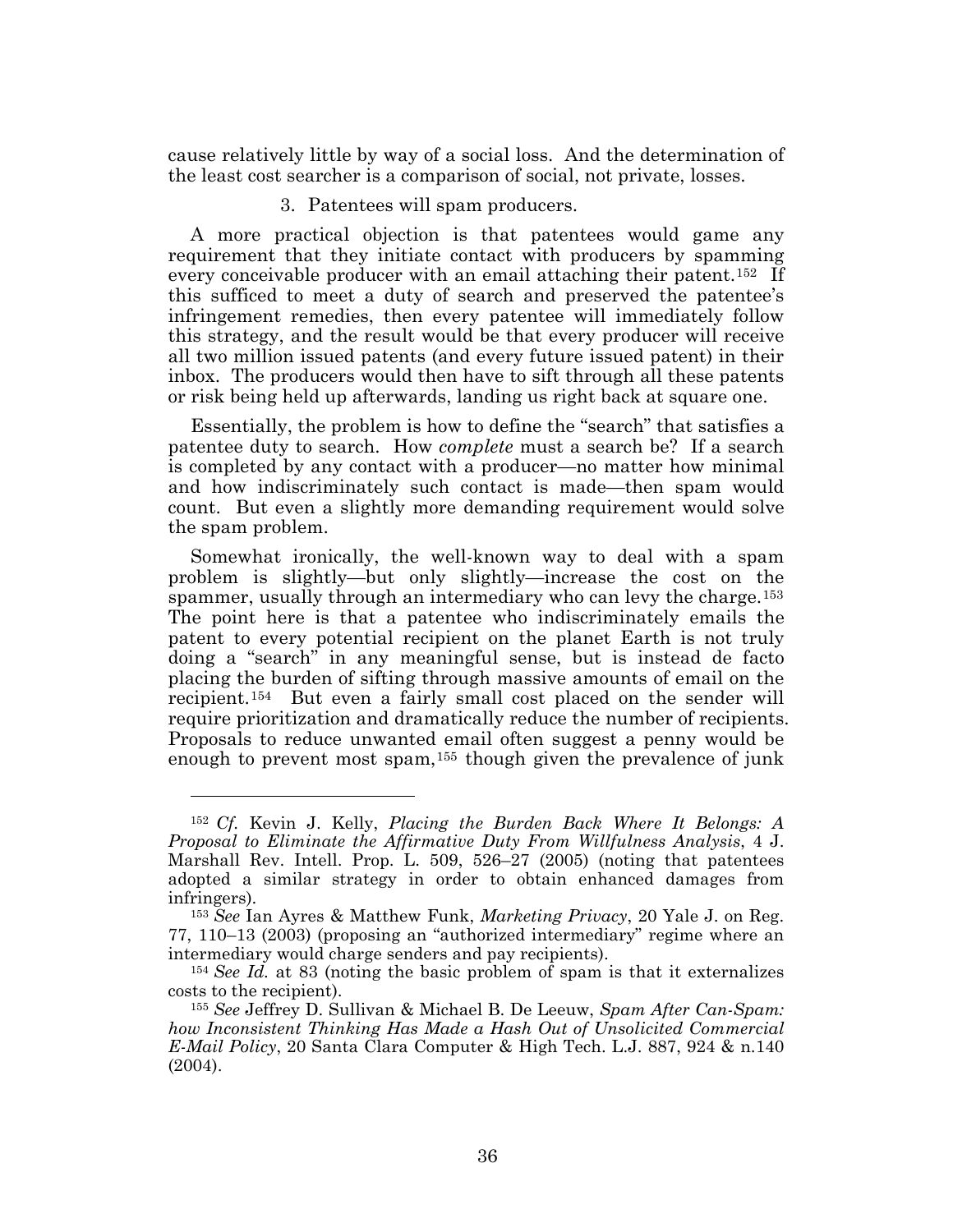mail in the postal system, something more costly than a first-class stamp is likely required to reduce the volume of irrelevant mail to a manageable level.[156](#page-36-0)

A fairly simple way to prevent patentees from spamming producers is to define a reasonable patentee "search" as requiring contact (which then leads to licensing negotiations) to be initiated through an attorney, and not by the patentee *pro se*. This makes the attorney an "intermediary" who can increase the transaction cost and thereby indirectly filter out spam through patentee self-selection. [157](#page-36-1) More directly, a manifestly frivolous initiation of contact—one involving a patent that has no relationship whatsoever with the producer's usual business—can then be punished with disciplinary sanctions on the attorney, providing a direct measure of quality control.[158](#page-36-2) Of course, the standard for imposing sanctions should be very high: the point of a patentee-search regime is for patentees to approach *potential* licensees before they sink irreversible investments in designing a product, and so a concrete allegation of infringement against a specific product should not be required. The goal is only to require that patentees give a reasonable amount of individualized consideration to each producer in the process fulfilling their duty to conduct a reasonable search, rather than indiscriminately make contact with all possible producers in the manner of a spammer. The combination of attorney fees and potential sanctions should be more than enough to prevent the spam problem from occurring.

It should be noted that the optimal balance between the competing imperatives of making transaction costs high enough to deter spamming, but not too high so as to deter legitimate patentee contact with producers, is an empirical question. It may emerge that requiring a lawyer to make the contact is too onerous for patentees because attorney fees are too high, and some cheaper mechanism, such as requiring patentees to initiate contact through another intermediary such as the patent office (which could charge a smaller fee), would

<span id="page-36-0"></span><sup>156</sup> Also, as noted above, patentees have already demonstrated that the mere cost of a first-class postage stamp is inadequate to deter them, since many patentees adopted a spamming strategy back when a single letter was enough to open an infringer to enhanced damages. Kelly, *supra* note 152, at 526–27; *see also In re* Seagate Tech., LLC, 497 F.3d 1360, 1371 (Fed. Cir. 2007) (en banc) (raising the burden for obtaining enhanced damages).

<span id="page-36-1"></span><sup>157</sup> *Cf.* Jonathan S. Masur, *Costly Screens and Patent Examination*, 2 J. Legal Analysis 687 (2010) (arguing that the PTO serves as a "costly screen" to filter out worthless patents).

<span id="page-36-2"></span><sup>158</sup> *Cf.* Fed. R. Civ. P. 11(b)(3) (requiring that factual allegations in complaints have evidentiary support, or potentially have evidentiary support after further discovery).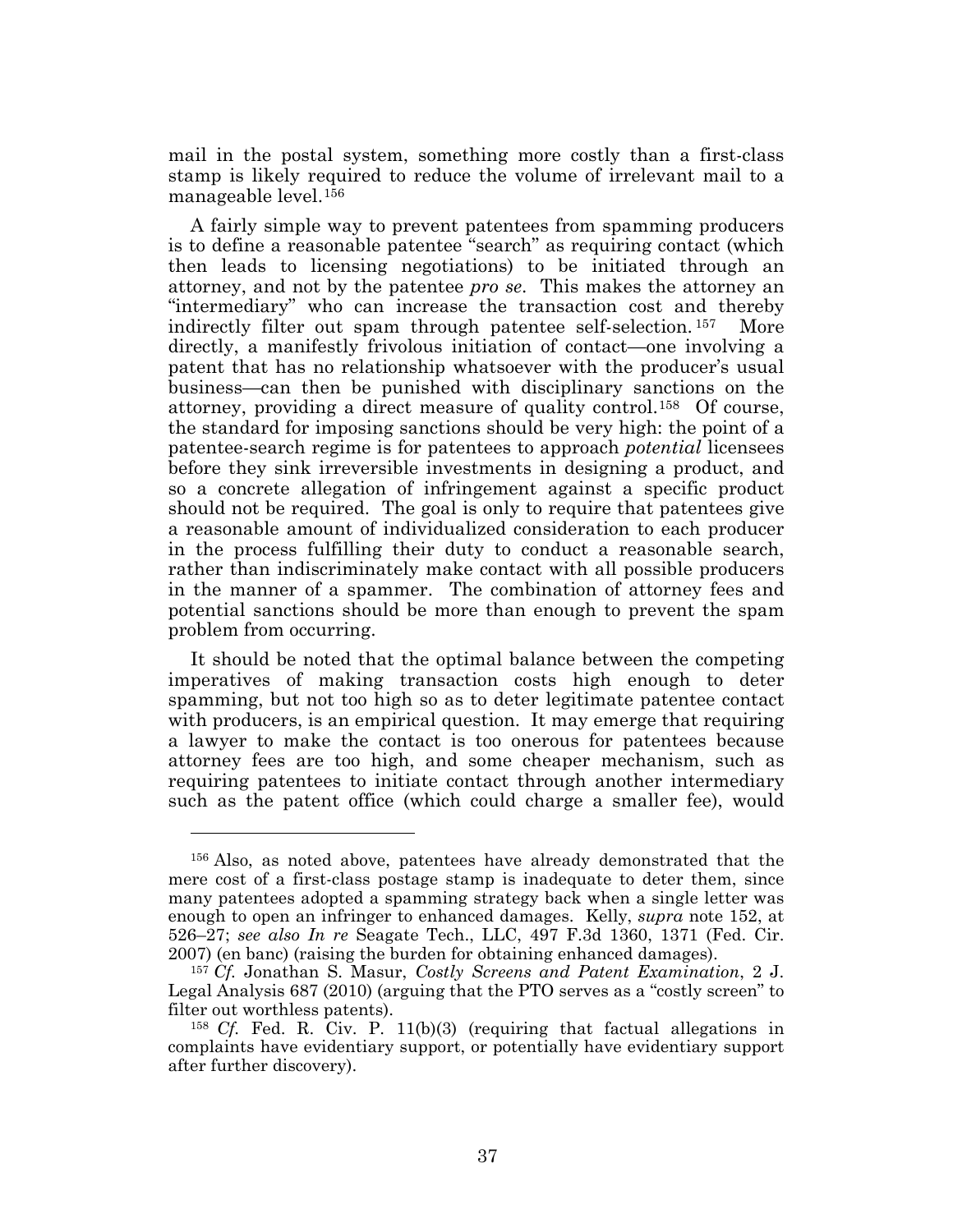<span id="page-37-0"></span>work just as well. The main point is that the concern with patentees gaming the search rule through spam can be easily addressed by fairly simple mechanisms.

4. Producers will seek declaratory judgment.

Besides the profits from holdup, another reason that patentees often hesitate to contact producers is to maintain their first strike advantage. That is, patentees can choose when and where to file the lawsuit,  $159$ and this forum-shopping ability is highly valuable in a world where judges and juries in different locales have well-known predispositions in favor of certain parties. The Eastern District of Texas, for example, is a notoriously pro-patentee, and patentees therefore try very hard to file suit in this district.[160](#page-37-2)

Patentees can only forum-shop, however, if they are the only ones that can file suit. The Declaratory Judgment Act allows a producer to file suit against the patentee, seeking a declaration that the producer's planned activities do not infringe the patent, or that the patent is invalid.[161](#page-37-3) If the producer can file suit first, then the patentee would lose his first strike advantage.<sup>[162](#page-37-4)</sup>

Two important limits exist on producers seeking declaratory judgment and making the first strike. First, it is obviously impossible for a producer to file a declaratory judgment suit if the producer is unaware of the patent's existence. Second, under prevailing Federal Circuit's doctrine, even if the producer discovers the patent through his own independent search, in the absence of a *patentee-initiated* contact, there is no standing to maintain the declaratory judgment suit. [163](#page-37-5) Therefore, a patentee can prevent a producer from filing for

<span id="page-37-1"></span><sup>159</sup> Masur, *supra* note 4, at 187 (noting this as an important reason for patentees to look for infringers (but not to contact them)).

<span id="page-37-2"></span><sup>160</sup> *See* Yan Leychkis, *Of Fire Ants and Claim Construction: An Empirical Study of the Meteoric Rise of the Eastern District of Texas as a Preeminent Forum for Patent Litigation*, 9 Yale J.L. & Tech. 193, 195, 204 (2007) ("[W]ith an average win rate of just 22%, the Eastern District of Texas is about the worst place in the country to be a defendant in a patent infringement lawsuit.").

<sup>161 28</sup> U.S.C. § 2201 (2006) (allowing declaratory judgments).

<span id="page-37-4"></span><span id="page-37-3"></span><sup>&</sup>lt;sup>162</sup> Once suit is filed, usually both the producer and the patentee seek to transfer the suit to a locale that is in their interest. *See* 28 U.S.C. § 1404(a) (2006) (allowing transfers). Under the so-called "first to file" rule, the forum in which the suit is first filed (including by a producer seeking declaratory judgment) is the preferred forum in this analysis. Micron Tech., Inc. v. MosaId. Techs., Inc., 518 F.3d 897, 904 (Fed. Cir. 2008).

<span id="page-37-5"></span><sup>163</sup> Prasco, LLC v. Medicis Pharmaceutical Corp., 537 F.3d 1329, 1339 (Fed. Cir. 2008) (requiring that the threat of future liability be "caused by" the patentee).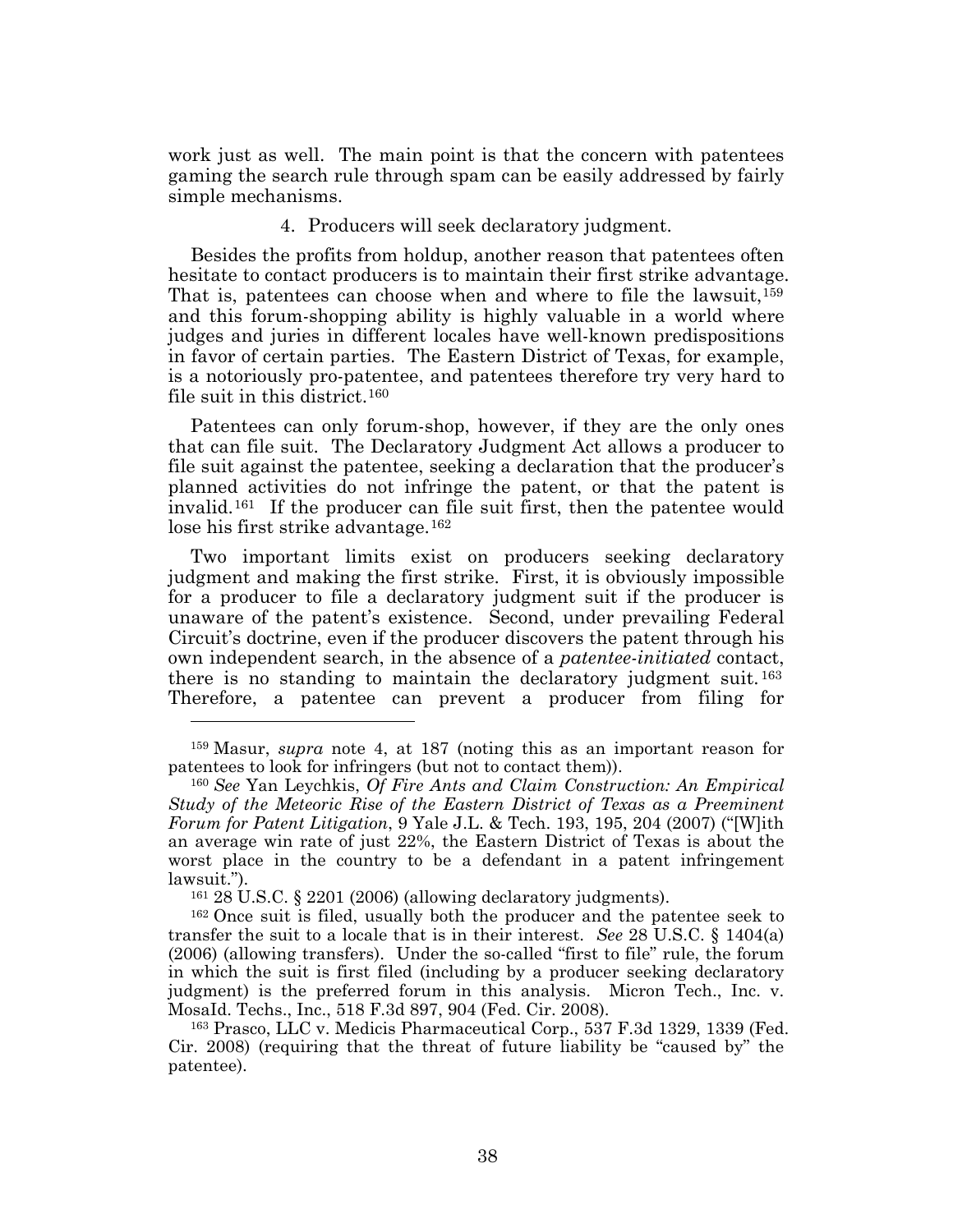<span id="page-38-0"></span>declaratory judgment simply by not initiating any communication with the producer.[164](#page-38-1)

The imposition of a duty on patentees to initiate contact—which is a component of my duty to search—would therefore deprive patentees of an important strategic advantage. But this is a *benefit* of my proposal, not a downside. The point of ex ante negotiation is to have the parties delineate their rights ahead of time, and if the parties cannot agree on what the property right consists of, ultimately both sides must ask a judge to adjudicate the boundary.[165](#page-38-2) This is not converting the system to a liability rule: a producer seeking declaratory judgment that the patent is invalid or not infringed is not asking the judge to *value* the invention, but to say what the invention *consists of*. To take an analogy, if your neighbor argues that your house is trespassing on his land, it is a perfectly good response to say that it does not; and ultimately if the two of you disagree on where the boundary of the land lies, then a judge will have to resolve the dispute. Such adjudication of land boundaries does not convert the real property system to a liability rule, but is instead a desirable adjudication of property rights so that everyone knows where they stand. Given the general preference is to have property rights delineated clearly ahead of time, <sup>[166](#page-38-3)</sup> allowing earlier recourse to declaratory judgment will help achieve this.

5. The harshness of enforcing contributory search.

Finally, an objection to my proposal is that it is too harsh: if patentees are the lower cost searcher, they lose their entire remedy against an infringer. Discomfort at the harshness of contributory

<span id="page-38-1"></span><sup>164</sup> Even if the producer initiates contact with the patentee, this will not create standing for declaratory judgment. *Id.* (noting that patentee refusal to give covenant not to sue in response to producer demand is not enough).

<span id="page-38-2"></span><sup>165</sup> *See* Russell B. Hill & Jesse D. Mulholland, *Effective Use of the Declaratory Judgment Remedy in the Patent Context*, 13 Tex. Intell. Prop. L.J. 43, 44 (2004) (noting that declaratory judgment actions "remove the patentee's Sword of Damocles").

<span id="page-38-3"></span><sup>166</sup> *See* Samuel L Bray, *Preventative Adjudication*, 77 U. Chi. L. Rev. 1275 (2010) (arguing that "patent infringement . . . [is] especially amenable to preventive adjudication"); Hill & Mulholland, *supra* note 165, at 44. One other consideration is that making declaratory judgment easier might mean more litigation. But making declaratory judgment hard might mean that the adjudication of rights is only delayed until a later date, when the stakes are higher (with accrued damages and fixed investments on the line) and the parties correspondingly litigate harder and spend even more in litigation costs. There is little evidence on which effect predominates. *See Id.* at 1301 (noting that "a highly reticulated, case-by-case cost-benefit analysis . . . would not be judicially manageable").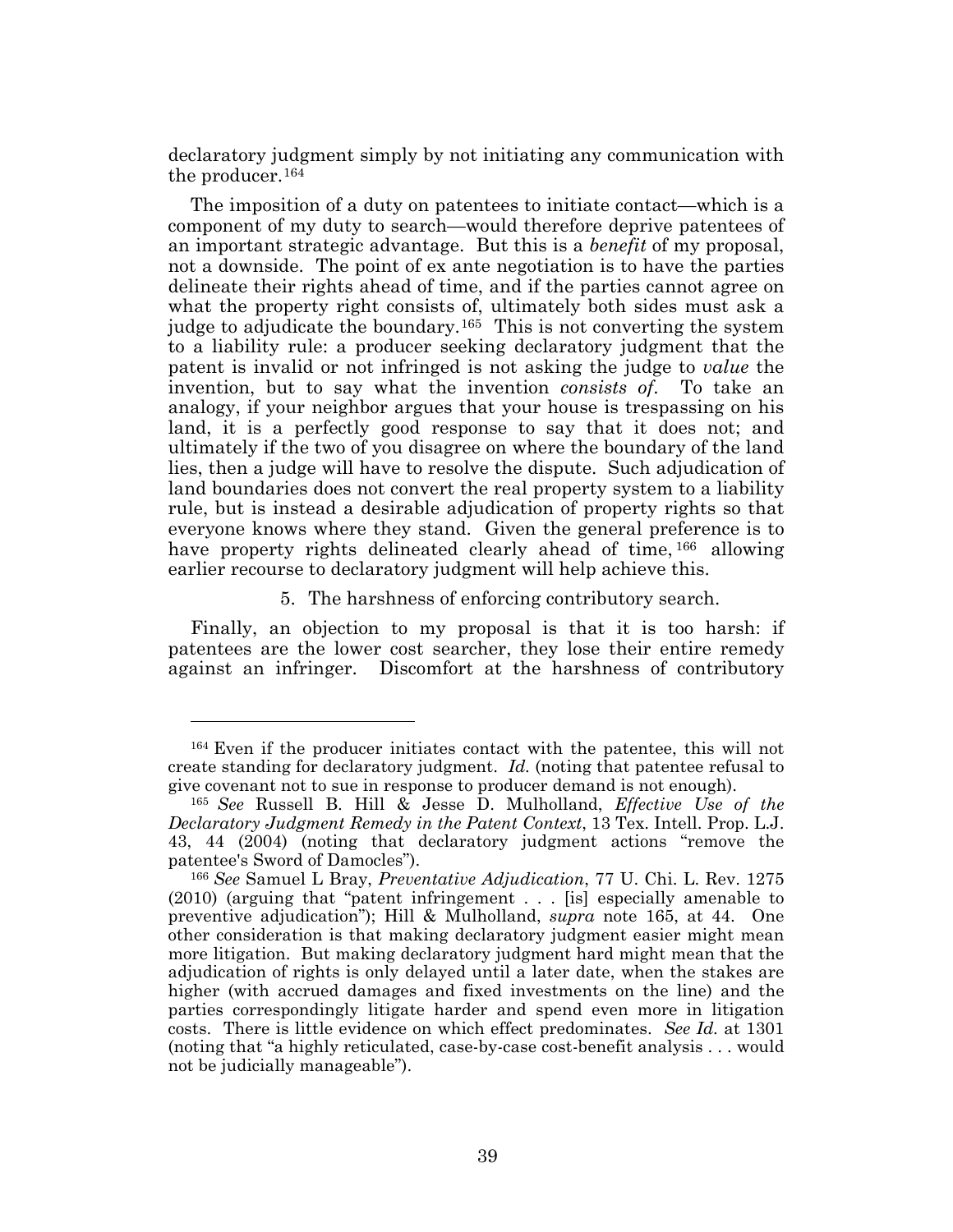negligence has led the overwhelming majority of states to convert to a comparative fault regime for tort law.[167](#page-39-0)

An initial point needs to be made, however, that harshness is reciprocal. If *depriving* patentees of a massive payday is "harsh" because the penalty is so large, then *imposing* this massive liability on a producer is equally harsh. One cannot say that a large figure is harsh for one side but justified for the other, when both sides bear responsibility for the resulting infringement due to the reciprocity of search. If one were to argue for a comparative-fault approach where patentees kept some portion of their remedy even in cases where the patentee is the lower cost searcher, one would also need to argue for the same comparative-fault regime where producers had some portion of their liability remitted even in cases where the producer is the lower cost searcher.

Another way of saying this is that the harshness of the remedy is proportional to its incentive effect. Imposing draconian sanctions on producers, like a \$612.5 million holdup ransom, creates strong incentives for producers to search. In cases where producers are the lower cost searcher, harsh penalties like holdup actually promote socially efficient outcomes, since producer will then search.<sup>[168](#page-39-1)</sup> In cases where the producers are the higher cost searcher, such harsh penalties are wasteful, since they either promote a sub-optimal outcome (producers search when they are the inefficient party) or exact a socially costly punishment for no purpose. The exact same analysis applies to patentees: depriving patentees of a lucrative remedy creates a strong incentive, but whether the incentive is good or bad depends on whether the legal duty is properly allocated. While contributory negligence may be very harsh in one sense, it is also balanced and efficient.[169](#page-39-2)

With all that said, however, it remains true that there is intuitive discomfort at the idea of patentees forfeiting their entire remedy due to failure to search, much as there is discomfort at the idea of plaintiffs forfeiting their entire recovery. A comparative fault regime would lessen this discomfort by reducing the recovery in proportion to the

<span id="page-39-0"></span><sup>167</sup> DavId. Horton, Comment, *Rethinking Assumption of Risk and Sports Spectators*, 51 UCLA L. Rev. 339, 350 n.67 (2003) (collecting citations for the forty-six states that have adopted comparative fault).

<span id="page-39-1"></span><sup>168</sup> Paul J. Heald, *Optimal Remedies for Patent Infringement: A Transactional Model*, 45 Hous. L. Rev. 1165, 1191 (2008) (noting that holdup "has the benefit of increasing incentives to search where searching is the efficient strategy").

<span id="page-39-2"></span><sup>169</sup> Posner, *supra* note 102, at § 6.4 (explaining the efficiency of contributory negligence).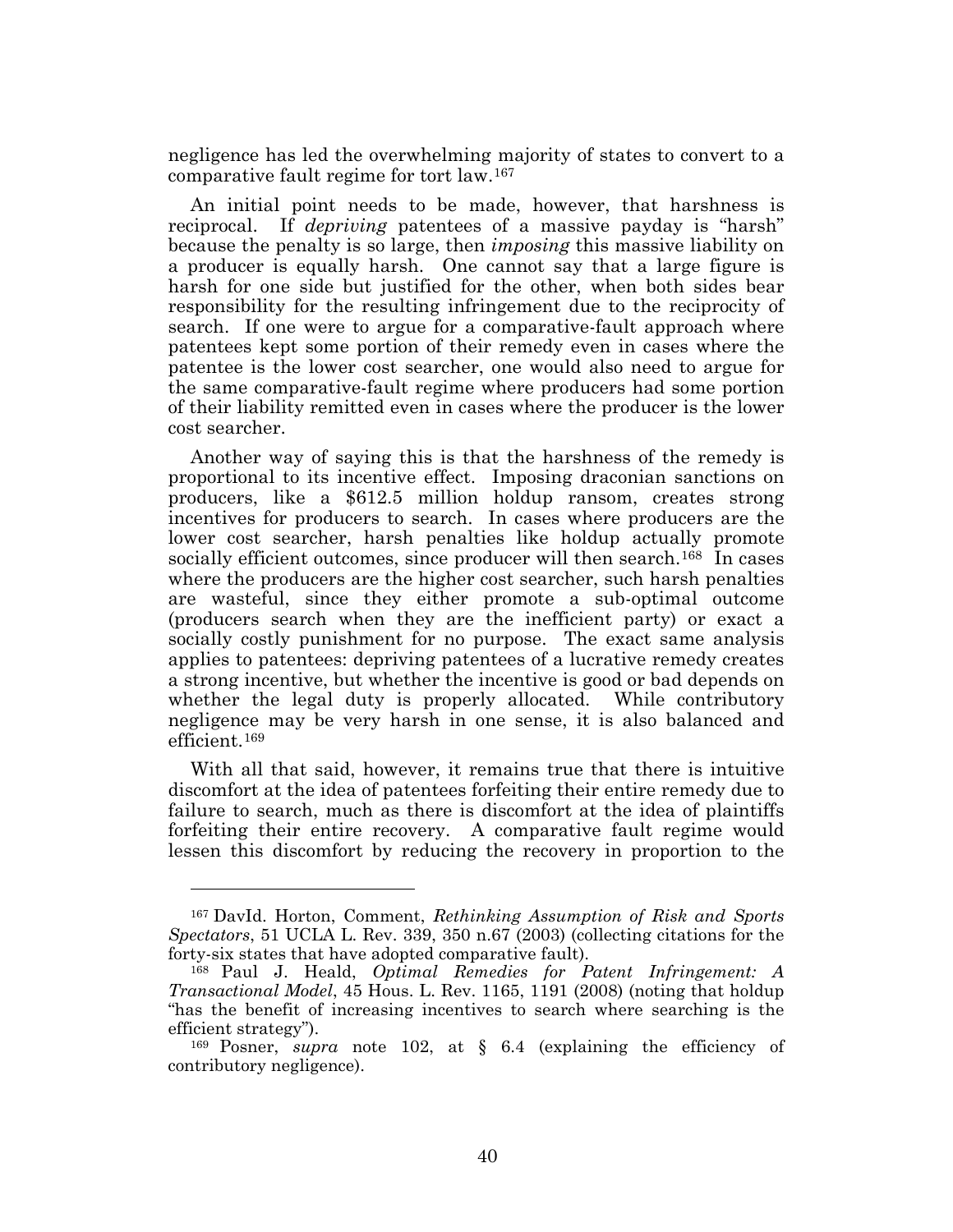<span id="page-40-0"></span>amount of "fault" that is attributable to the patentee (in failing to search) or plaintiff (in failing to take precautions).  $170$  Somewhat surprisingly, there is no great difference in the economic effects of contributory and comparative negligence: [171](#page-40-3) comparative negligence reduces the penalty and thus reduces the incentive, but when the plaintiff is less at "fault" there was presumably less *need* for a strong incentive to induce the correct behavior. The main economic difference is that comparative negligence has higher administrative costs, since it requires judges or juries to allocate "fault" on a case-by-case basis.[172](#page-40-4) In this sense the choice between contributory and comparative negligence is yet another iteration of the efficiency-fairness tradeoff that is ubiquitous across law.[173](#page-40-5)

I do not mean to disparage fairness considerations, and there is no fundamental reason that one cannot implement my proposal through a comparative fault regime instead of a contributory search defense, if one were prepared to accept the higher administrative costs[.174](#page-40-6) The only point I would emphasize is that a comparative fault regime must still acknowledge that every inadvertent infringement is "caused" by *both* sides' failure to search—without this acknowledgement, which will surely be highly counter-intuitive to judges and juries, a comparative fault regime will surreptitiously revert back into an absolute duty on producers to search, since producers will be disproportionately allocated 100% of the fault. In all other respects the conversion of a contributory search defense to a comparative fault regime is so simple as to require little additional elaboration.

IV. REVERSING SEARCH: SECTION 287'S NOTICE REQUIREMENT

<span id="page-40-1"></span>Although a contributory search defense, with a case-by-case comparison of patentee and producer search costs, provides the most theoretically perfect mechanism to determine the lower cost searcher, it faces two problems. First, it has no support in the statute. Second,

<span id="page-40-2"></span><sup>&</sup>lt;sup>170</sup> RESTATEMENT (THIRD) OF TORTS, APPORTIONMENT OF LIABILITY § 7 (2000).

<span id="page-40-3"></span><sup>171</sup> *Id.* ("Surprisingly, comparative negligence has—at least as a first approximating [sic], and setting administrative costs to one side—the same effects on safety as contributory negligence.").

<sup>172</sup> *Id.*

<span id="page-40-5"></span><span id="page-40-4"></span><sup>173</sup> *See* Fed. R. Civ. P. 1 (requiring both the "just" and the "speedy[ ] and inexpensive" resolution of disputes); *see also* Thomas D. Rowe, Jr., *American Law Institute Study on Paths to a "Better Way": Litigation Alternatives, and Accommodation*, 1989 Duke L.J. 824, 847-48 (discussing the tradeoff between fairness and efficiency).

<span id="page-40-6"></span><sup>174</sup> One obvious objection, of course, is that comparative fault requires judges to divide value in a way that is reminiscent of the problem of liability rules. *See supra* text accompanying note 32.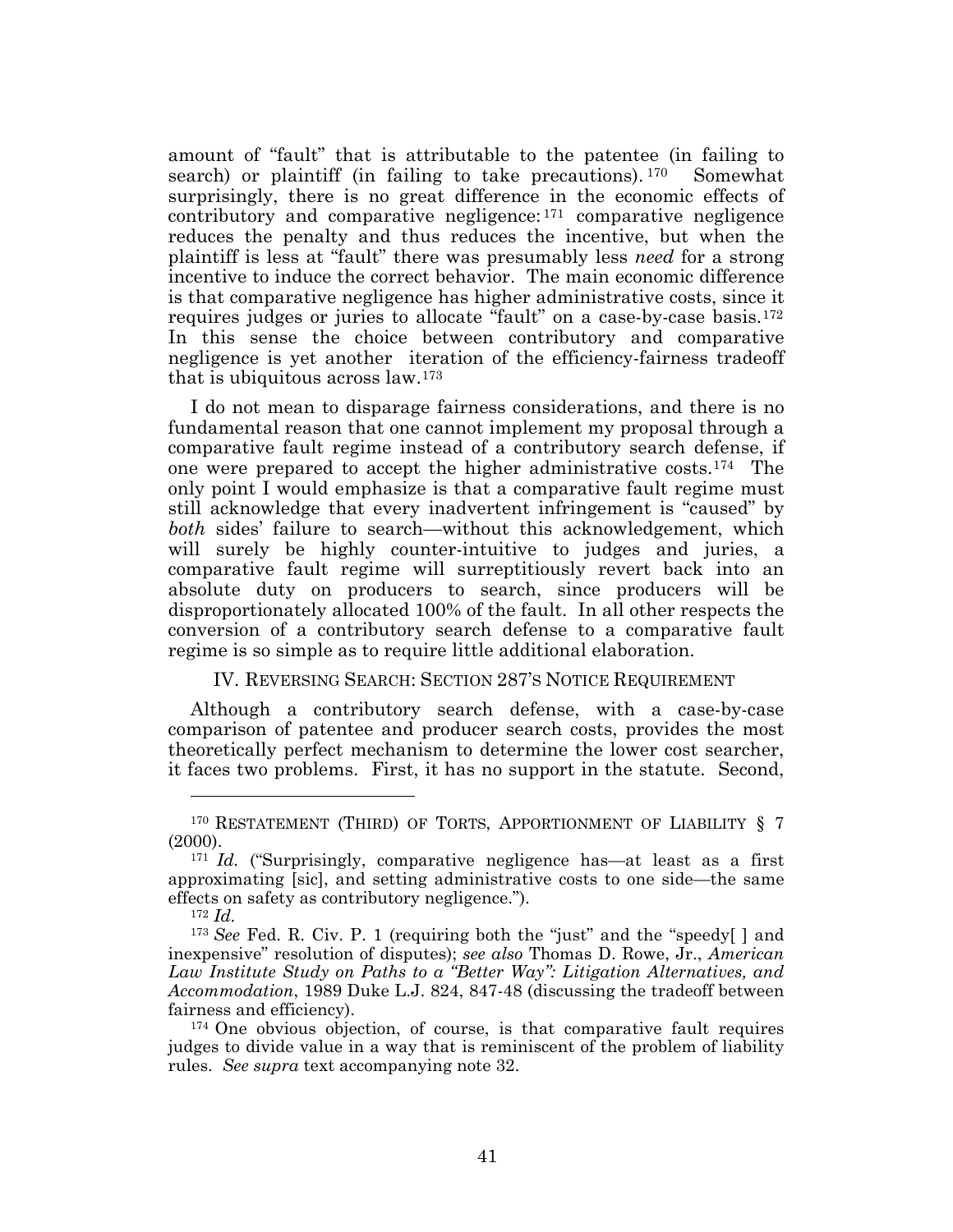<span id="page-41-0"></span>it require a case-by-case determination that creates high administrative costs for courts. In this Part, I suggest a more administrable alternative with statutory support.

The proposal is based on 35 U.S.C. § 287. As I described in Section A, the plain text of this statutory provision imposes a duty on all patentees to give prior notice of their patent to potential infringers, which would normally require search. As a I describe in Section B, however, courts have ignored the plain language and eviscerated the provision, because it conflict with the deeply ingrained one-sided view that says producers should always be the ones doing the searching and patentees have a right to be passive. Repudiating this erroneous onesided view of search duty thus allows a § 287 to be reinvigorated and helps reallocate the search duty to patentees in an efficient way.

#### *A. Section 287 as a Search Rule*

Section 287(a) of the patent statute states:

Patentees, and persons making, offering for sale, or selling within the United States any patented article for or under them, or importing any patented article into the United States, may give notice to the public that the same is patented, either by fixing thereon the word "patent" or the abbreviation "pat.", together with the number of the patent, or when, from the character of the article, this cannot be done, by fixing to it, or to the package wherein one or more of them is contained, a label containing a like notice. In the event of failure so to mark, no damages shall be recovered by the patentee in any action for infringement, except on proof that the infringer was notified of the infringement and continued to infringe thereafter, in which event damages may be recovered only for infringement occurring after such notice. Filing of an action for infringement shall constitute such notice.[175](#page-41-1)

To parse this rather long statutory section, it first helps to consider the penalty for non-compliance: "In the event of failure so to mark, no damages shall be recovered by the patentee ... except on proof that the infringer was notified of the infringement." Thus,  $\S 287$  imposes a duty on patentees to mark a product, or to provide actual notice, *before* infringement occurs, on pain of forfeiting damages. The phrasing of the statute is rather awkward in the sense that it delineates the option of constructive notice (*i.e.* marking) before it delineates the options of actual notice—whereas most notice statutes provide for actual notice

<span id="page-41-1"></span><sup>175 35</sup> U.S.C. § 287(a) (2006).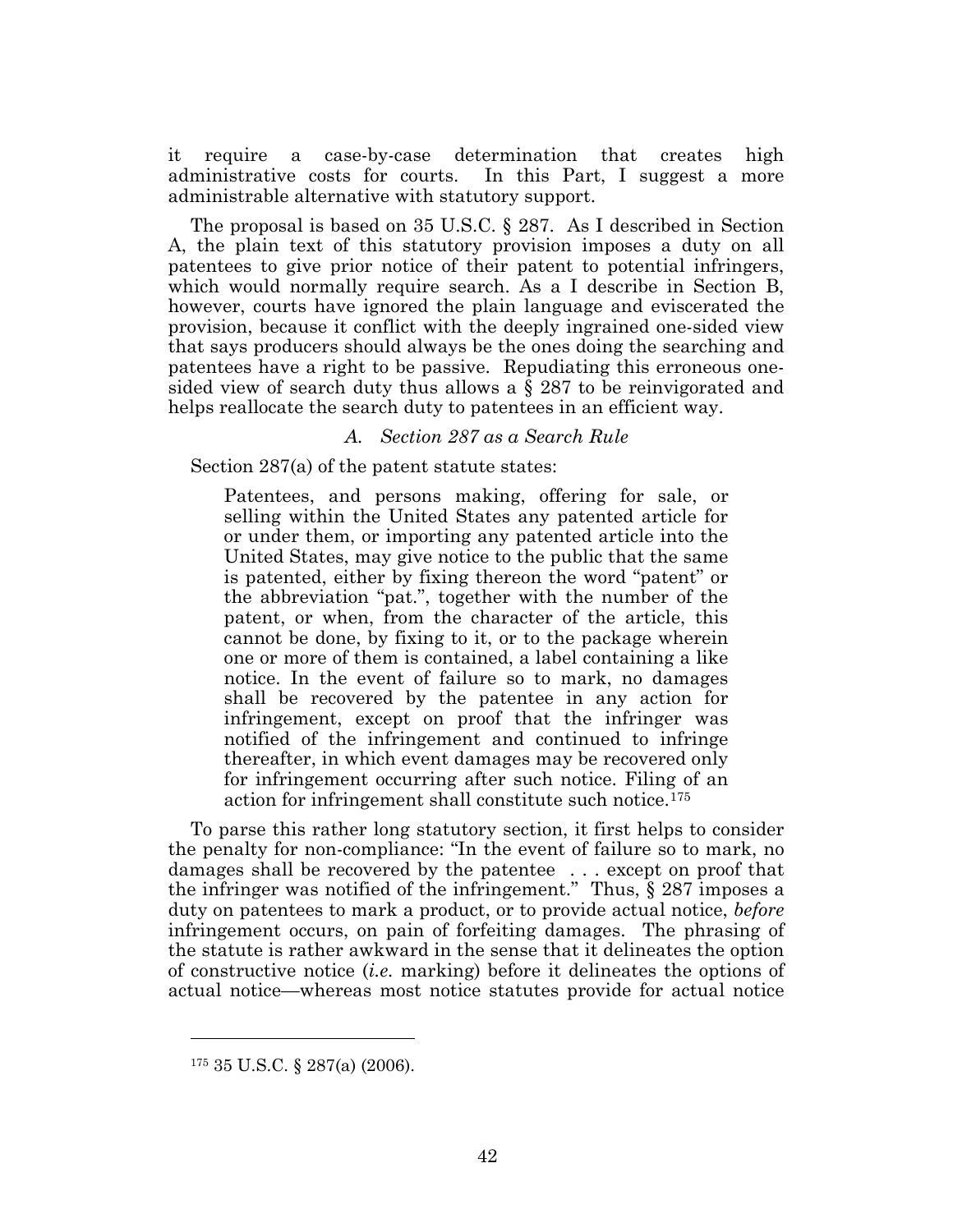before discussing constructive notice—but it is clear enough that the statute provides these two alternatives.

My main argument in this Section is that § 287 is best read as a *notice* statute, that emphasizes actual notice as the gold standard and constructive notice (through marking) as a subsidiary alternative; in contradistinction to the conventional view of § 287 as a *marking* statute, that emphasizes marking as the gold standard and actual notice as a subsidiary alternative. The distinction matters because, as will be detailed in Section [B](#page-44-1), courts have eviscerated § 287 through two moves: (1) courts have held there is no duty to give notice *unless* there is a duty to mark,<sup>[176](#page-42-0)</sup> and  $(2)$  courts have construed the duty to mark extraordinarily narrowly.<sup>[177](#page-42-1)</sup> My argument is that the plain language of the statute contradicts both of these moves.

My first argument is that the duty to give notice does not require an obligation to mark. The statute says "[i]n the event of failure so to mark, no damages shall be recovered by the patentee . . . except on proof that the infringer was notified of the infringement." It does not say "in the event of failure to mark *when there is a duty to mark*," actual notice is required.

A reader may object that the statute does say that actual notice is required only if there is a failure to "*so* mark," and concededly the "so" may be plausibly read as referring to an earlier provision of the statute imposing a duty to mark. But the "so" can equally be taken to refer to the *manner* of marking prescribed by the statute—*i.e.* the requirement that marking, if any, be done by placing the word "patent" and the patent number—and not any duty. On this reading, there is a duty to give actual notice whenever there is a failure to mark in the manner prescribed, whether that failure occurs because there is no product to mark, no marking, or a non-conforming mark. As a grammatical matter, both interpretations are equally plausible.

As a textual matter, however, I would argue that my interpretation is superior. According to the conventional interpretation, when the statute says that patentees "*may* give notice" through marking, it really means "*must* give notice," so that the language imposes a duty to mark. To denote the creation of a duty to mark by the use of the word "may"—a word usually associated with voluntary conduct and not legal duty—is at least somewhat strange.

Under my interpretation, there is no such thing as a duty to mark. Rather, § 287 imposes a duty to give notice by the provision that "no

<span id="page-42-1"></span><span id="page-42-0"></span><sup>176</sup> Wine Ry. Appliance Co. v. Enter. Ry. Equip. Co., 297 U.S. 387, 398 (1936).

<sup>&</sup>lt;sup>177</sup> *Id.* (duty to mark arises only if patentee makes a product).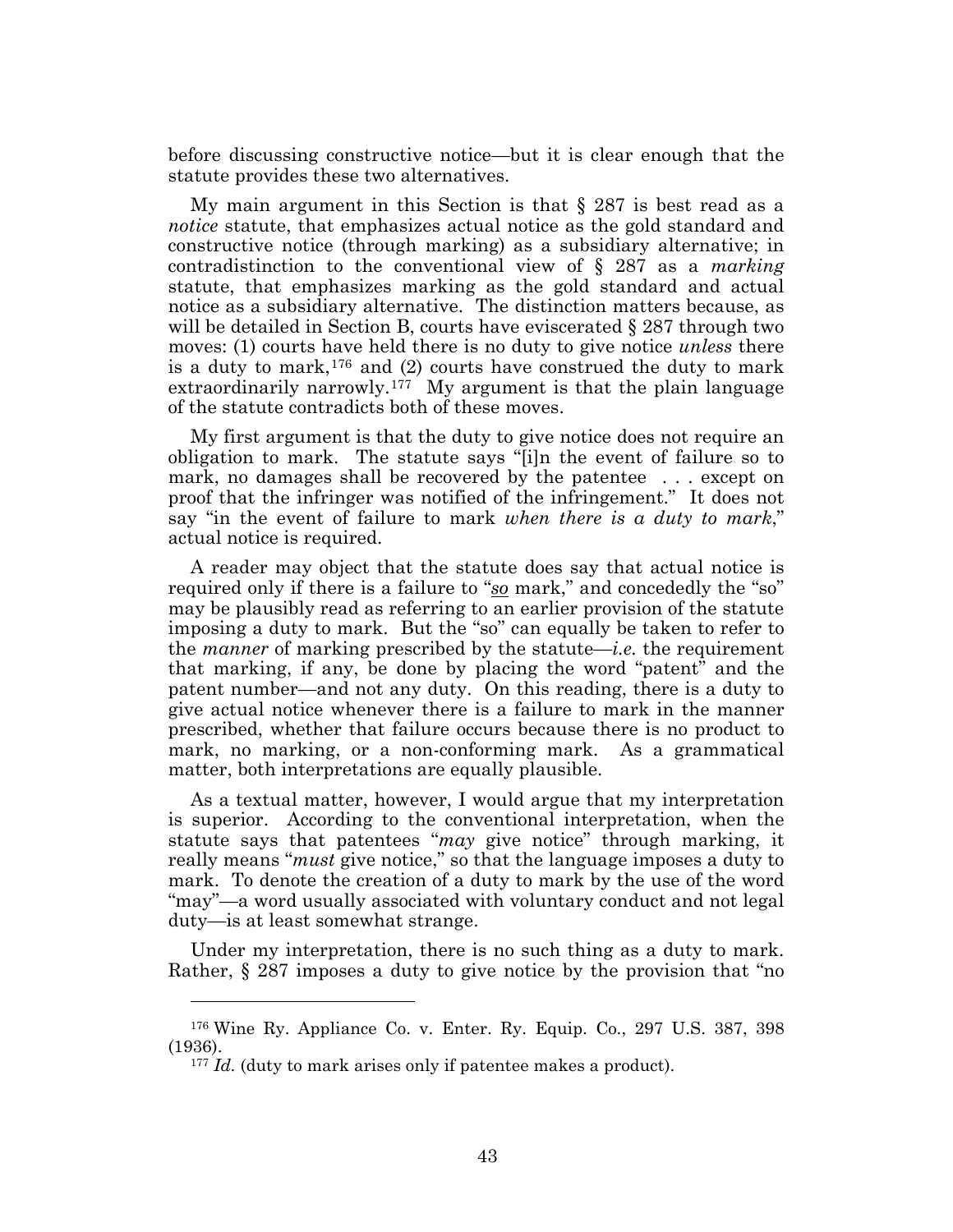damages shall be recovered by the patentee in any action for infringement, except on proof that the infringer was notified of the infringement." Specifying a penalty for failure to undertake certain conduct is the classic language of imposing of a legal duty. On this view, marking is simply one *option* for compliance with the general duty to give notice: by marking a product, the patentee "*may* give notice" of his patent, and the infringer is accordingly "notified of the infringement" at the time of such marking. But while a patentee *may* comply with the duty of giving notice through marking in the manner prescribed, the gold standard for compliance would still be providing actual notice. This reading, where actual notice is the gold standard and marking is an alternative, is more consistent with the textual meaning of "may." My interpretation also gives every word in the statute meaning, including the "so" part, rendering it consistent with standard legal canons of textual interpretation.

Even if I am wrong, however, § 287 would still be a rule that imposes the duty to give notice on patentees. Assuming for argument's sake that the word "may" really means "must," and the "so" refers to the duty to mark, the question becomes how far that duty to mark extends. In *Wine Railway Appliance Co. v. Enterprise Railway Equipment Co.*, [178](#page-43-0) the Supreme Court held that this duty to mark extends only to patentees who make products.<sup>[179](#page-43-1)</sup> As a matter of plain text, this narrow interpretation of the duty to mark is wrong.

On its face, the statute distinguishes between two separate classes of people who must mark: (1) "Patentees" and (2) "persons making, offering for sale, or selling within the United States any patented article for or under them, or importing any patented article into the United States." The reference to "[p]atentees" is unqualified by any requirement that patentees make an article capable of being marked. The phrase "making . . . any patented article for or under them" clearly modifies only the "person" and not the "patentee," since there is no comma after "person"; and in any case a sentence such as, "Patentees . . . making . . . any patented article for or under them," would be nonsensical.[180](#page-43-2) Because *all* patentees have a duty to mark, it follows that all patentees must give notice in the absence of marking even patentees who make no products—and once again § 287 becomes a statute that requires patentees to give either actual or constructive notice before infringement occurs.

<sup>178 297</sup> U.S. 387 (1936).

<sup>179</sup> *Id.* at 398.

<span id="page-43-2"></span><span id="page-43-1"></span><span id="page-43-0"></span><sup>180</sup> *Contra Id.* at 395 (adopting this nonsensical reading in order to narrow § 287).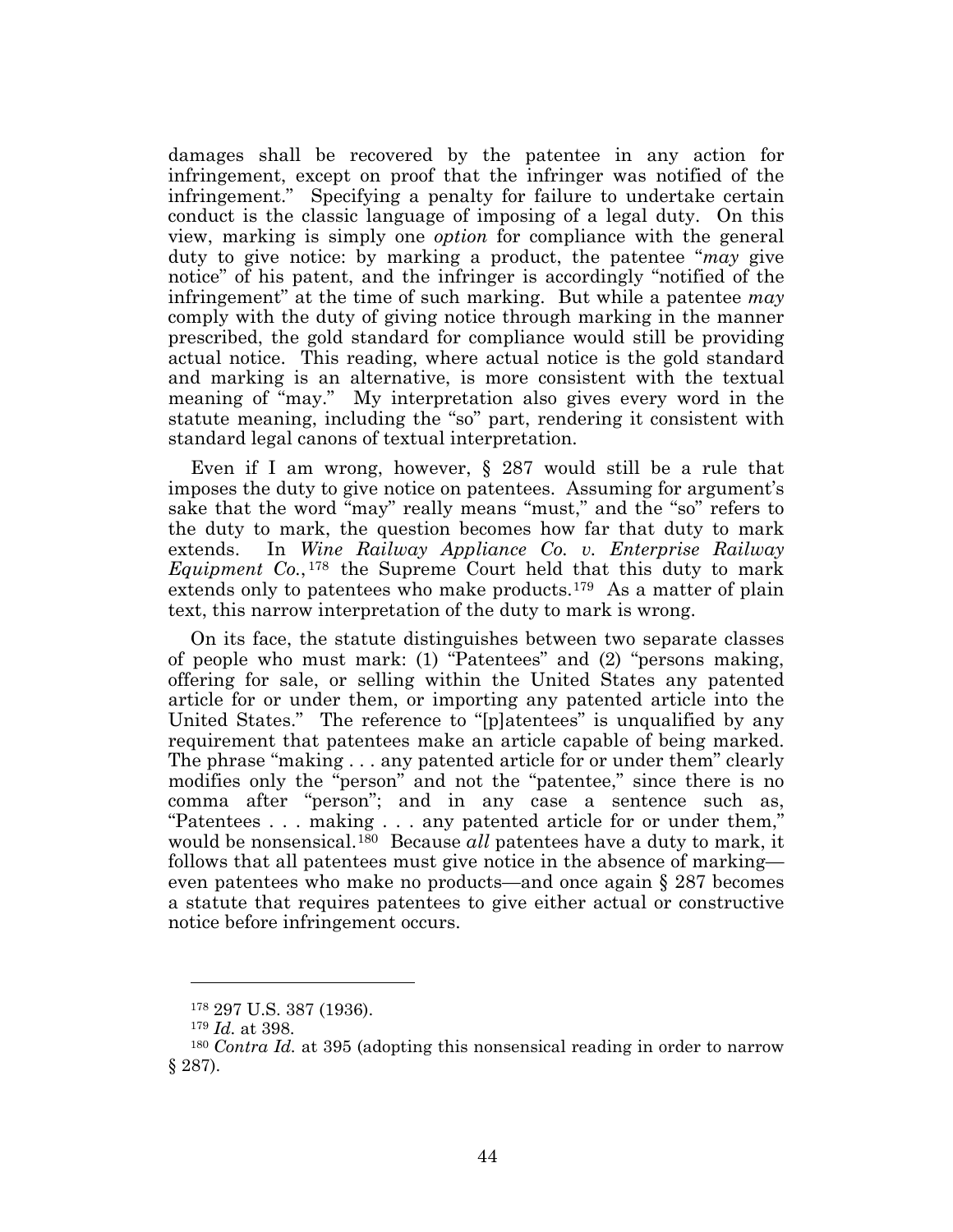<span id="page-44-0"></span>In sum, the current moribund state of § 287 requires two judicial moves. First, it requires reading a duty to give notice as contingent on a duty to mark, as without this move the duty to give notice would apply to all patentees. Second, it requires reading a duty to mark extraordinarily narrowly, since otherwise the duty to mark (and its contingent duty to give notice) would once again apply to all patentees. Both of these moves, which courts have made, are implausible as a matter of textual interpretation. The next section details the motivation for courts to twist statutory text as they have: courts have quite candidly admitted that the motivation is the deeply ingrained one-sided view that producers should always bear the obligation of search.

#### *B. Judicial Evisceration of Section 287*

<span id="page-44-1"></span>Courts have narrowed § 287 in numerous ways, but they all trace back to the Supreme Court's decision in *Wine Railway*, which held that § 287 does not apply when the patentee makes no products.<sup>[181](#page-44-2)</sup> In response to the argument regarding the plain text of the statute (upon which the court of appeals being reversed had relied), the Court stated:

Obviously, but not [§ 287], a patentee might recover for all damages suffered through infringement without giving prior actual notice to the infringer. That section subtracts something and creates an exception.

If respondent's position is correct, process patents and patents under which nothing has been manufactured may be secretly infringed with impunity, notwithstanding injury to owners guilty of no neglect.[182](#page-44-3)

The motivation of the Court in construing § 287 narrowly is made very clear by this passage. It regards § 287 as a narrow "exception" to a patentee's otherwise-absolute right to damages, which is to be narrowed further because a broad interpretation would penalize patent holders who were "guilty of no neglect." But this is begging the question. The Court *assumes* that patentees who fail to provide notice of their patent to inadvertent infringers are nonetheless blameless by definition. This clearly reflects the one-sided assumption that producers bear the exclusive duty of search, and patentees bear none.

The strong motivating force provided by the one-sided view of search, which makes any interpretation that places the onus of search on the patentee inherently suspect to the Court's eyes, is seen even more

<span id="page-44-3"></span><span id="page-44-2"></span><sup>181</sup> *Id.* at 398. Technically, the case interpreted the predecessor statute to § 287, which had for all practical purposes the same wording.

<sup>182</sup> *Id.* at 395.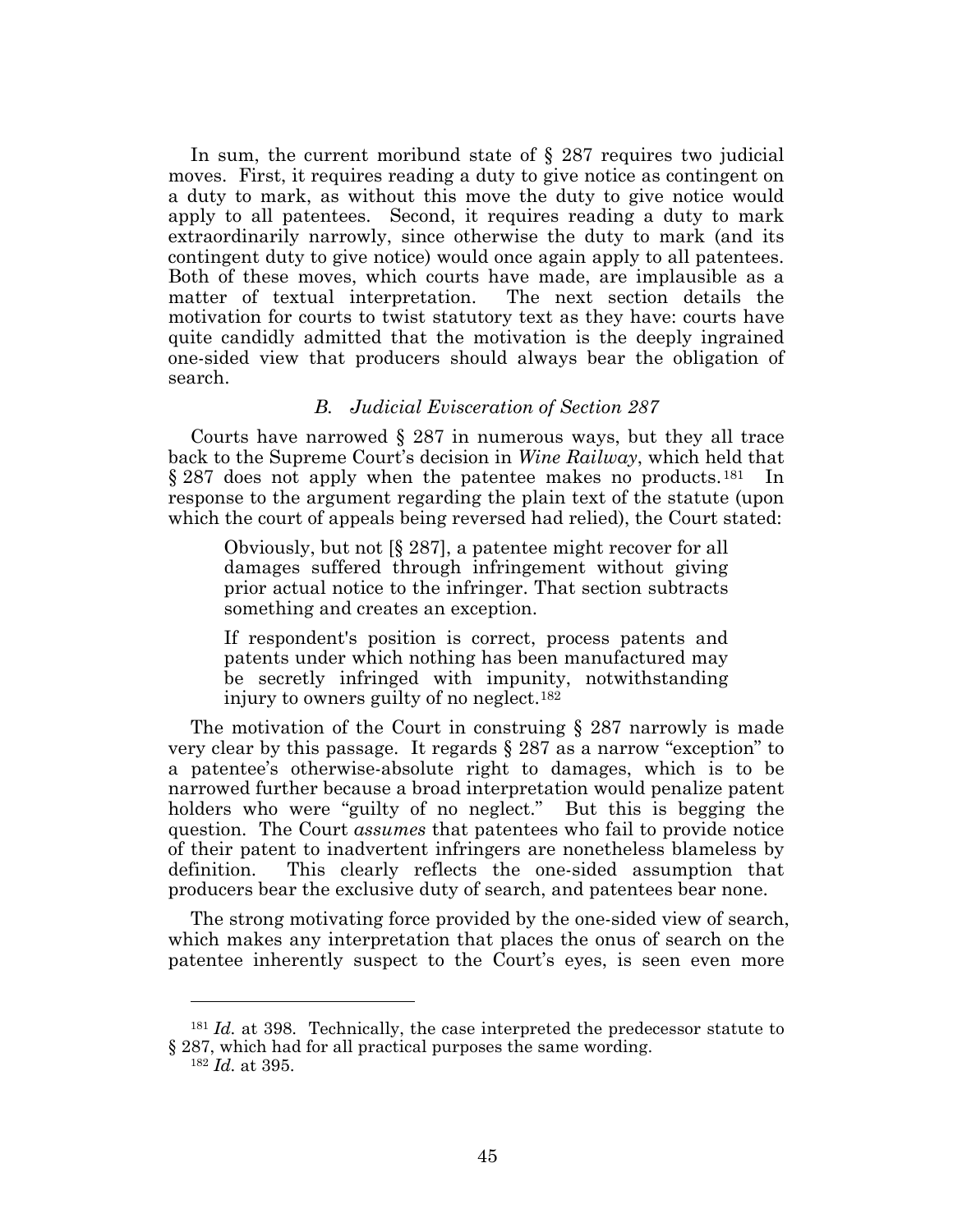clearly when the Court contrasts the practical implications of the two competing interpretations being offered:

We find nothing adequate to support the notion that such patentees were deprived of the right theretofore existing to claim damages from an infringer unless and until he could be run down and served with actual notice. . . . Under the interpretation which we accept,  $\S$  287] provides protection against deception by unmarked patented articles, and requires nothing unreasonable of patentees.[183](#page-45-0)

The solicitousness of the Court to patentee interests—and only patentee interests—is self-evident. The Court finds the specter of patentees being made to "run down" potential infringers almost unimaginably repulsive, and takes pains to require nothing so unreasonable of patentees. What the Court does not consider, of course, is the reasonableness of requiring potential infringers to sift through millions of patents ahead of time to avoid later holdup, or how *that* impossible burden compares to the supposedly unreasonable burden placed upon patentees.

Faithfully following the path blazed by the Supreme Court, the Federal Circuit has grafted even more exceptions onto § 287. First, the Federal Circuit held that a patentee who claims only a method as his invention—as opposed to a product—need not provide notice, since like a non-practicing patentee it is impossible to mark a process.[184](#page-45-1) Even more recently, the Federal Circuit has made clear that even when a patentee claims both a method and a product, and makes a product, there is no need to provide notice (and thus no penalty for failure) if he only asserts the method claim during litigation.[185](#page-45-2) This most recent holding basically eviscerates § 287, because virtually every patent contains method claims, and the method claims usually provide equivalent coverage to the product claim.[186](#page-45-3)

This may seem strange to those who are unfamiliar with patent drafting practice. But a skilled patent drafter can describe almost any

<sup>183</sup> *Id.* at 397.

<span id="page-45-1"></span><span id="page-45-0"></span><sup>184</sup> Bandag, Inc. v. Gerrard Tire Co., Inc., 704 F.2d 1578, 1581 (Fed. Cir. 1983).

<span id="page-45-2"></span><sup>185</sup> Crown Packaging Tech., Inc. v. Rexam Beverage Can Co., 559 F.3d 1308, 1316–17 (Fed. Cir. 2009).

<span id="page-45-3"></span><sup>186</sup> *See* Quanta Computer, Inc. v. LG Electronics, Inc., 553 U.S. 617, 629– 30 (2008) ("Apparatus and method claims 'may approach each other so nearly that it will be difficult to distinguish the process from the function of the apparatus.'" (quoting United States ex rel. Steinmetz v. Allen, 192 U.S. 543, 559 (1904))).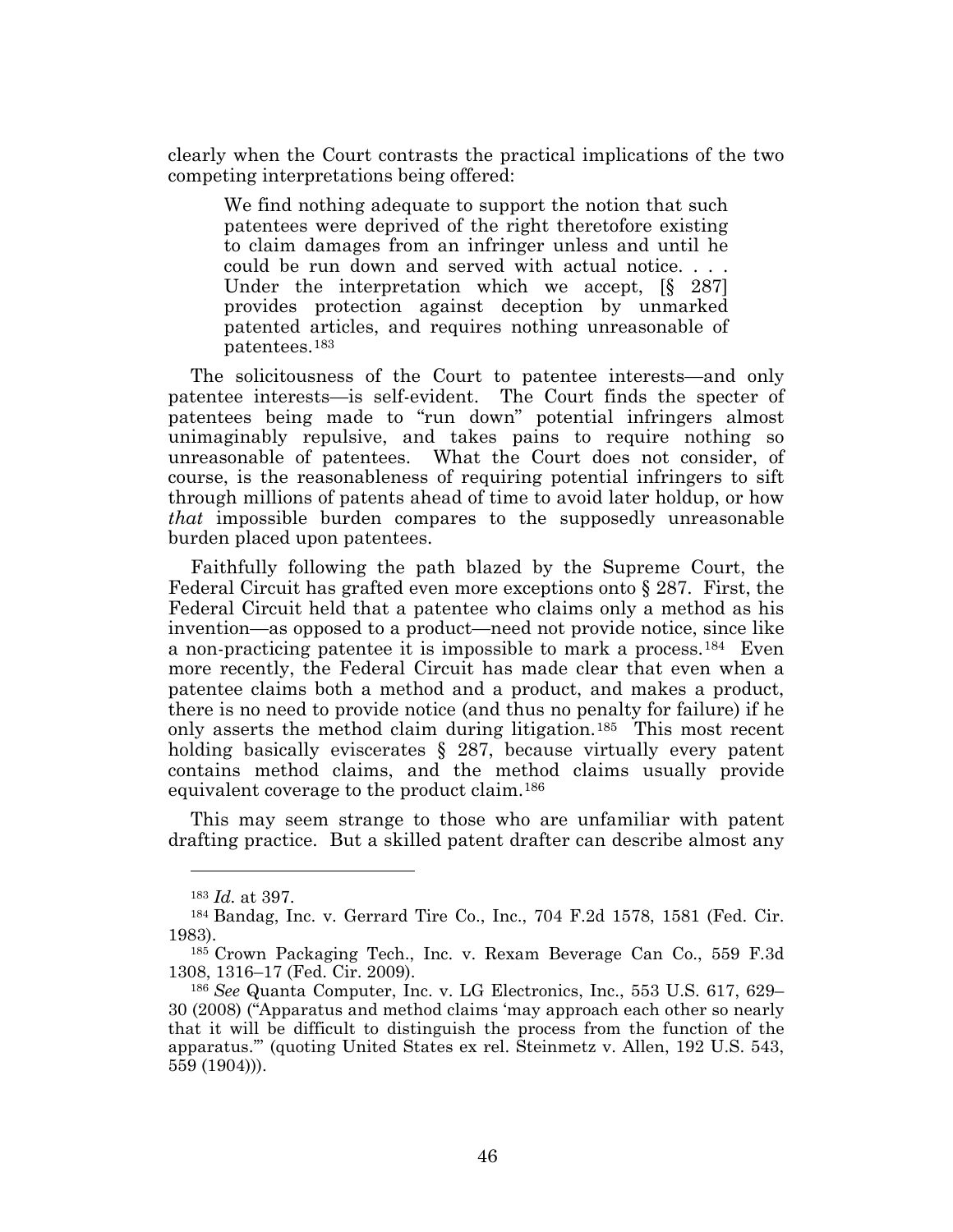invention as either a product or a method at will. For example, suppose the invention is a wheeled cart (back in the Stone Age). The most intuitive way of describing this invention is as a product: "a transportation device comprising a platform supported by wheels." But I can also claim the same invention as a method: "a process of transporting things comprising *moving* a platform supported by wheels." For all practical purposes, the first and second claims are the same, in that both cover every likely use of a wheeled cart, and most patents include both types of claims. But under the Federal Circuit's holding, a patentee who asserts the method claim will be exempt from § 287. Since virtually any invention can be described as a method, this holding eviscerates the statute.<sup>[187](#page-46-0)</sup>

Beyond the legalistic problem created by an interpretation that eviscerates the statute, which contradicts standard canons of interpretation,[188](#page-46-1) the policy problem created by *Wine Railways* and its progeny is that it creates an incentive for a patentee to not produce any products and therefore to not practice the invention. The patentee not only has the incentive to refrain from producing any products himself, he also has the incentive to prevent any licensee from doing so, since licensees are also required to mark to the extent they produce products.[189](#page-46-2) The sum is that two bad things happen: (1) the invention will not be legitimately used, since neither the patentee nor any legitimate licensee will produce a product, and (2) the only people who practice the invention are inadvertent infringers, who receive no notice because patentees are not required to give any, and who are then held up by the patentee after making irreversible fixed investments.

This is the problem of patent trolls, which has been described above, and on which there is an extensive literature.[190](#page-46-3) The phenomenon of patent holders making no products, and providing no notice of their patent, only to later ambush producers who independently recreate the same invention, is well known. The policy problem is easy to state: in a case such as this, the patent does nothing except act as a tax on subsequent development—it does not incentivize the creation, disclosure, or commercialization of anything useful, since the producer being ambushed is by definition unaware of the patent and gained no technical knowledge from it (if the producer *had* been aware of the

<span id="page-46-0"></span><sup>187</sup> *See id.* (rejecting argument to limit exhaustion doctrine to apparatus claims because doing so would eviscerate the exhaustion doctrine).

<span id="page-46-3"></span><span id="page-46-2"></span><span id="page-46-1"></span><sup>188</sup> United States v. Menasche, 348 U.S. 528, 539 (1955) (courts should not "emasculate an entire section").

<sup>189</sup> Maxwell v. J. Baker, Inc., 86 F.3d 1098, 1111–12 (Fed. Cir. 1996).

<sup>190</sup> *See supra* Part III.B.2.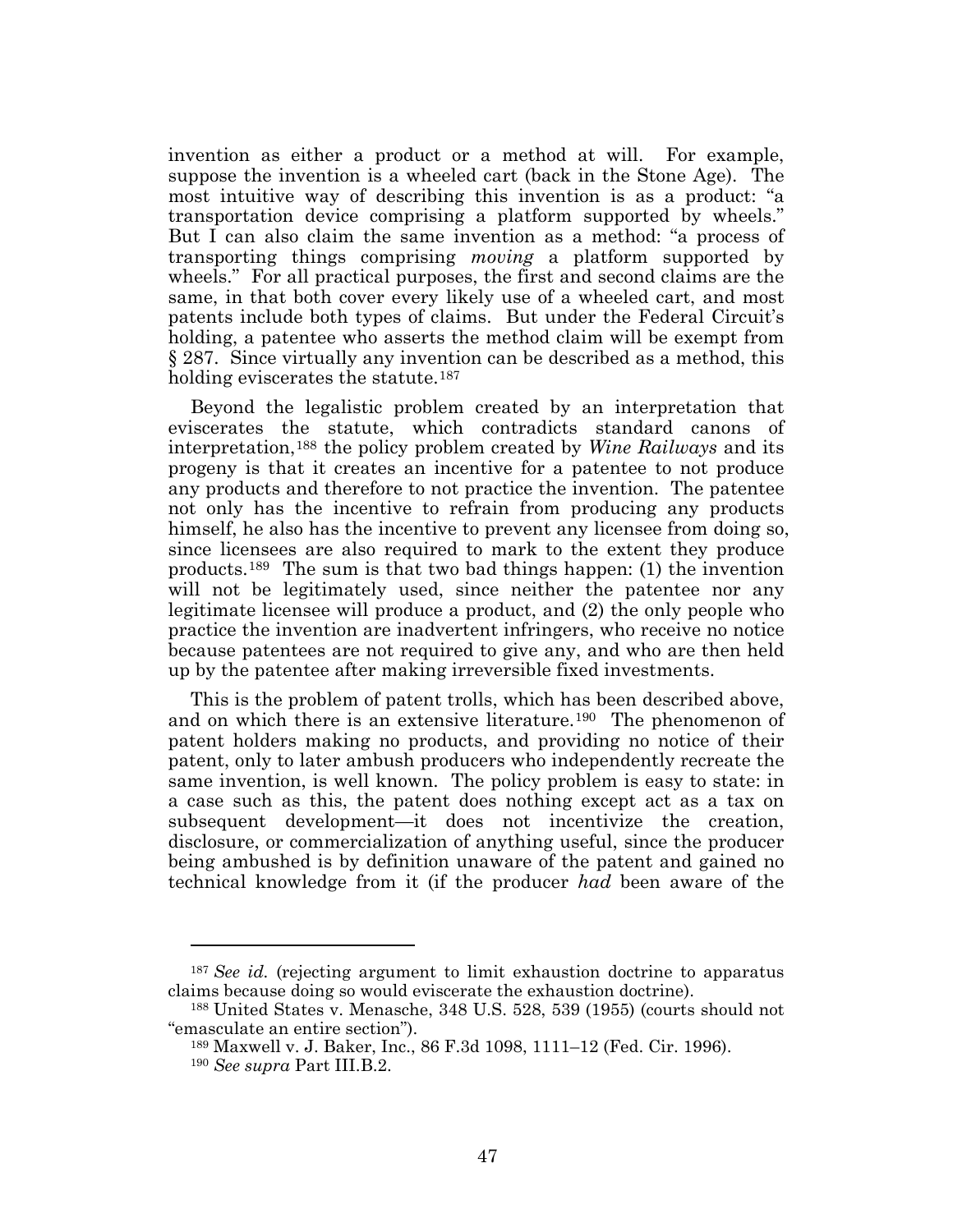<span id="page-47-0"></span>patent, he would not have walked into the holdup trap).[191](#page-47-1) A patent system that facilitates patent trolls is thus contradictory to the basic purpose of patents in promoting progress.[192](#page-47-2) While the patent troll problem is well known, my point here is that this problem should be blamed on the misallocation of search responsibility created by such cases as *Wine Railway*, a point that the literature has not considered.

## *C. Reinvigorating Section 287*

A textual application of § 287 would impose a duty on all patentees to give notice to infringers before infringement. If a patentee fails to give notice, he forfeits damages until notice is given. The required notice can be given actually or constructively through marking. But to the extent that patentees choose to give actual notice, it will obviously require the patentee to find the producer first.

This regime differs in several respects from the contributory search regime I have suggested earlier. First, unlike a contributory search regime where patentees need only search when they are the lower cost party, the plain language of § 287 imposes a duty of giving notice on all patentees, regardless of their cost of search. This has the potential to create a misallocation of search duty in the opposite extreme. That is, patentees may now be required to search even when patentee search costs are very high, and when the producer might be the lower cost searcher.

The potential onerousness of an absolute duty on patentees is mitigated, however, by the second difference, which is that the penalty for non-compliance is much less harsh. A patentee forfeits only damages, not a right to injunctive relief, and moreover damages are only forfeited to the point in time when notice is given, either through actual notice or the commencement of marking. A patentees can thus preserve most of his remedy by giving notice even after infringement has commenced, and the statute in fact provides that filing a suit for infringement "shall constitute such notice."[193](#page-47-3)

The fact that patentees retain their right to injunctive relief raises the opposite concern, which is that the forfeiture of damages may not be sufficient to deter opportunistic holdup. In cases where the holdup strategy is sufficiently lucrative, some patentees may still choose to engage in patent troll tactics of hiding their patent and giving no notice, choosing to forfeit damages in pursuit of the greater profit from using injunctions for holdup. For example, in *NTP v. RIM*, the

<span id="page-47-3"></span><span id="page-47-2"></span><span id="page-47-1"></span><sup>191</sup> *See* Christopher A. Cotropia, *The Individual Inventor Motif in the Age of the Patent Troll*, 12 Yale J.L. & Tech. 52, 62 (2009).

<sup>192</sup> U.S. Const. Art. I, § 8, cl. 8.

<sup>193 35</sup> U.S.C. § 287(a).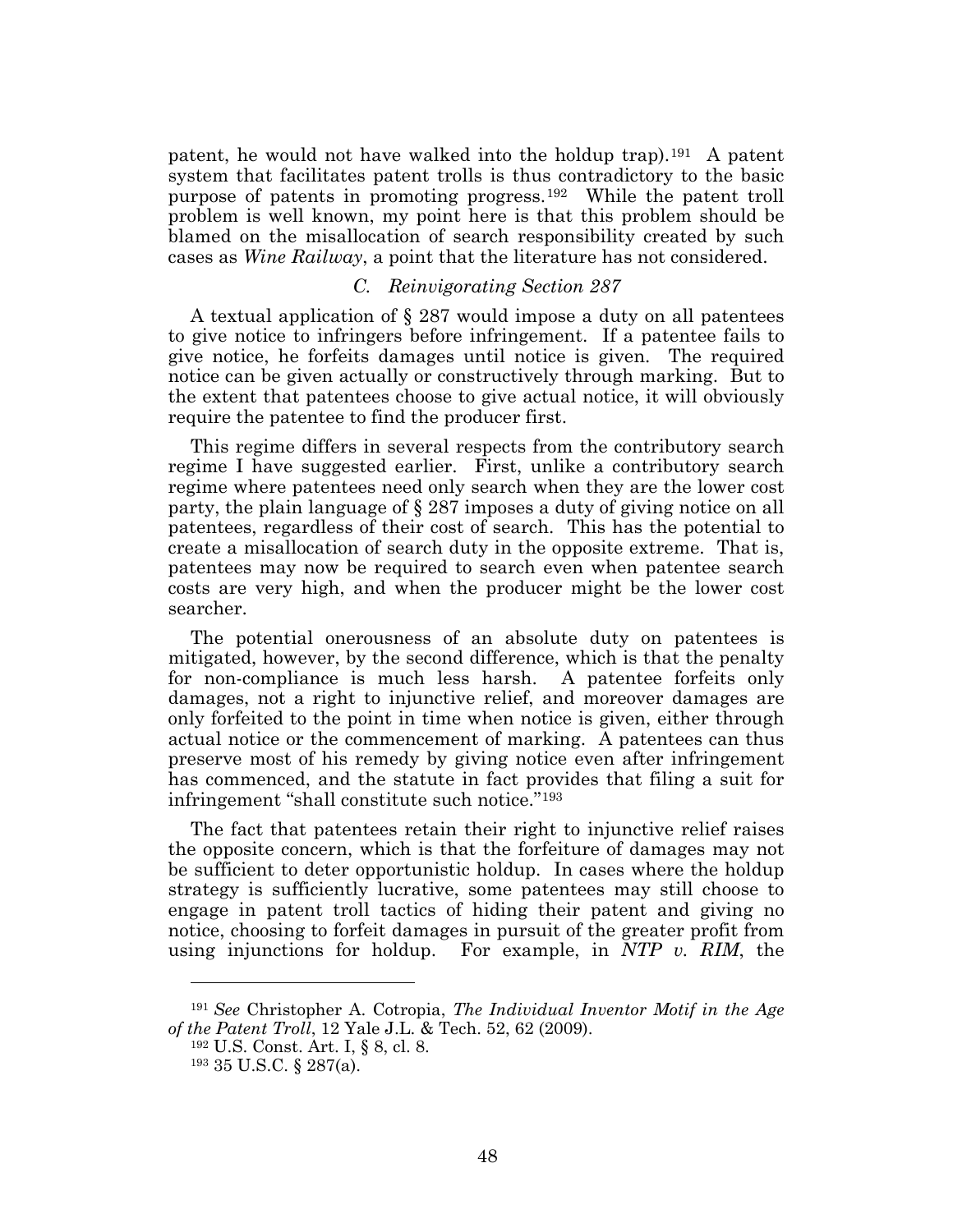<span id="page-48-0"></span>assessed damages of \$53.7 million [194](#page-48-2) pale in comparison to the eventual \$612.5 million settlement.

Both the possibility of too much deterrence in some cases (where the producer is the lower cost searcher) and insufficient deterrence in others (where the patentee is the lower cost searcher and engages in troll tactics) are valid concerns. The bottom line is that the § 287 route is less theoretically perfect than a contributory search defense, where the least cost searcher can be identified and the remedy properly tailored on a case-by-case basis.<sup>[195](#page-48-3)</sup> The counter-point is that the  $\S 287$ route has the advantage of lower cost of administration and the more solid statutory support, making it a more practical route for courts to implement. Overall, because patentees are likely to be the lower cost searcher quite often,<sup>[196](#page-48-4)</sup> creating a robust duty to search through  $\S 287$ is likely to be better than the status quo where § 287 is effectively dead and no other statutory provision requires patentee search.

#### V. RECIPROCITY OF SEARCH IN OTHER PROPERTY CONTEXTS

<span id="page-48-1"></span>As a matter of theory, the same one-sided view of search pervades every area of property law. Real property law expects someone who wants to use Blackacre to find the owner and purchase the property before using it. Copyright law expects someone who wishes to use a copyrighted work to find the owner and negotiate a license before copying it. And in theory, the assumption if false in all of these contexts. There is no intrinsic reason that a real property owner cannot be made to find potential trespassers; and there is no intrinsic reason that copyright owners cannot be made to find potential users.

But the practical consequences of subscribing to the one-sided view of search matters far less if the user/producer is the lower cost searcher in the overwhelming number of cases. The reason the reciprocity insight has practical relevance in tort law and patent law is that producers are not always the least cost searcher, just as manufacturers are not always the least cost avoider. Placing the duty of avoidance on the wrong party in those cases then leads to inferior social outcomes. This Part takes a brief look at whether the reciprocity insight has any potential application to other areas of property law.

<sup>194</sup> NTP, Inc. v. Res. in Motion, Ltd., 418 F.3d 1282, 1292 (Fed. Cir. 2005).

<span id="page-48-4"></span><span id="page-48-3"></span><span id="page-48-2"></span><sup>195</sup> *See* Roger D. Blair & Thomas F. Cotter, *Strict Liability and Its Alternatives in Patent Law*, 17 Berkeley Tech. L.J. 799, 833 (2002) (arguing that the costs and benefits under different search and liability regimes cannot be precisely quantified).

<sup>196</sup> *See supra* text accompanying notes 105–110.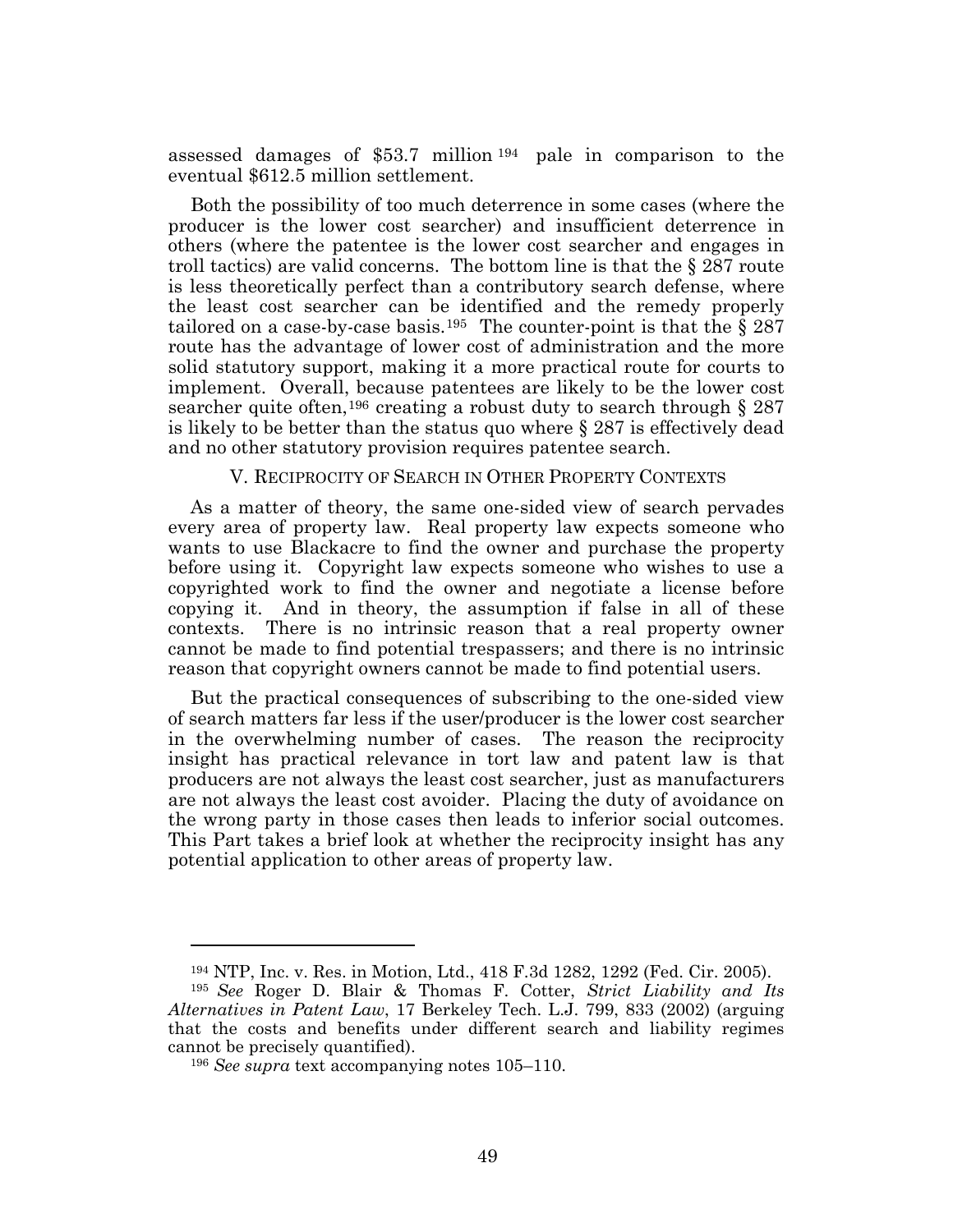#### *A. The Non-Problem in Real Property*

<span id="page-49-0"></span>A simple observation is that real property law has long adhered to the one-sided view of search, but we have observed very few problems in real property as a result of the absolute allocation of search duty to users. As Herbert Hovenkamp has observed: "The real-property system has no equivalent of the . . . 'patent troll.' People do not often surreptitiously acquire land, leave it vacant, and then make a surprise announcement of ownership only after someone else has developed it."[197](#page-49-1) The reason is simple: in real property, the lower cost searcher is almost always the potential trespasser and not the property owner.

The reasons for this are manifold, but two are most important. Hovemkamp and others usually focus on the first: in real property, the system of notice is better, and better notice means lower producer search costs.[198](#page-49-2) Land is tangible whereas patents exist only on paper, leading to the fact that land is easier to demarcate with greater precision, whereas patent boundaries are notoriously vague.[199](#page-49-3)

But a more important reason is the owner-to-user ratio and the corresponding scale of a search. A piece of land usually only has one owner but an almost unlimited number of potential users. This is quite unlike the situation in patent law, where a single commercial product may have zero, one, or thousands of patentees who have a claim over it.[200](#page-49-4) And unlike the situation where a patentee can keep most of his income just by finding a few of the most well-known producers and letting the small-fry go, the rivalrousness of land use means that if any single trespasser is given the right to continue using the land (the equivalent of my contributory search defense), the owner is necessarily deprived of that land. What this means is that an equivalent to my contributory search defense in real property law would require an owner to find every potential trespasser ahead of time, which is obviously impossible. Thus, quite apart from the higher quality of notice in land recording—a problem that we may be able to

<sup>197</sup> Hovenkamp, *supra* note 94, at 228.

<span id="page-49-2"></span><span id="page-49-1"></span><sup>198</sup> *Id*; *see also* Bessen & Meurer, *supra* note 2, at 8–11 (arguing that the problem comes from lack of notice).

<span id="page-49-3"></span><sup>199</sup> *See, e.g.*, Joseph Scott Miller, *Enhancing Patent Disclosure for Faithful Claim Construction*, 9 Lewis & Clark L. Rev. 177, 206 (2005); Dan L. Burk & Mark A. Lemley, *Quantum Patent Mechanics*, 9 Lewis & Clark L. Rev. 29, 50– 52 (2005); Gretchen Ann Bender, *Uncertainty and Unpredictability in Patent Litigation: The Time is Ripe for a Consistent Claim Construction Methodology*, 8 J. Intell. Prop. L. 175, 209–10 (2001).

<span id="page-49-4"></span><sup>200</sup> *Cf.* Dan L. Burk & Mark A. Lemley, *Policy Levers in Patent Law*, 89 Va. L. Rev. 1575, 1590 (2003) (arguing that much of the patent system is built on the assumption of a "one-to-one correspondence" between the patent and a commercial product, but that this assumption is untrue).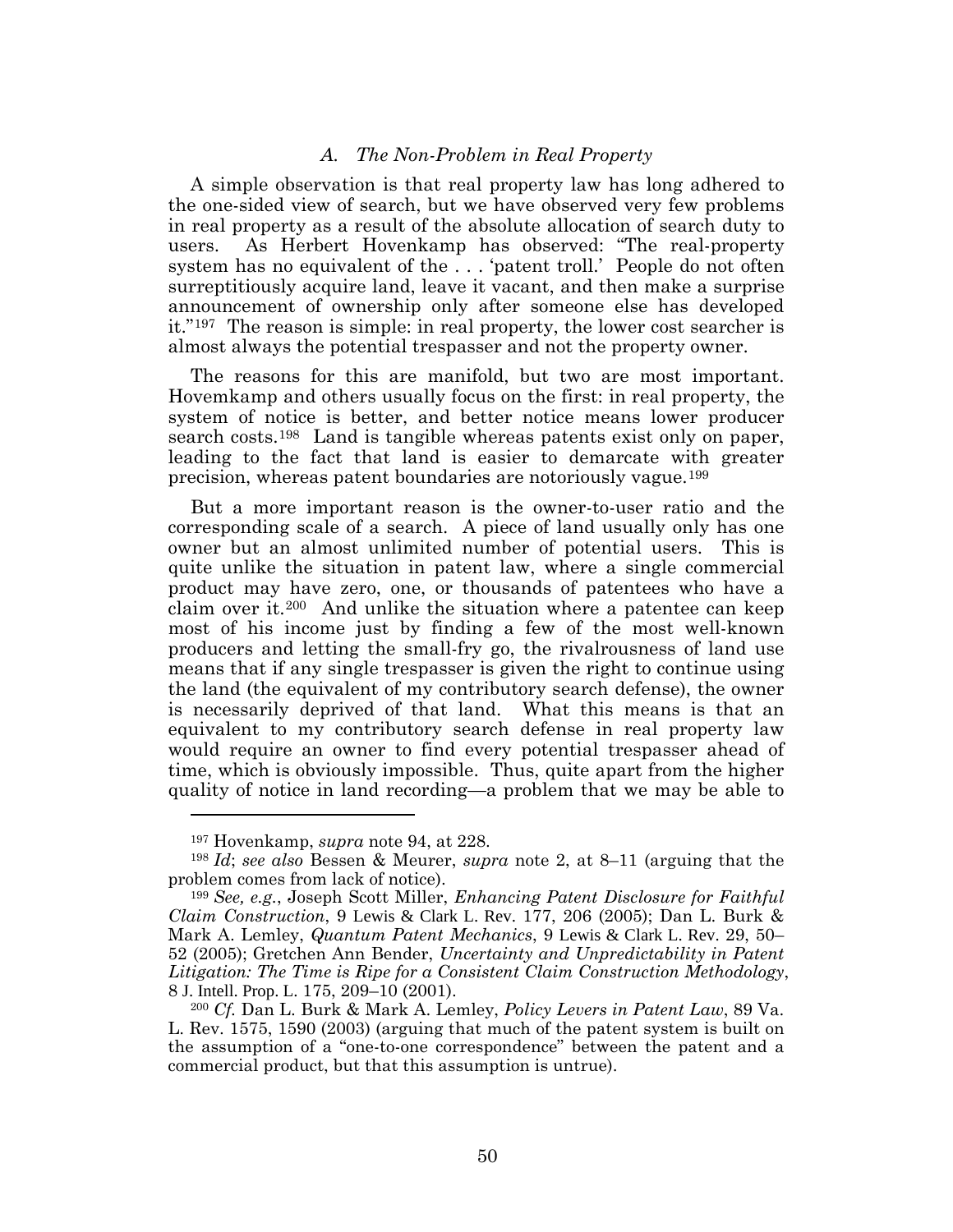<span id="page-50-0"></span>address in patent law with better databases, etc.—the intrinsic difference in scale is responsible for the fact that users are almost always the lower cost searcher in real property. And that means that, as a practical matter, a flat rule that users have the absolute duty to search is efficient in the real property context.

## *B. The Potential Misallocation in Copyright*

The potential usefulness of the reciprocity insight in copyright law is less clear. On the one hand, copyright shares some of the characteristics as the patent system: copyright rights exist as intangible rights, have vague boundaries, [201](#page-50-1) are non-rivalrous, and there are many potential copyright claimants for any commercial work.<sup>[202](#page-50-2)</sup> On the other hand, the potential for inadvertent infringement is much lower in copyright law than in patent law, because copyright requires actual copying as a condition of infringement liability. As pointed out previously, a willful copier of a patent is highly likely to be the lower cost searcher, since he would by definition already know of the patent's existence. By the same logic, the copyright violator might be expected to have been the lower cost searcher in almost all cases.

But although it is less common than in patent law, we do see cases of inadvertent copyright infringement, and we do see so-called "copyright trolls" that adopt the exact same holdup strategy based on misallocation of search cost. A good example is the case of Blake Field, who wrote an article on his own website, deliberately ensured that it would be included in Google's "cache" feature, and then sued Google for copyright infringement.[203](#page-50-3) While the court ultimately found for Google based on a fair use defense,<sup>[204](#page-50-4)</sup> the notorious indeterminacy of fair use

<span id="page-50-1"></span><sup>201</sup> Justin Hughes, *Copyright and Incomplete Historiographies: Of Piracy, Propertization, and Thomas Jefferson*, 79 S. Cal. L. Rev. 993, 997 (2005) ("copyright has long had fuzzy boundaries").

<span id="page-50-2"></span><sup>202</sup> *See* Mark A. Lemley, *Dealing with Overlapping Copyrights on the Internet*, 22 U. Dayton L. Rev. 547, 571 (1997). For example, posting a clip of a Harry Potter movie on the internet may violate the studio's copyright in the movie, the screenplay writer's copyright in the screenplay, a composer's copyright in any music, and the J.K Rowling's copyright in the underlying novel upon which the movie is based.

<span id="page-50-4"></span><span id="page-50-3"></span><sup>203</sup> Field v. Google Inc., 412 F.Supp.2d 1106, 1123 (D. Nev. 2006) ("Field took a variety of affirmative steps to get his works included in Google's search results . . . and he deliberately ignored the protocols that would have instructed Google not to present 'Cached' links.").

<sup>204</sup> *Id.*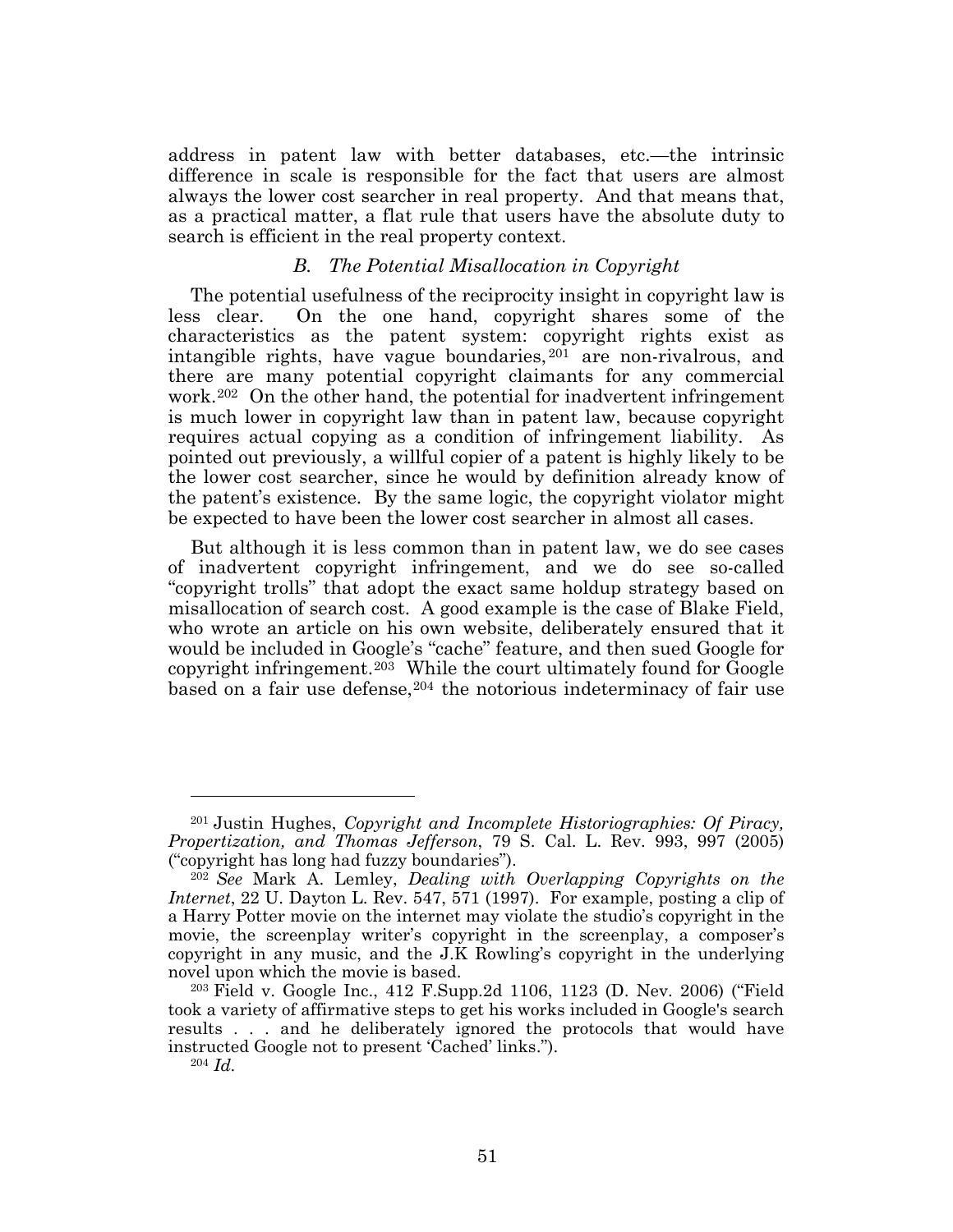means that the troll strategy can still be used to extract profitable nuisance settlements that are greater than the ex ante licensing fee.<sup>[205](#page-51-0)</sup>

Beyond cases of automated copyright infringement—where the inadvertent infringement occurs because it is done by a computer another source of inadvertent copyright infringement is the fact that copyright extends far further than most people realize, and this can trip up even sophisticated commercial entities.[206](#page-51-1) For example, if one were to shoot a movie in a museum, every piece of artwork in the museum would be separately copyrighted by the original artist—the museum's ownership of the physical artwork and permission to film would be insufficient.<sup>207</sup> Including images of the artwork in the movie would thus potentially violate the copyright. Similarly, including snippets of text from a novel that a character is reading, brief interludes of background music playing on the street, or even a corporate logo displayed on a street sign, would all be potential infringements of copyright.[208](#page-51-3) In fact, it is almost impossible to point a camera on a street and *not* capture numerous things that are copyrighted.

Even if a movie-maker is aware of the existence of these individual copyrights, another source of difficulty is that it may not be easy to find each of the numerous copyright owners. This is because, unlike in patent law, there is no need to register a copyright for it to be legally valid.[209](#page-51-4) Thus, a sophisticated movie studio may be aware that each museum artwork is copyrighted, and that every piece of music and snippet of text is copyrighted, but it will still have tremendous difficulty finding every artist, composer, and author to negotiate licenses because there is no central depository with their names and

<span id="page-51-0"></span><sup>205</sup> *See* Christopher M. Swartout, Comment, *Toward a Regulatory Model of Internet Intermediary Liability: File-Sharing and Copyright Enforcement*, 31 Nw. J. Int'l L. & Bus. 499, 512 (2011) (noting the activities of Righthaven, which obtains nuisance settlements from small websites).

<span id="page-51-1"></span><sup>206</sup> *See* Coree Thompson, *Orphan Works, U.S. Copyright Law, and International Treaties: Reconciling Differences to Create a Brighter Future for Orphans Everywhere*, 23 Ariz. J. Int'l & Comp. L. 787, 825 (2006) ("Many authors or subsequent creators have no idea what they can and cannot do to facilitate the use of works and avoId. liability. Even sophisticated institutions, well-versed in the safe-harbor provisions of the Copyright Act, proceed cautiously when applying existing law to their actions.").

<span id="page-51-2"></span> $207$  17 U.S.C. § 202 (2006) (ownership of copyright is distinct from ownership of physical object).

<span id="page-51-4"></span><span id="page-51-3"></span><sup>&</sup>lt;sup>208</sup> There is, as always, a potential fair use defense. 17 U.S.C. § 107 (2006). But fair use is too unreliable a defense to provide much comfort. *See supra* text accompanying note 205.

 $209$  17 U.S.C. § 408(a) (2006) (registration is permissive).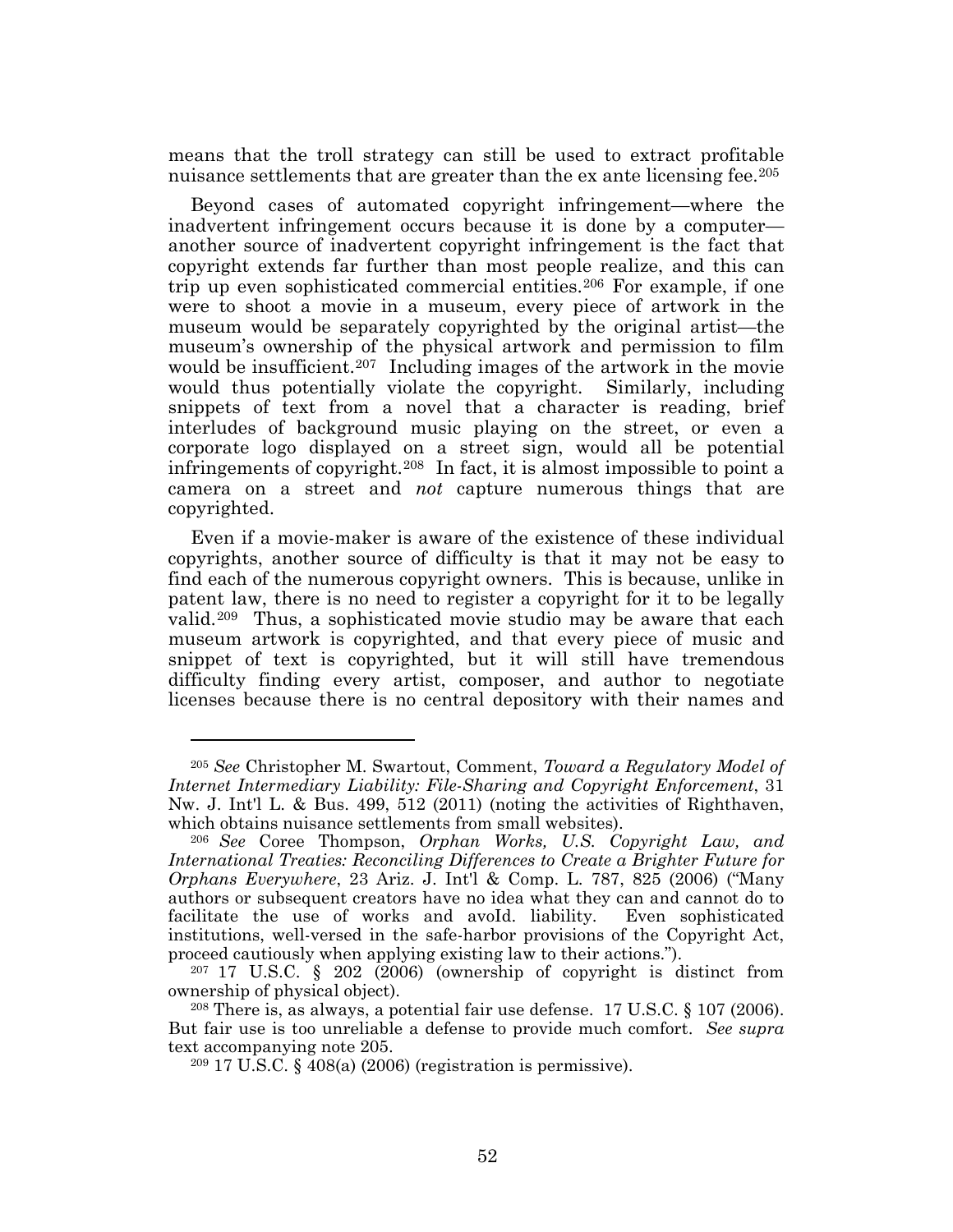addresses in easily searchable format. [210](#page-52-0) The bottom line is that search costs for producers can still be very high in copyright law, notwithstanding the requirement of actual copying.

The existing literature often discusses this problem from the viewpoint of the so-called "orphan works" problem.<sup>[211](#page-52-1)</sup> An orphan work is one where the copyright owner cannot be easily found. [212](#page-52-2) An example would be a novel whose author is dead, and whose heirs cannot be located. A producer seeking to distribute the work in some form—for example a studio seeking to make a movie based on it, or Google seeking to include the novel in Google Books—thus faces high search costs. This problem recently doomed the Google Books settlement and has called into question the viability of the whole project.[213](#page-52-3)

It is important to understand that the orphan works problem is another iteration of the more general problem of holdup threats.[214](#page-52-4) If the heirs *never* show up, there would be no problem for the studio to make the movie or Google to include the novel in Google Books. The concern is that once the movie is made and the database is created, the heirs will *then* emerge and hold up the studio and Google for ransom. [215](#page-52-5) Thus, the problem is the same, even if the particular symptoms are not. In the patent troll context, producers make the investment and are held up for it. In the orphan works context, producers fear being held up and refrain from making the socially productive investment in the first place. Either way, the result is inefficient.

Although the literature has not usually considered the orphan works and patent troll problems together, scholars in both areas have

<span id="page-52-0"></span><sup>210</sup> Katharina de la Durantaye, *Finding a Home for Orphans: Google Book Search and Orphan Works Law in the United States and Europe*, 21 Fordham Intell. Prop. Media & Ent. L.J. 229, 234–35 (2011) (noting the difficulty of locating authors).

<span id="page-52-1"></span><sup>211</sup> *See* REGISTER OF COPYRIGHTS, REPORT ON ORPHAN WORKS (2006) (hereinafter Register's Report), available at http://www.copyright.gov/orphan/orphan-report-full.pdf.

<sup>212</sup> *Id.* at 1.

<span id="page-52-3"></span><span id="page-52-2"></span><sup>213</sup> Authors Guild v. Google, Inc., 770 F.Supp.2d 666, 677–78 (S.D.N.Y. 2011) (holding that the orphan works problem is a matter for Congress and thus rejecting the mechanism contained in the Google Books Settlement to address it).

<sup>214</sup> *See generally* Klein, *supra* note 19, at 356–57.

<span id="page-52-5"></span><span id="page-52-4"></span><sup>215</sup> *See* Steven Hetcher, *Orphan Works and Google's Global Library Project*, 8 Wake Forest Intell. Prop. L.J. 1, 21 (2007) (noting "fear that the owner of the orphan work may later surface and hold up the release of the transformative work").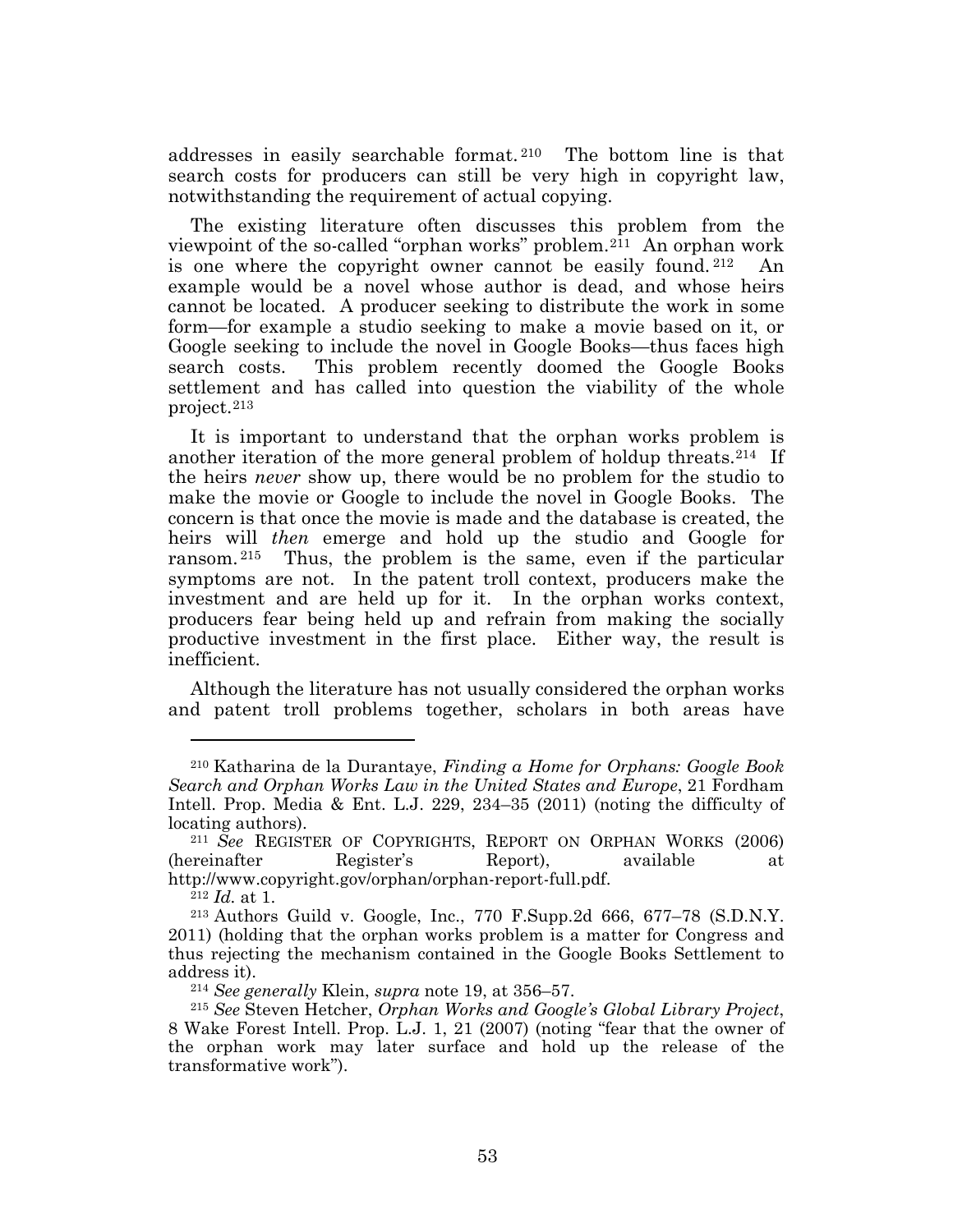<span id="page-53-0"></span>converged on extremely similar suggestions. Just like the patent thicket literature,  $2^{16}$  the main proposal in the copyright arena is to convert to a liability rule regime where compulsory licenses would be issued whenever producer search costs are too high. [217](#page-53-2) No consideration is given to the possibility of making copyright holders search for producers instead.<sup>[218](#page-53-3)</sup>

The easy implication of reciprocity for the copyright literature is that one should at least *consider* the search costs of copyright holders, and the possibility of requiring copyright holders to search. A more difficult question is whether, after empirical study, one is likely to find that copyright holders are the lower cost searcher. Unlike in the patent context, where there are often only a small number of producers who can realistically commercialize an invention, the number of derivative uses of a copyrighted work are very numerous, and the number of derivative users even more so. A novel may be subject to sequels written by an almost-infinite number of potential authors, for example, and it can also be converted into other formats such as movies and plays, or translated into numerous languages. [219](#page-53-4) The comparison of search costs in the copyright context thus presents a more complicated question than in the patent context, and I cannot form even a tentative conclusion given the absence of empirical data on the question.

## **CONCLUSION**

This Article makes two contributions to the literature on search and intellectual property law. The first point is that search is a reciprocal problem. Thus, at a minimum, those studying the problem of search cost should at least *consider* both the search costs of property owners as well as the search costs of potential infringers. The second contribution is that, in the context of patent law, placing the search obligation on patent holders is likely to be efficient in many cases, because patentees are often the lower cost searcher.

The first point is probably more important. Contrary to the conventional assumption, there is no inherent reason that search must

<sup>216</sup> *See supra* Part I.B.3.

<span id="page-53-2"></span><span id="page-53-1"></span><sup>217</sup> *See, e.g.*, Register's Report, *supra* note 211, at 8–13 (proposing to allow users to be able to pay only a "reasonable" royalty if they cannot find the copyright owner after a reasonable search).

<span id="page-53-3"></span><sup>218</sup> *Cf. Authors Guild*, 770 F. Supp. 2d at 670 n.3 (criticizing the fact that "Google reversed the default copyright arrangement by shifting the burden to rightsholders to assert their rights" (quoting Alessandra Glorioso, *Google Books: An Orphan Works Solution*, 38 Hofstra L. Rev. 971, 992 (2010))).

<span id="page-53-4"></span><sup>219</sup> *See* 17 U.S.C. § 106(2) (2006) (exclusive right to create derivative works).